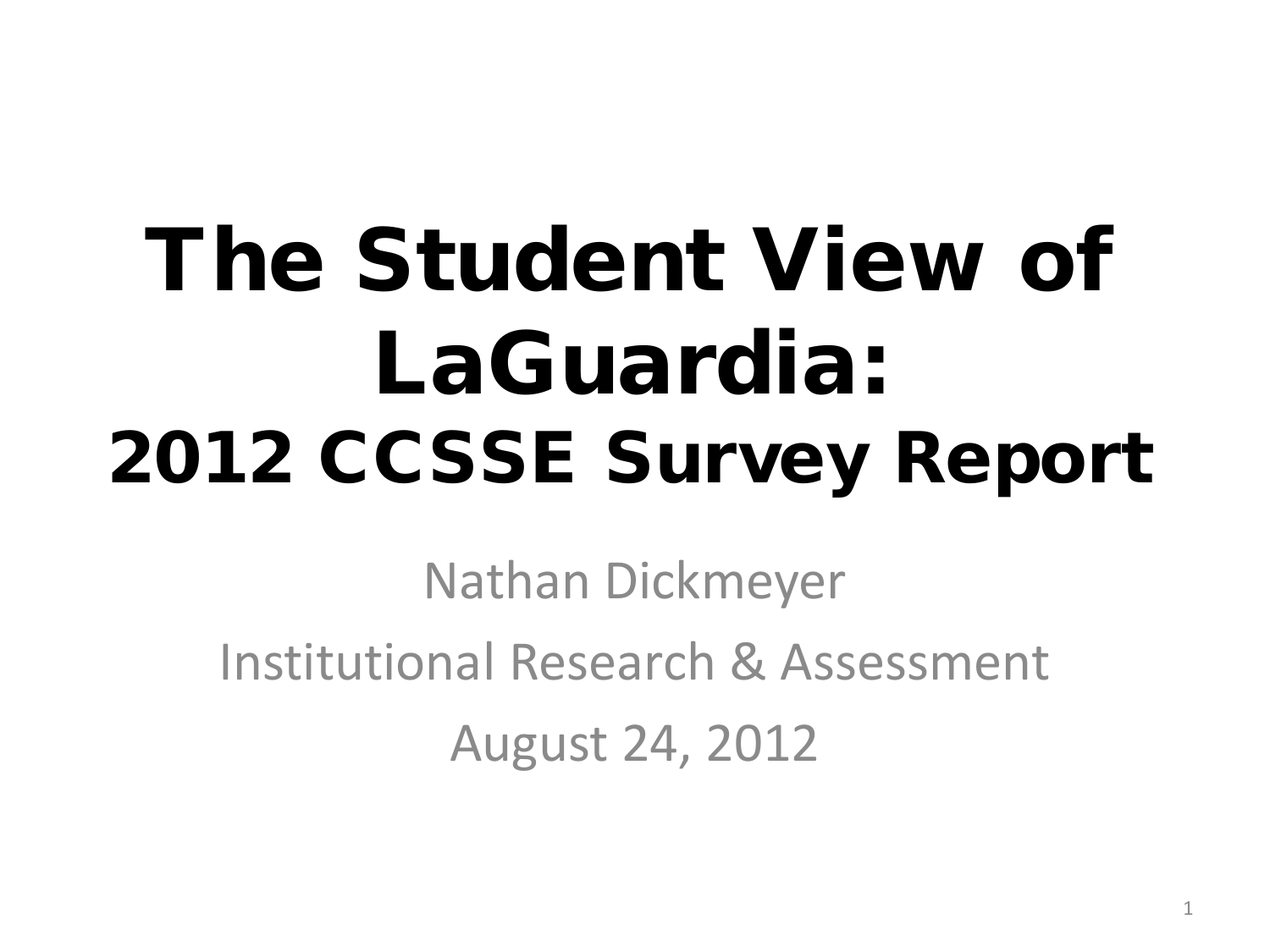# What is CCSSE?

Community College Survey of Student Engagement

- A survey of our students in a random sample of classes
- Sample = 950 students in these classes
- Compared with:
	- 82,000 students in community colleges >15,000 enrollment (extra-large)
	- 450,000 students in all participating community colleges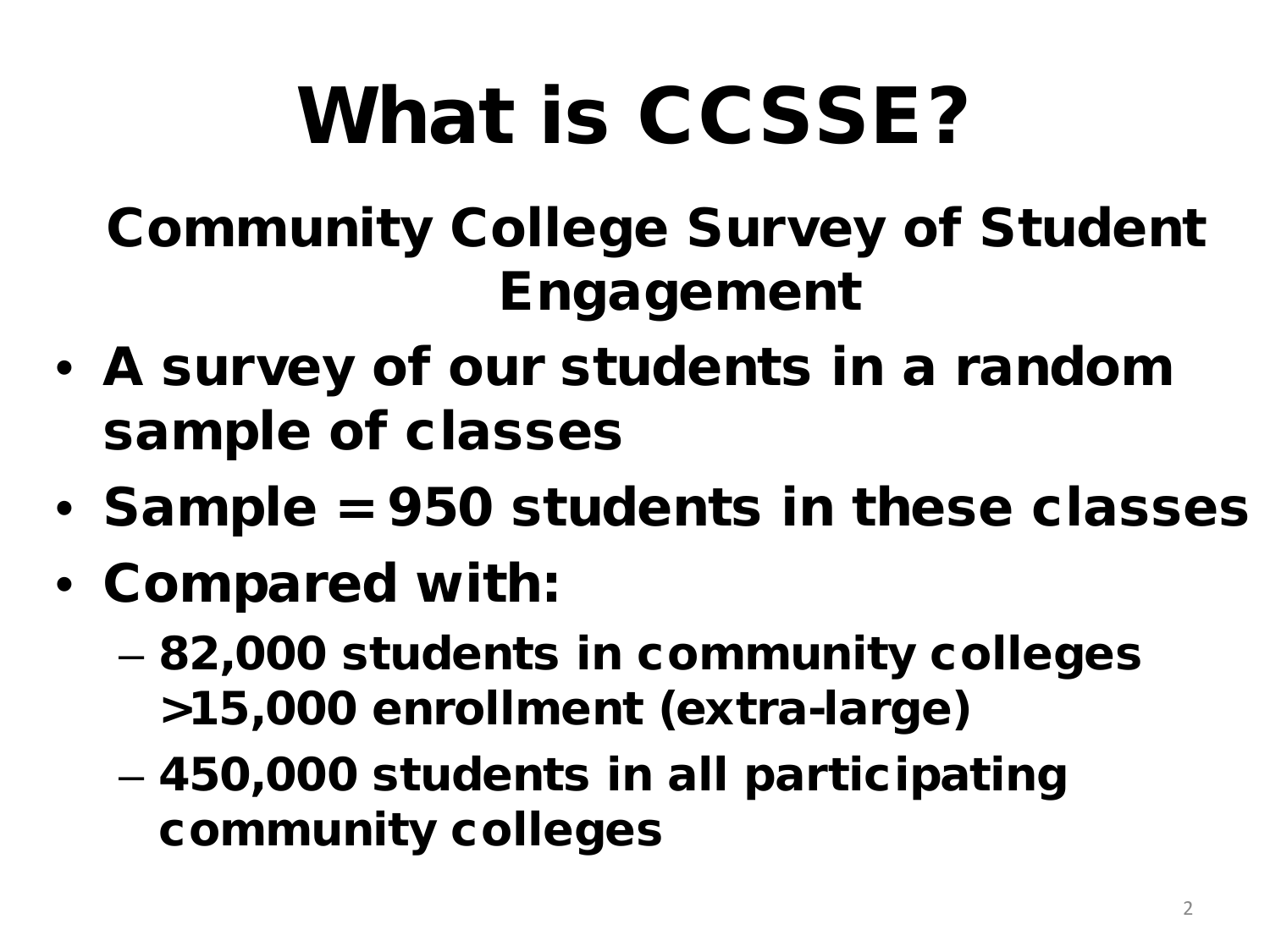# Summary of Student View

- LaGuardia is more challenging academically, and teaches you better how to write, think and understand yourself and others.
- LaGuardia faculty and staff are less supportive and should be more helpful with job skills and search, transfer search, financial aid, academic advising and learning on one's own.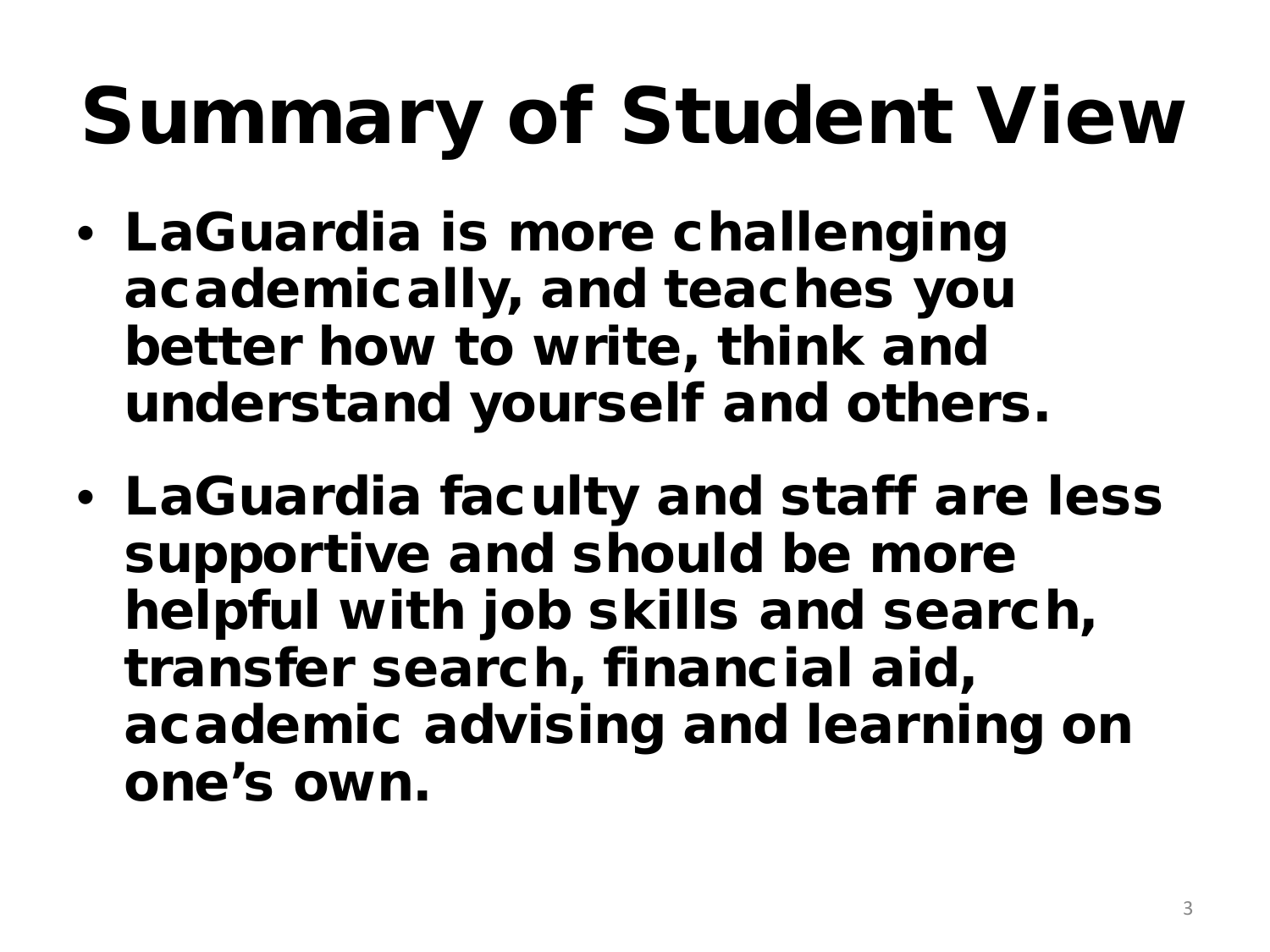# Five CCSSE Benchmarks

- Active & collaborative learning
- Student effort
- Academic challenge
- Student-faculty interaction
- Support for learners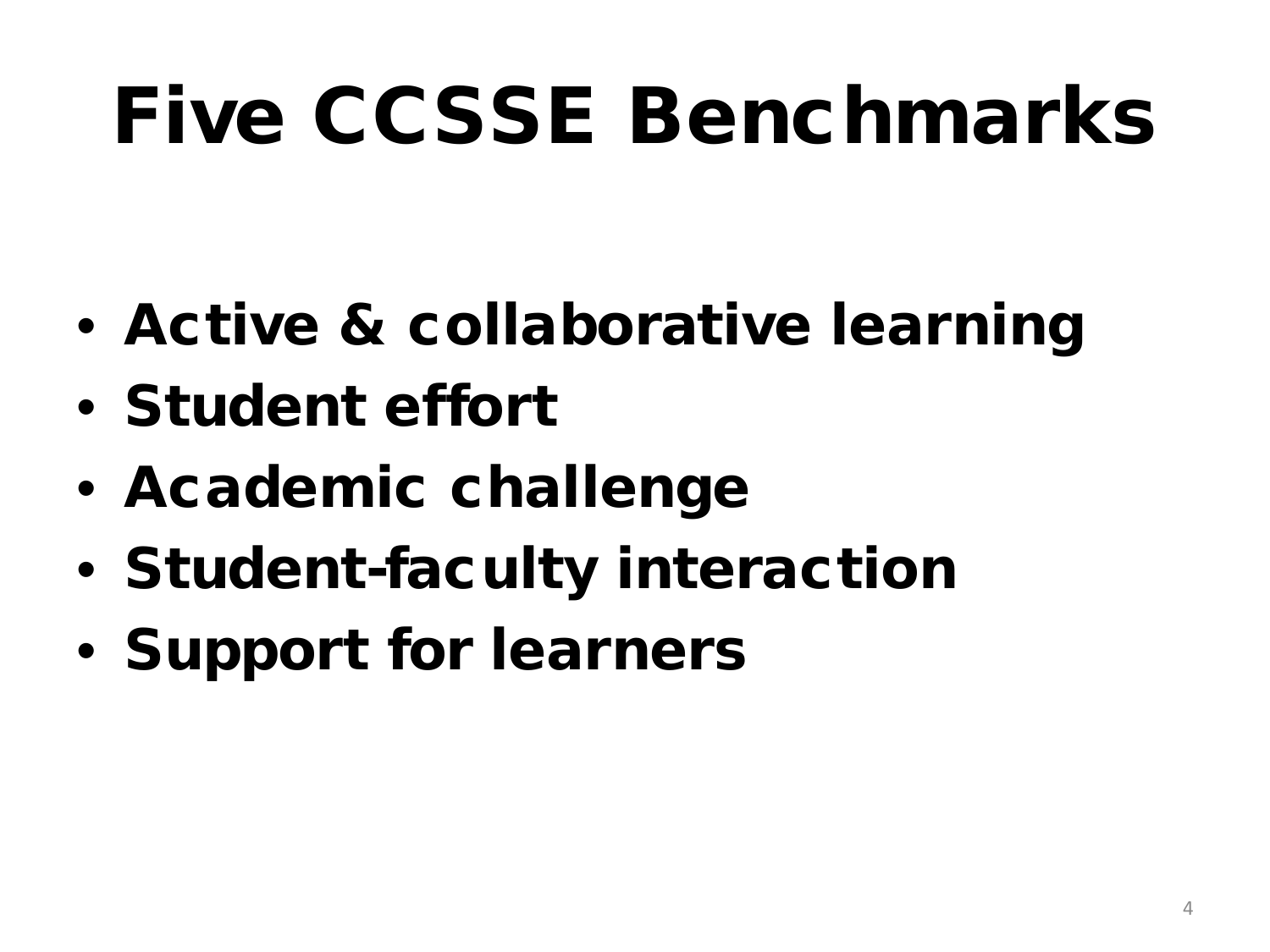## LaGuardia Excels on…

- Student effort
- Academic challenge (but LaGuardia has slipped since 2007, while regaining a little in 2012 over 2010)

(Also, LaGuardia was much better in 2007 in Support for learners)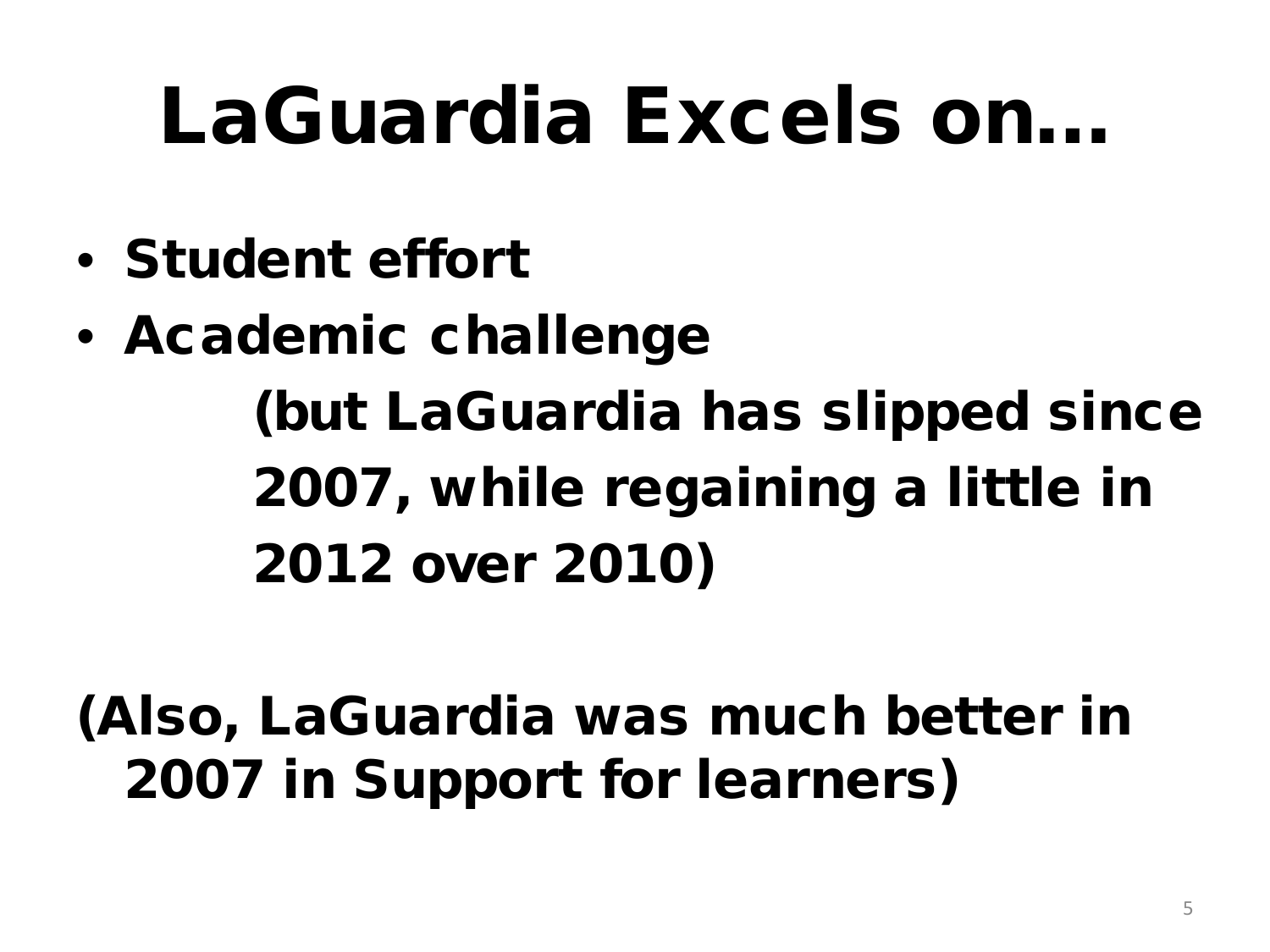

#### **CCSSE 2012 Benchmark Results**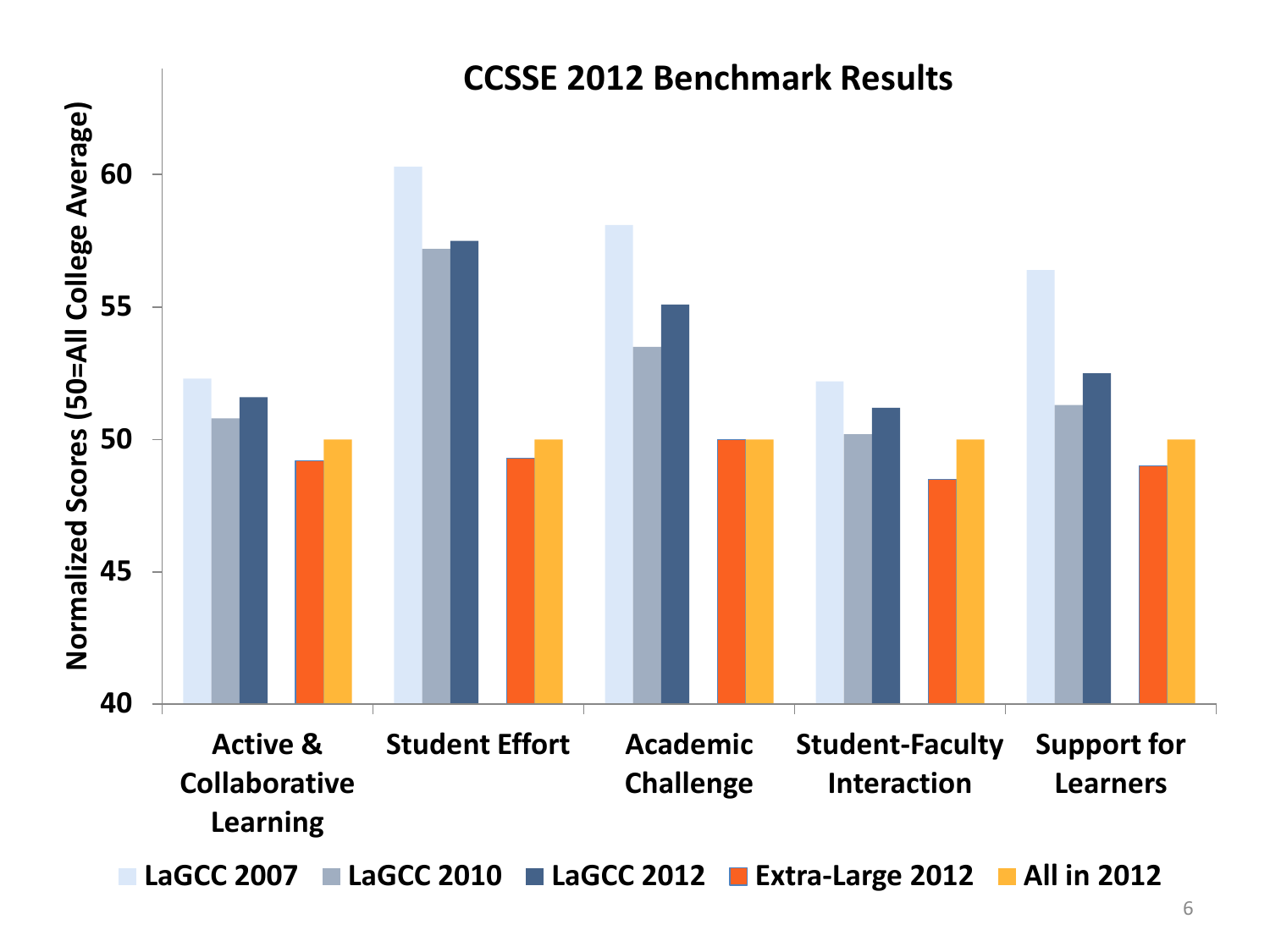## That is…

- LaGuardia is rated by its students as more academically rigorous than all extra-large colleges and 80% to 90% of all colleges in the survey.
- LaGuardia is rated higher than 70% of extra-large colleges in the other three benchmark measures… (see the following graph)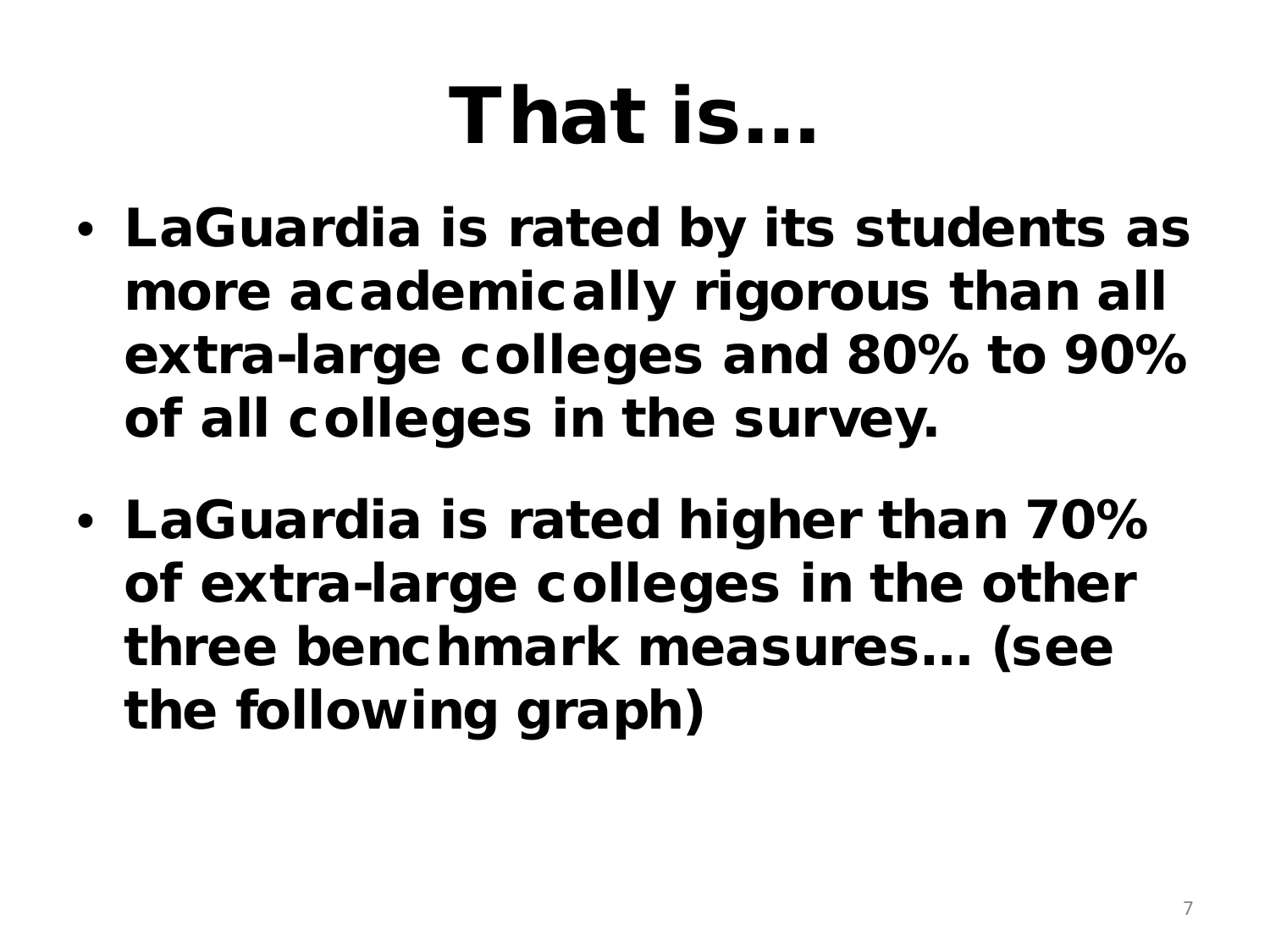#### **LaGCC Higher than these Percentages of Other 2012 Cohorts**

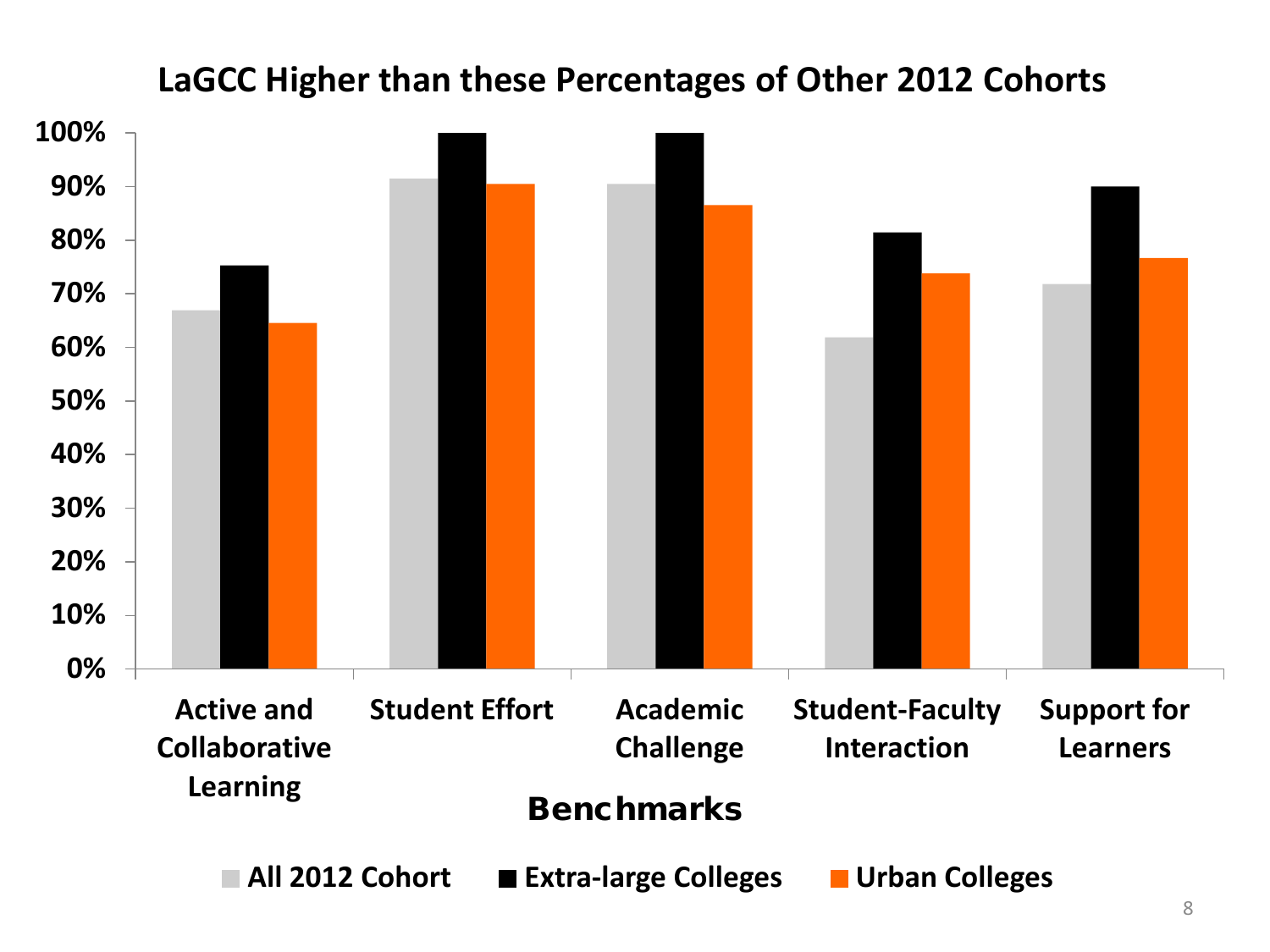## Which Survey Questions Distinguished LaGCC?

### • Student effort:

#### – About how often have you:

- Prepared two or more drafts of a paper or assignment before turning it in?
- How often do you use:
	- Peer or other tutoring?
	- Skill labs (writing, math, etc.)?
	- Computer lab?

(Our average student score on these questions differed significantly from the average at other colleges in the two cohorts.)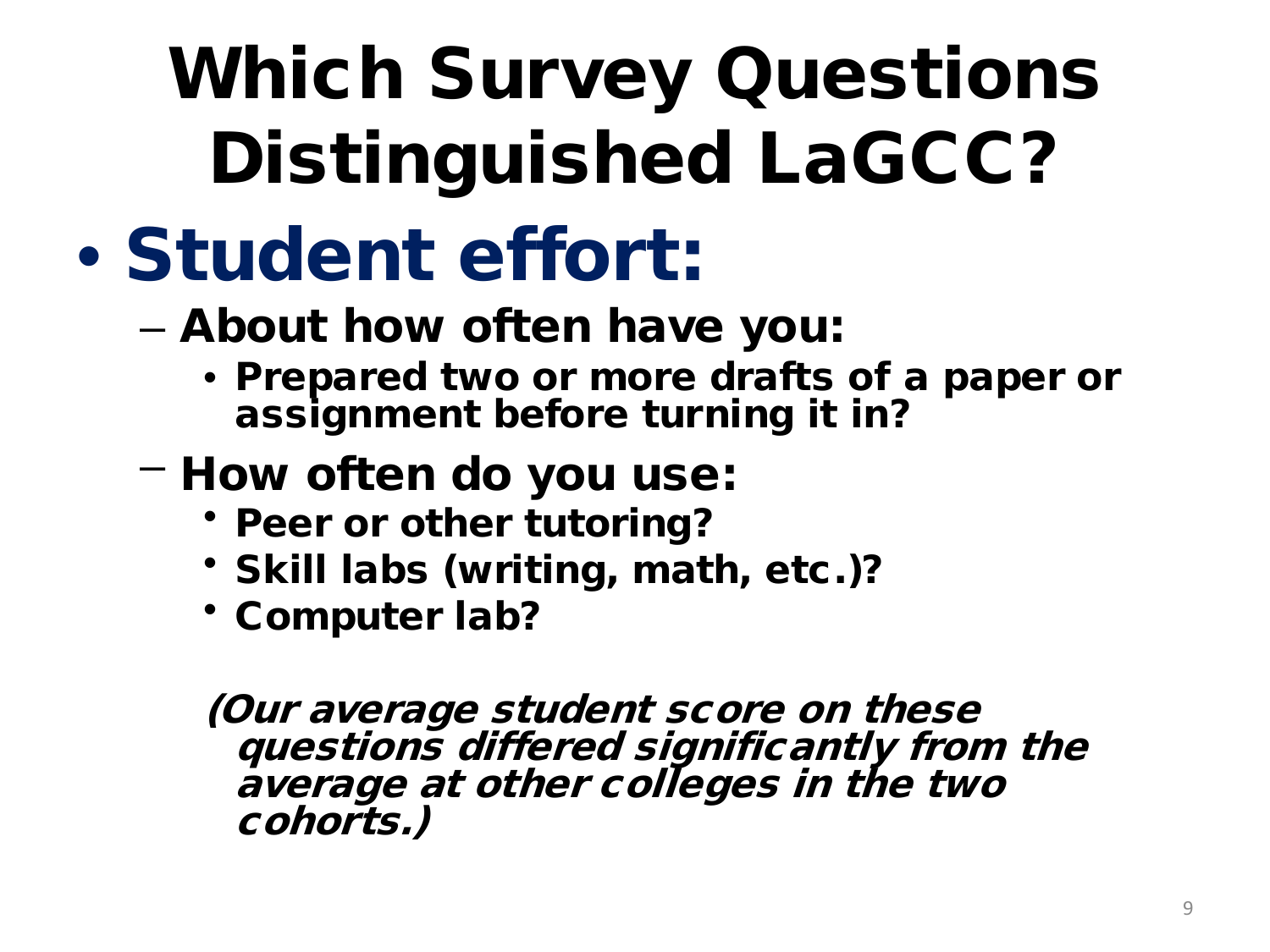# Distinguished LaGCC?

- Academic Challenge
	- How much has your coursework emphasized the following mental activities:
		- Analyzing the basic elements of an idea, experience, or theory?
		- Making judgments about the value or soundness of information, arguments, or methods?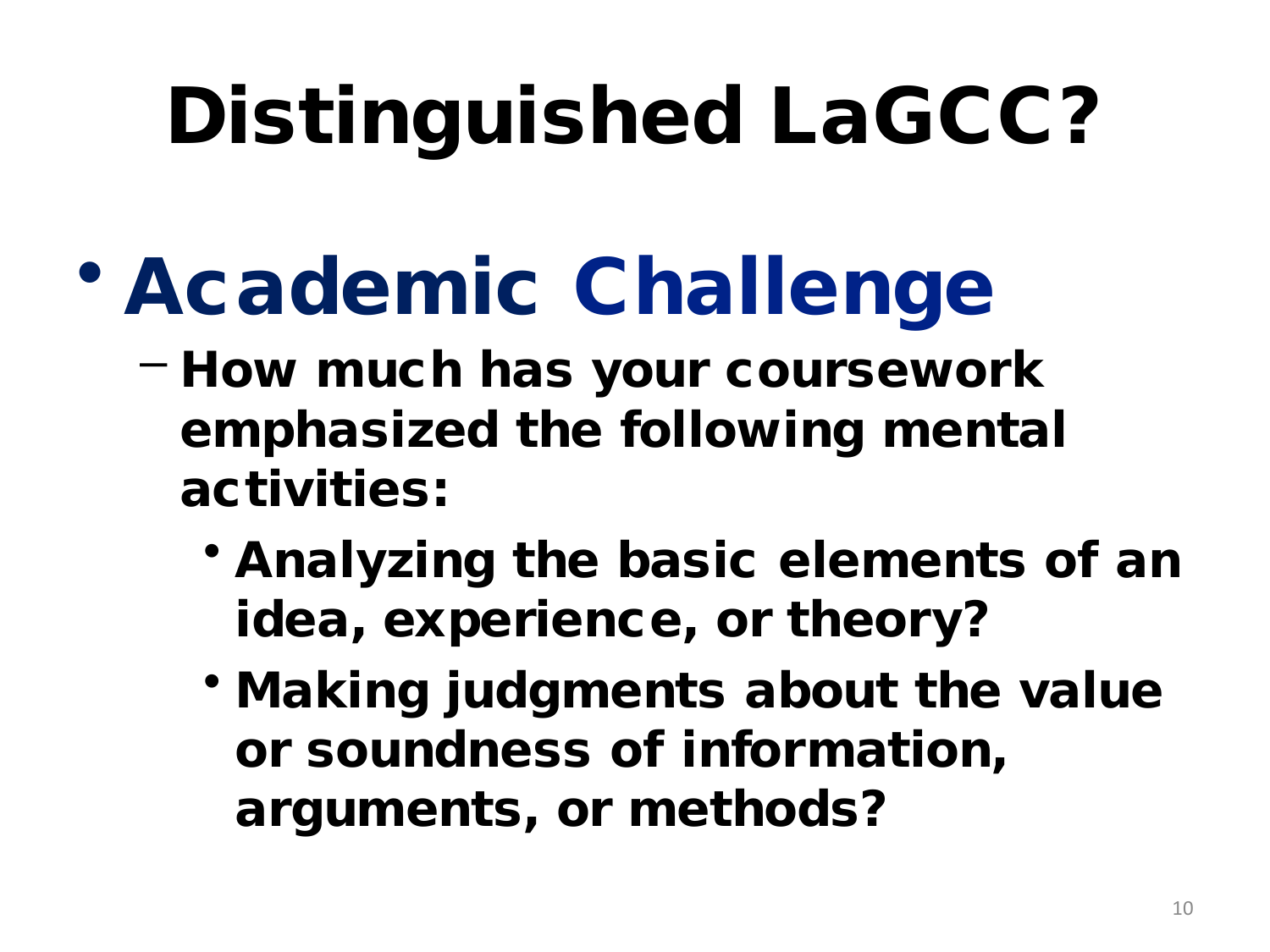# Distinguished LaGCC?

- Active & Collaborative Learning
	- How often have you done the following:
		- Made a class presentation?
- Support for Learners
	- How much does this college emphasize:
		- Encouraging contact among students from different economic, social, and racial or ethnic backgrounds?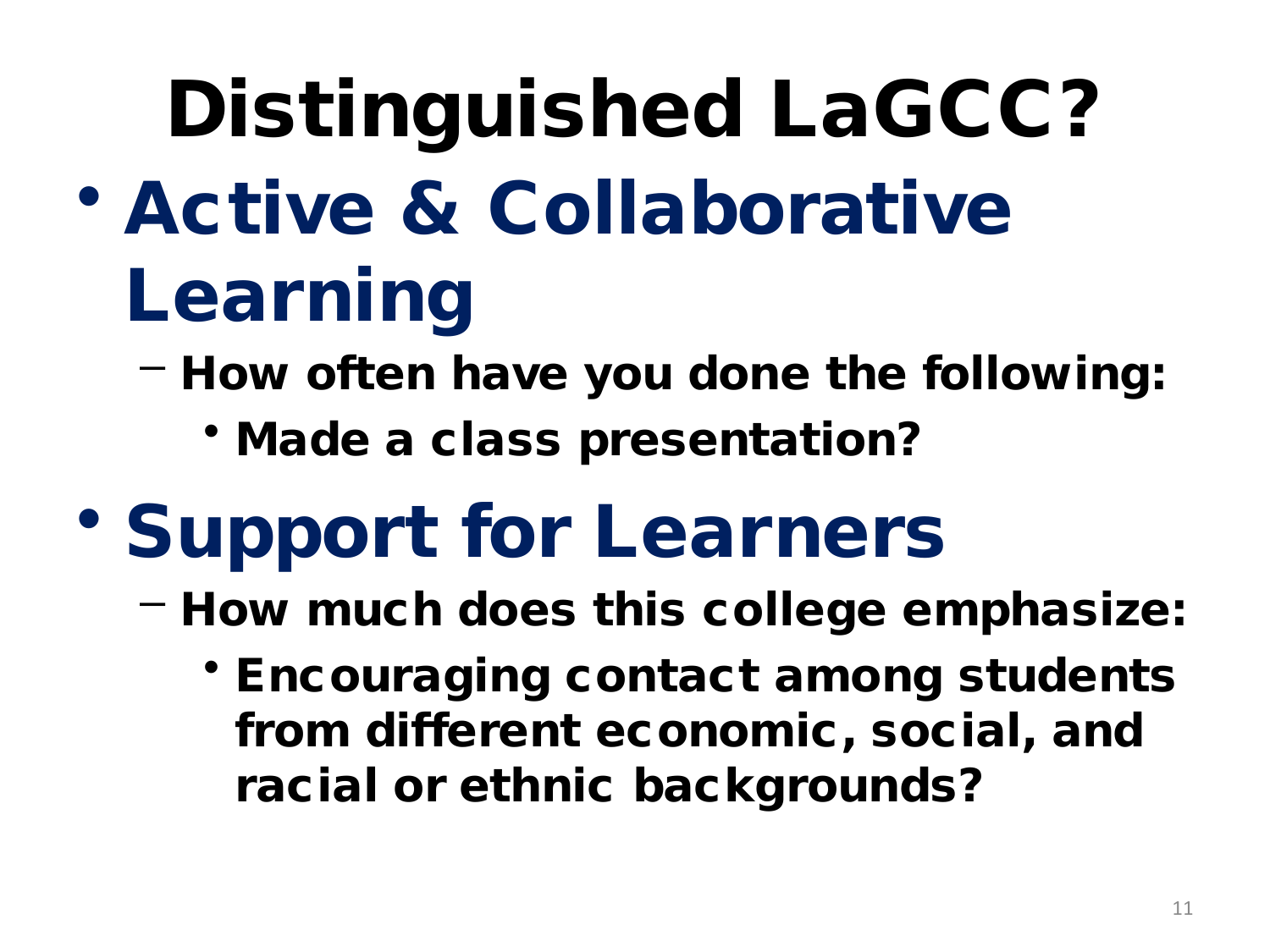# Distinguished LaGCC? • Student Faculty Interaction

– No questions had averages significantly different from those of other college groups…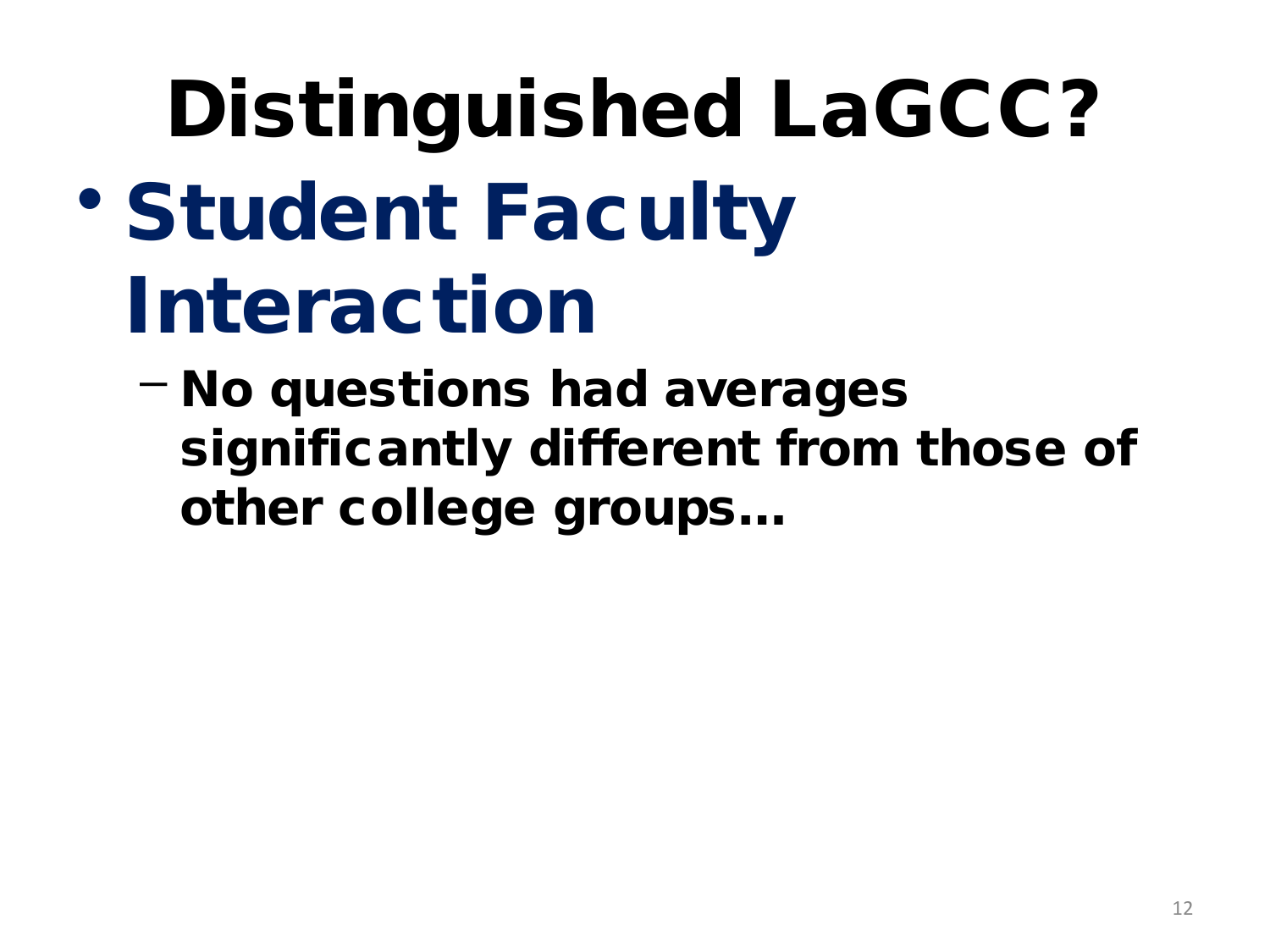

13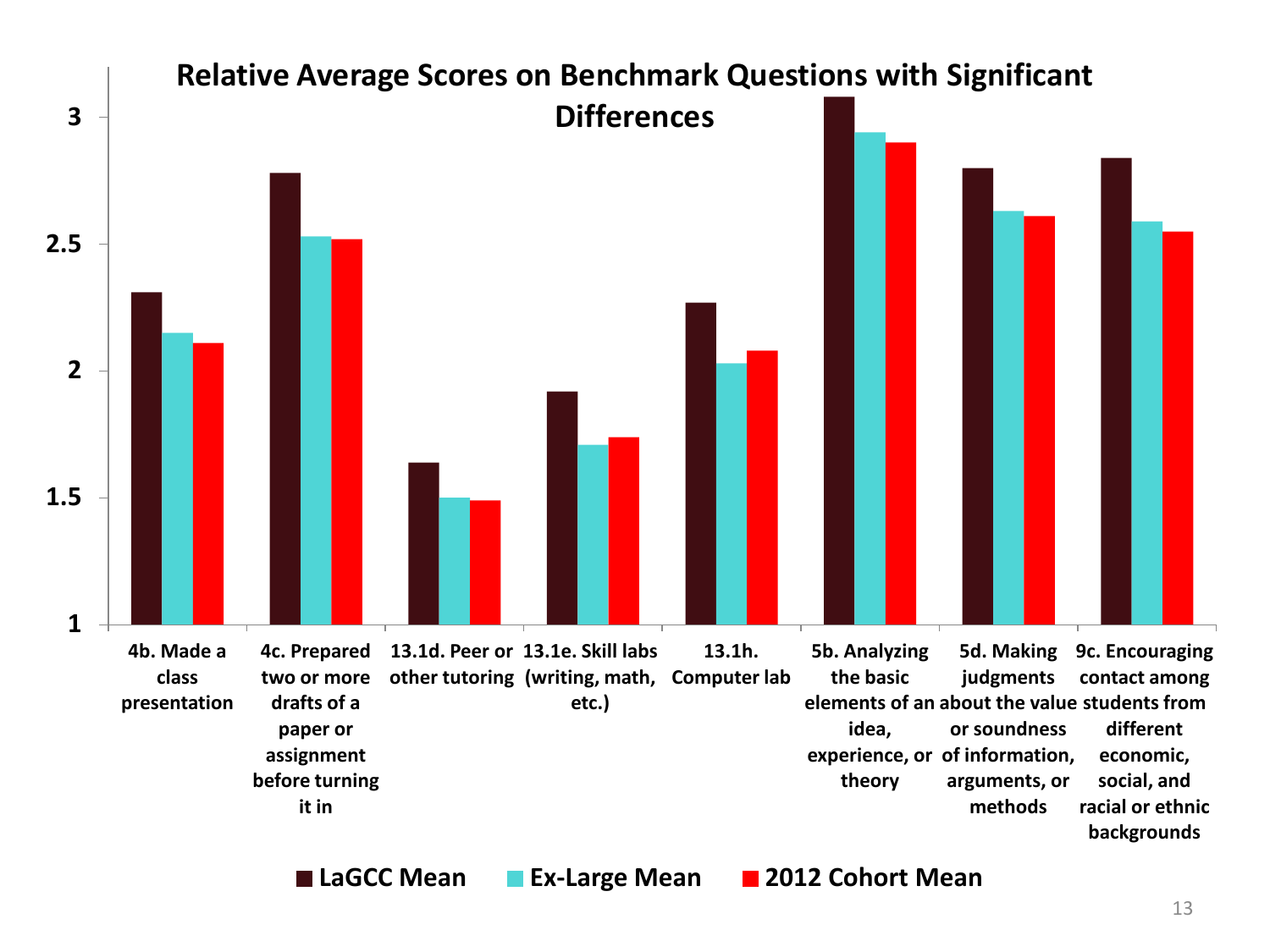# And We Have Impact!

- We added supplemental questions to the CCSSE and got 650 responses. We have no comparison group, but we can better understand our impact:
- Students feel that they can take what they learn from one course to another (curricular integration), and
- Students feel the College "CHANGED THE WAY I SEE MYSELF AND MY LIFE"!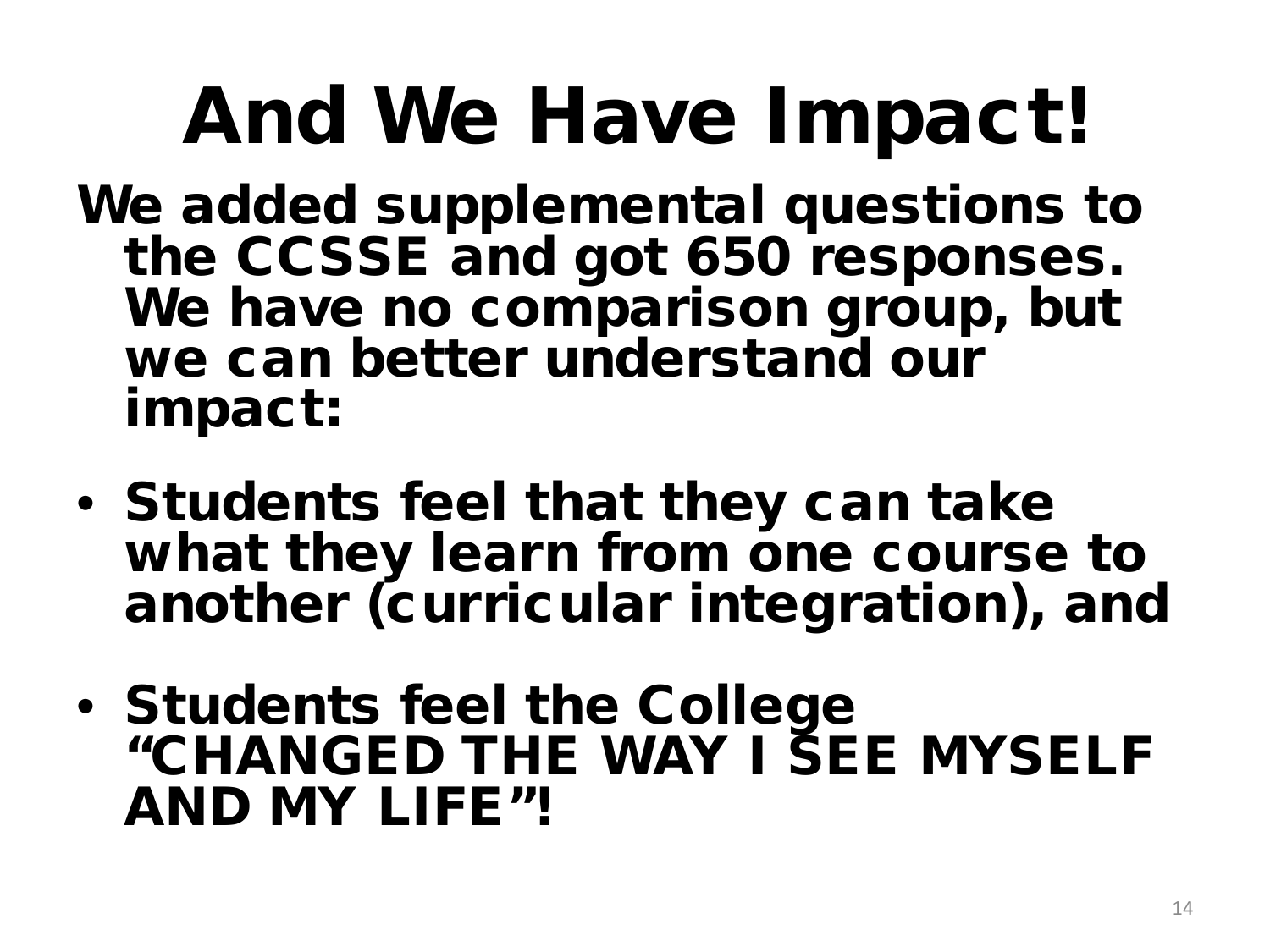As I go through college, the skills and knowledge I develop in one course helps me succeed in other courses.

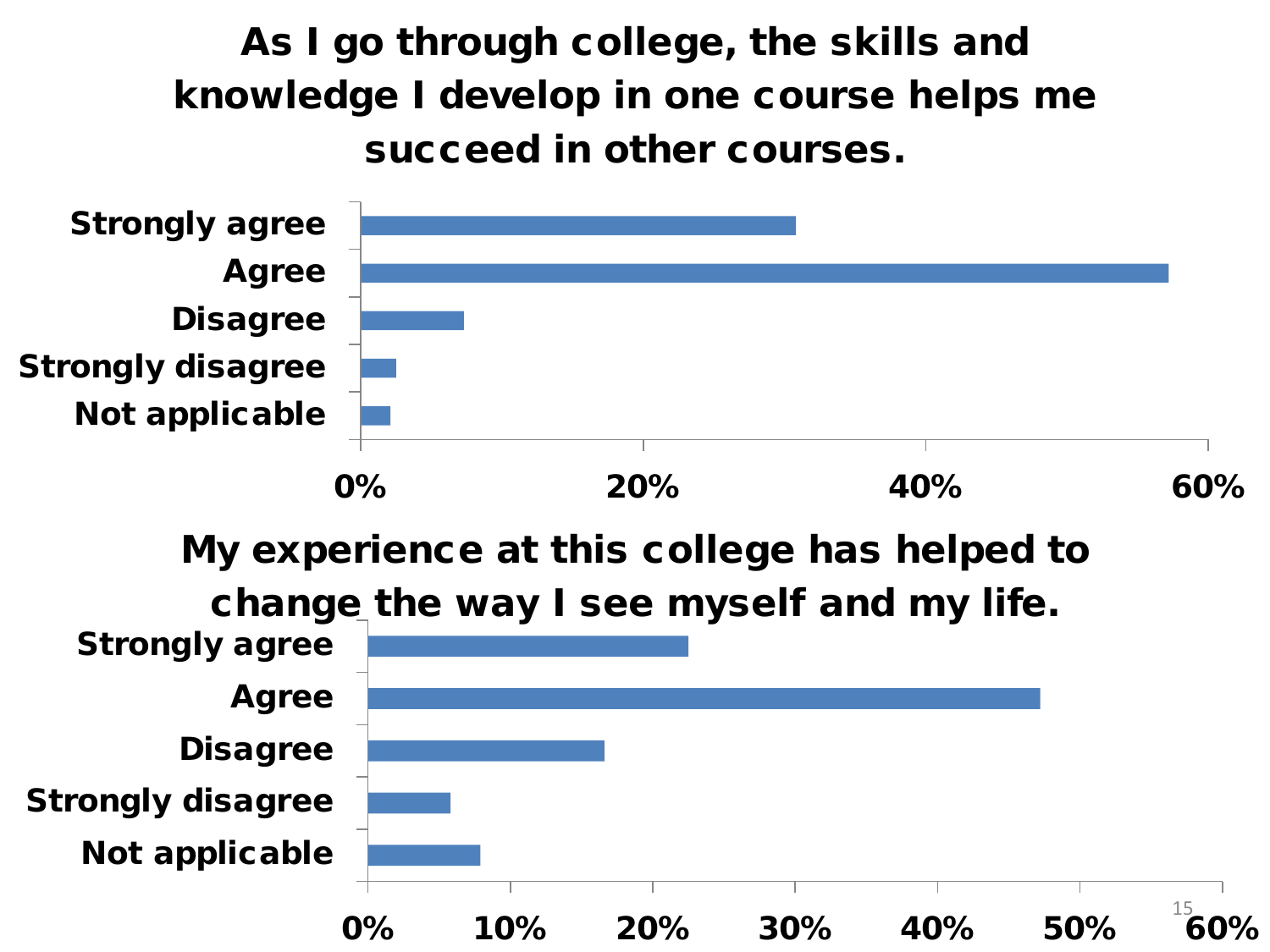## LaGuardia Excels on…

- These Contributions to Student Skills and Knowledge:
	- Writing clearly and effectively
	- Thinking critically and analytically
	- Understanding yourself
	- Understanding people of other racial and ethnic backgrounds
	- Developing a personal code of values and ethics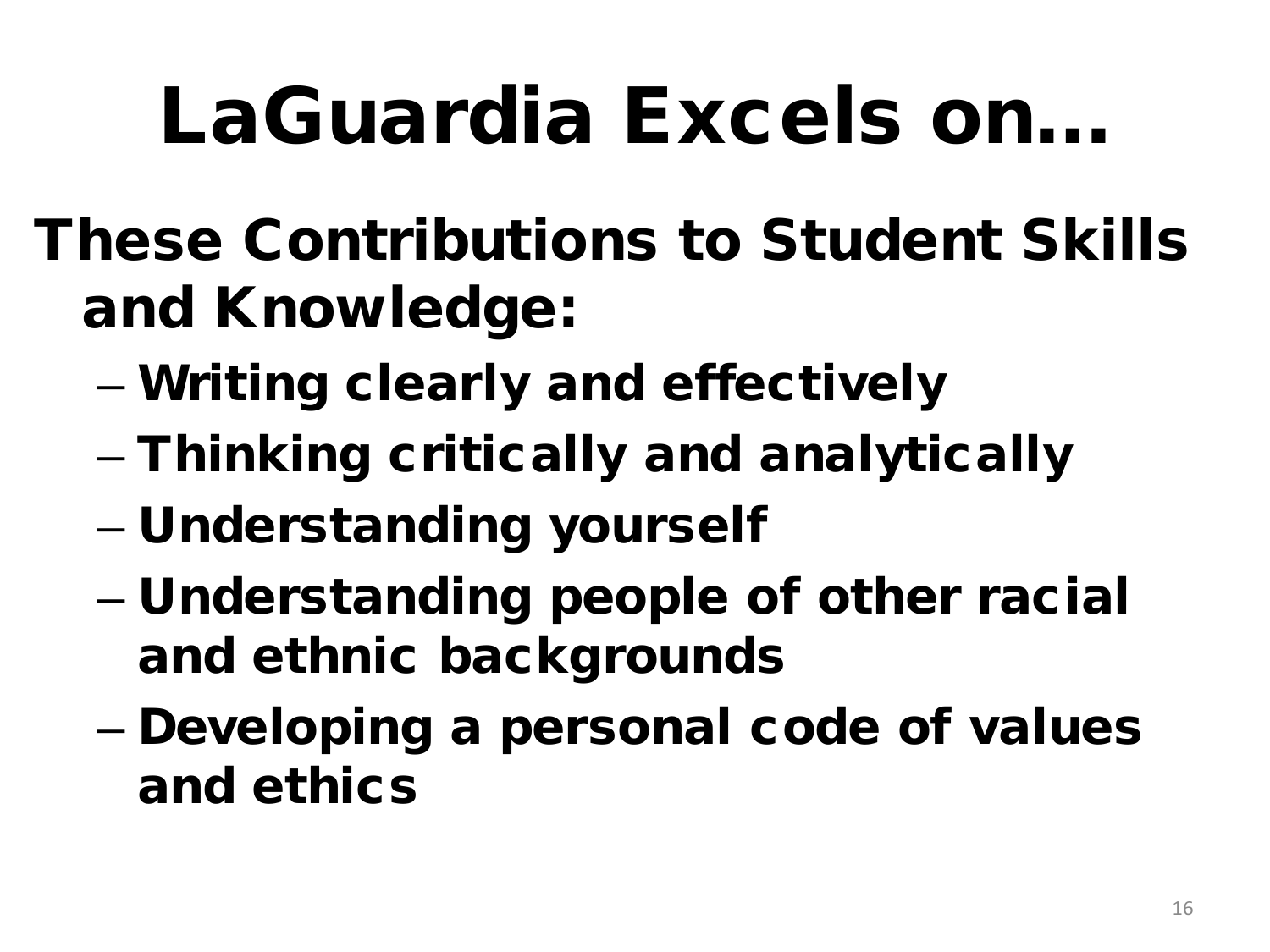## LaGuardia is Average on…

- These Contributions to Student Skills and Knowledge:
	- Acquiring a broad general education
	- Acquiring job or work-related knowledge and skills
	- Speaking clearly and effectively
	- Solving numerical problems
	- Using computing and information technology
	- Working effectively with others
	- Learning effectively on your own
	- Contributing to the welfare of your community
	- Developing clearer career goals
	- Gaining information about career opportunities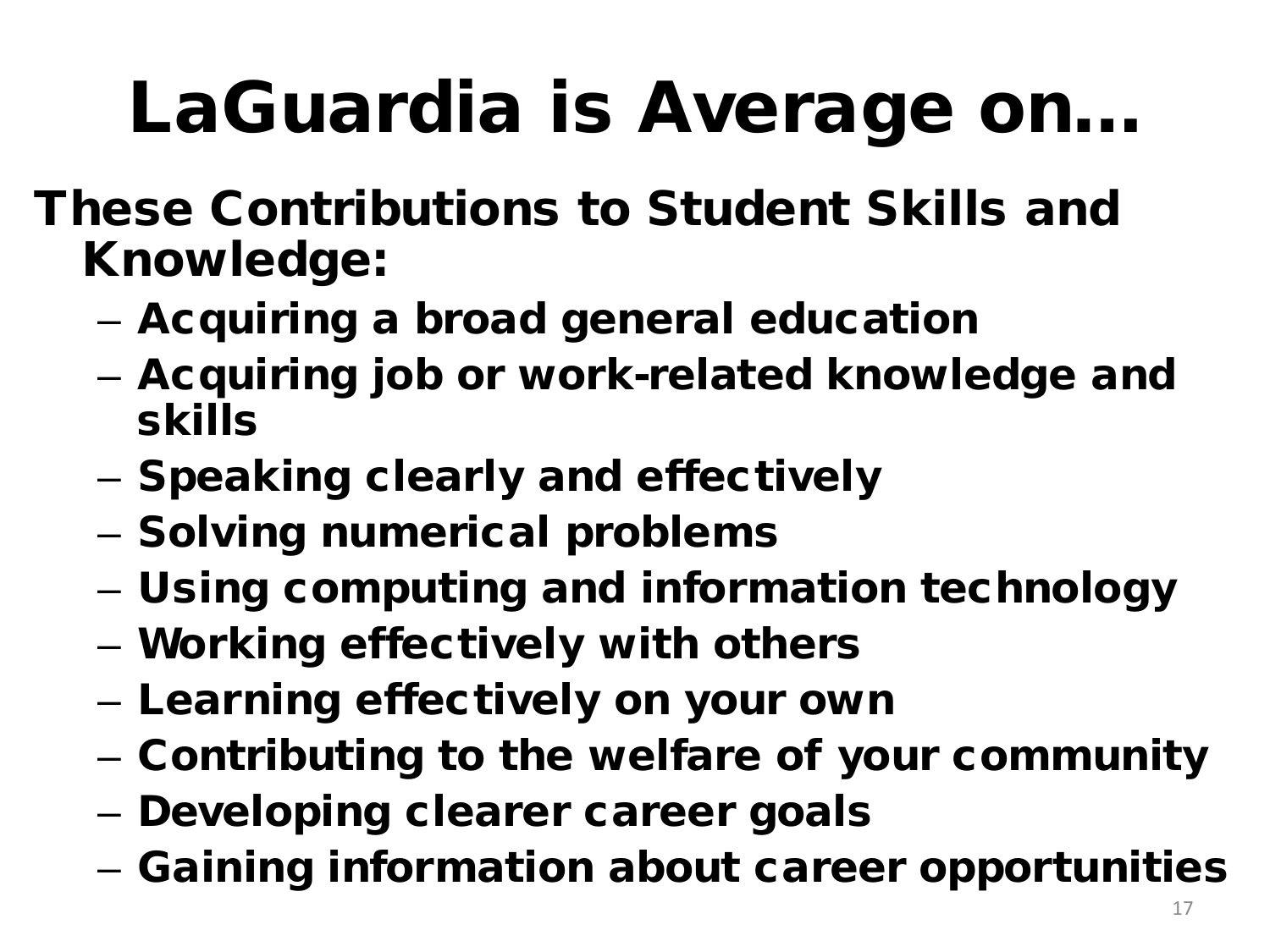# Support

### While our students get less support from friends and family…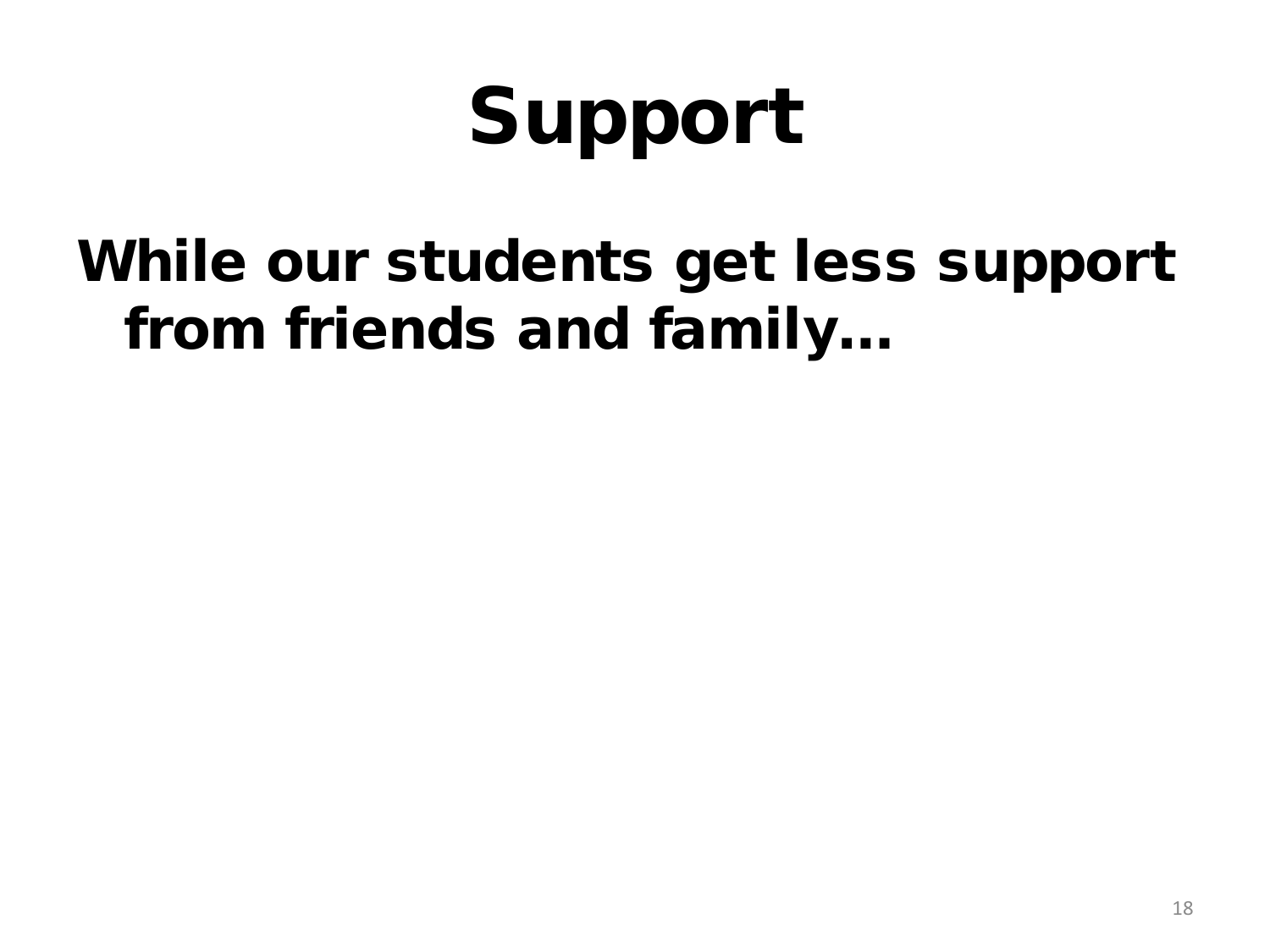#### **Family and Friends Support**



1= Not very 2=Somewhat 3=Quite a bit 4=Extremely

**\*LaGuardia Average Significantly Lower than All CCSSE Colleges' Average \*\* LaGuardia Average Significantly Lower than Both All CCSSE Colleges' Average and Extra-Large Colleges' Average**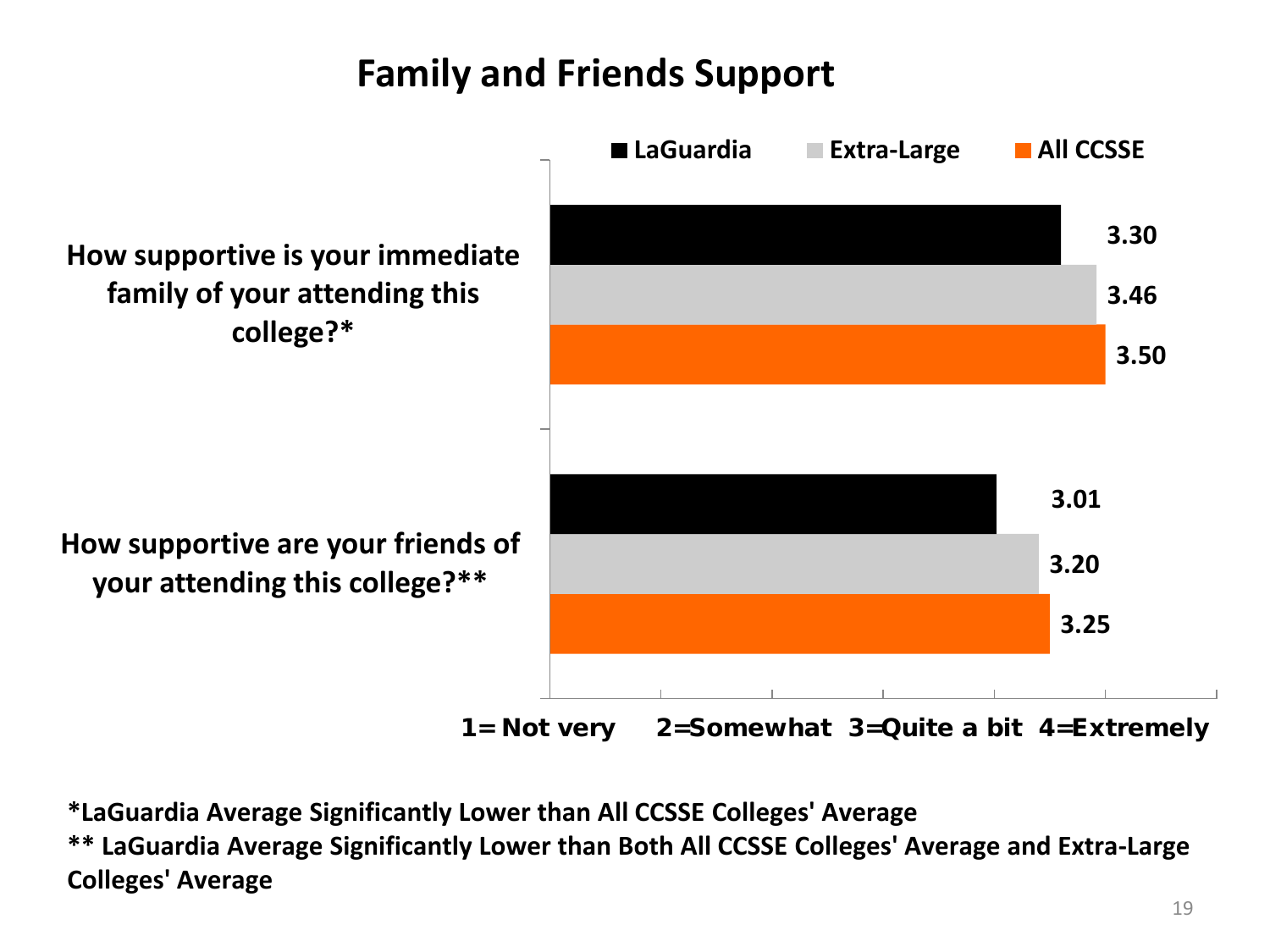### LaGuardia is Viewed as "Significantly Less Supportive"

- 1 = Unfriendly, unsupportive, sense of alienation ...
- 7 = Friendly, supportive, sense of belonging
- Describe your relationship with:
	- Instructors = 5.34
	- –Administrative personnel and offices  $= 4.47$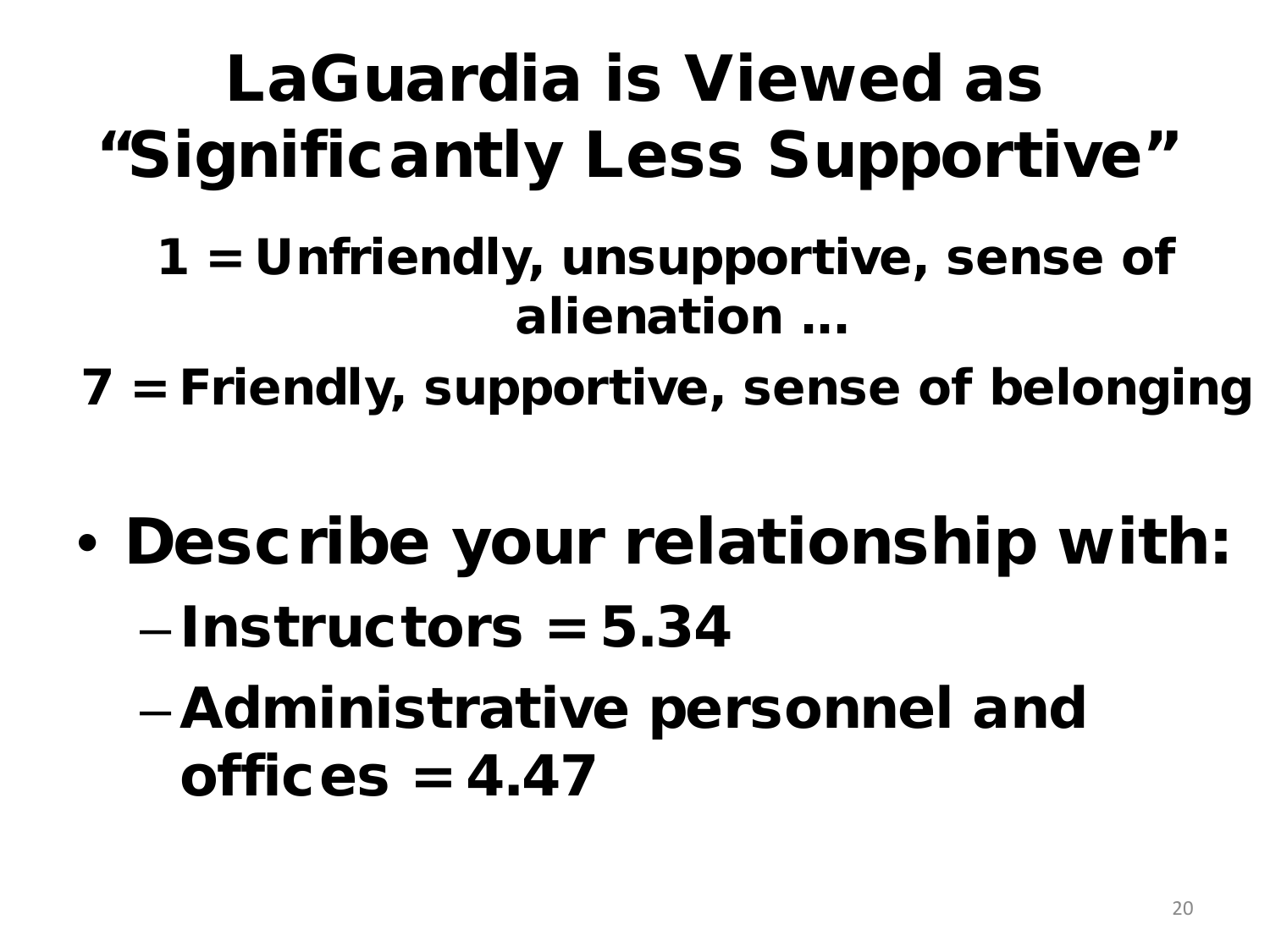

Differences are statistically significant.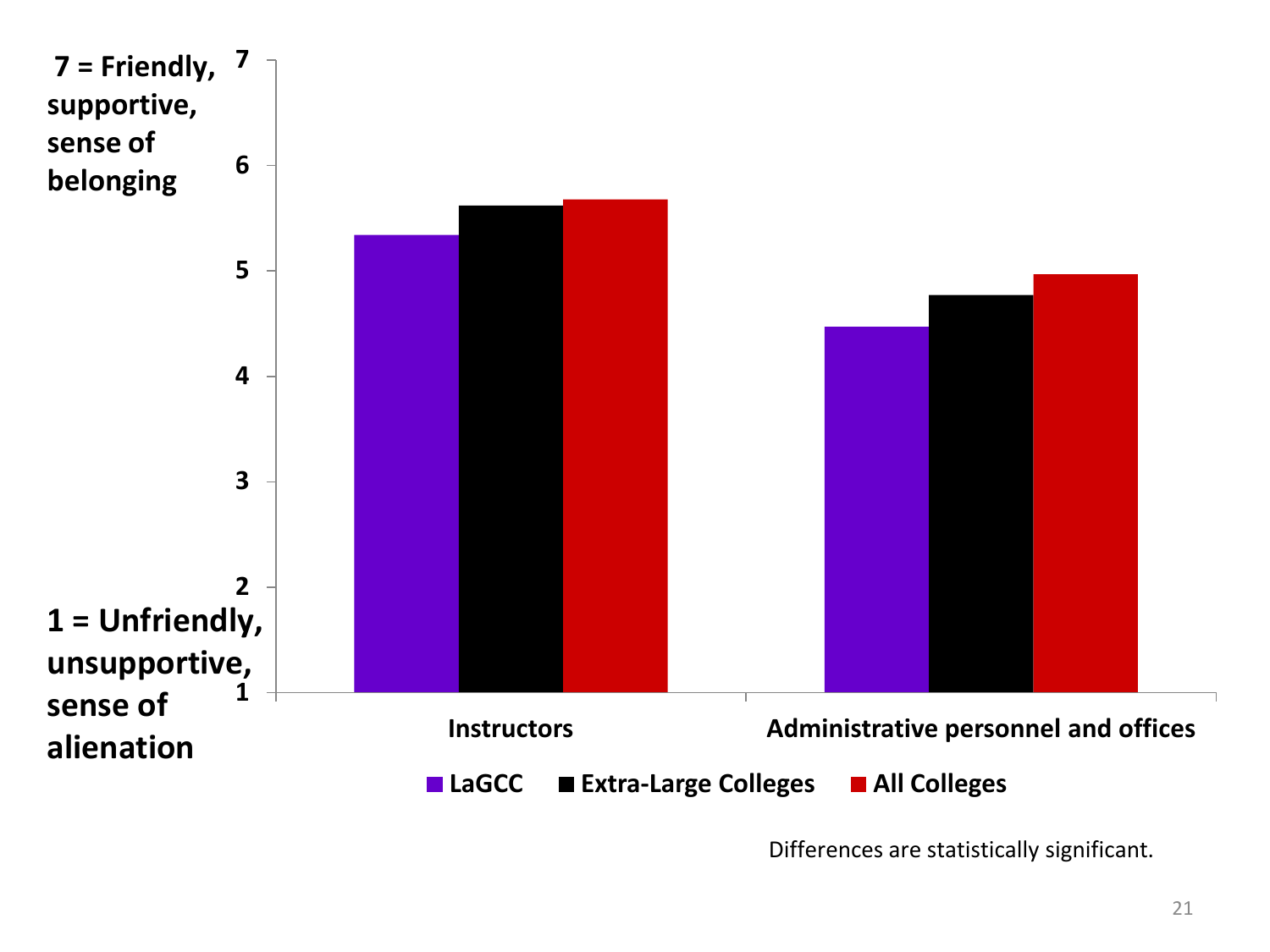### Another view, from an LaGCC supplemental question

### The faculty and staff of this institution care about me as a

person.

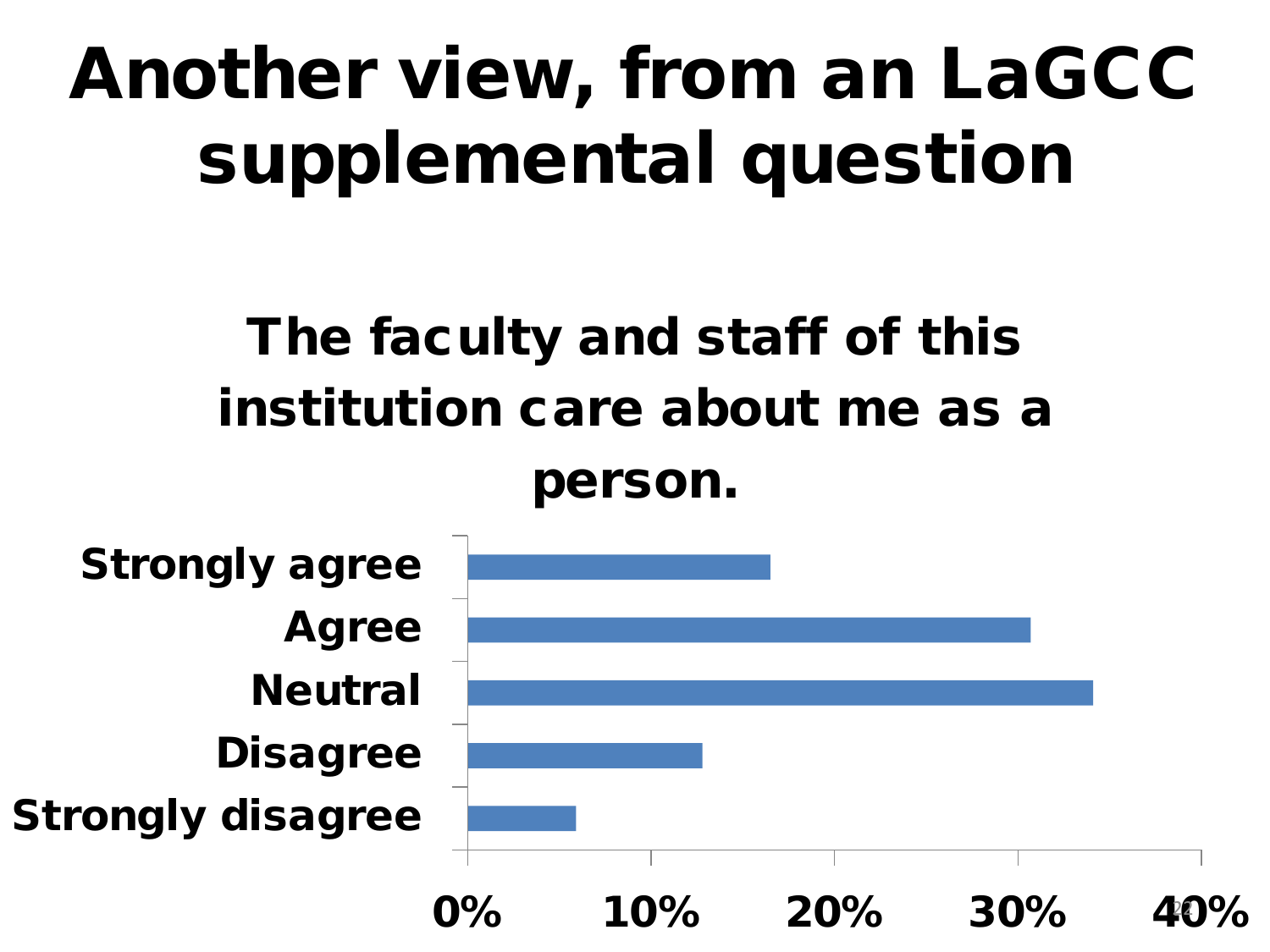## Students Are Less Satisfied Than Students at All CCSSE Colleges with…

- Academic Advising/Planning
- Financial Aid Counseling
- Transfer Credit Assistance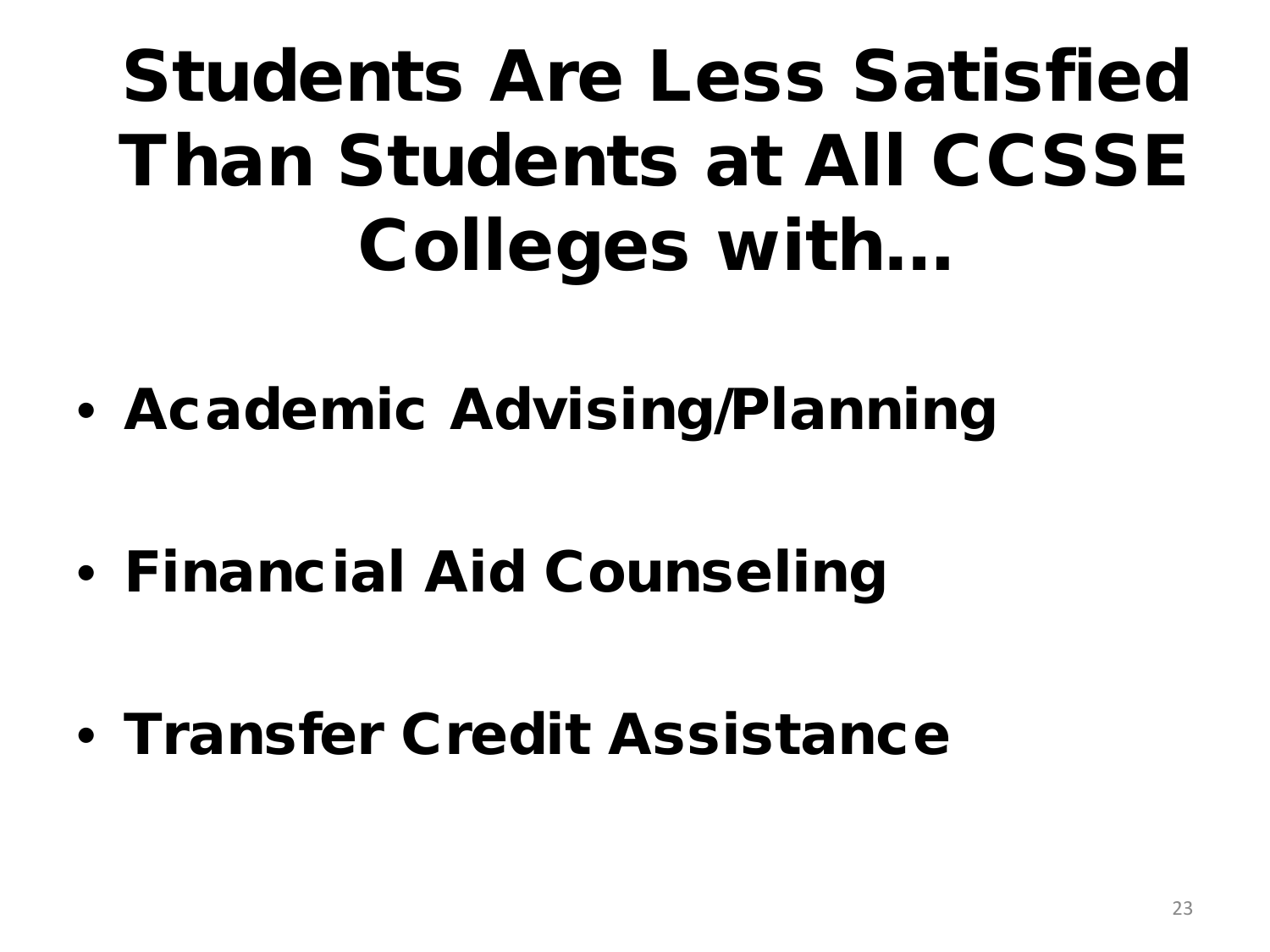#### **Services Satisfaction (LaGuardia's Average Noted) (1=Not at all, 2=Somewhat, 3=Very)**



**\*LaGuardia Average Significantly Lower than All CCSSE Colleges' Average \*\* LaGuardia Average Significantly Lower than Both All CCSSE Colleges' Average and Extra-Large Colleges' Average**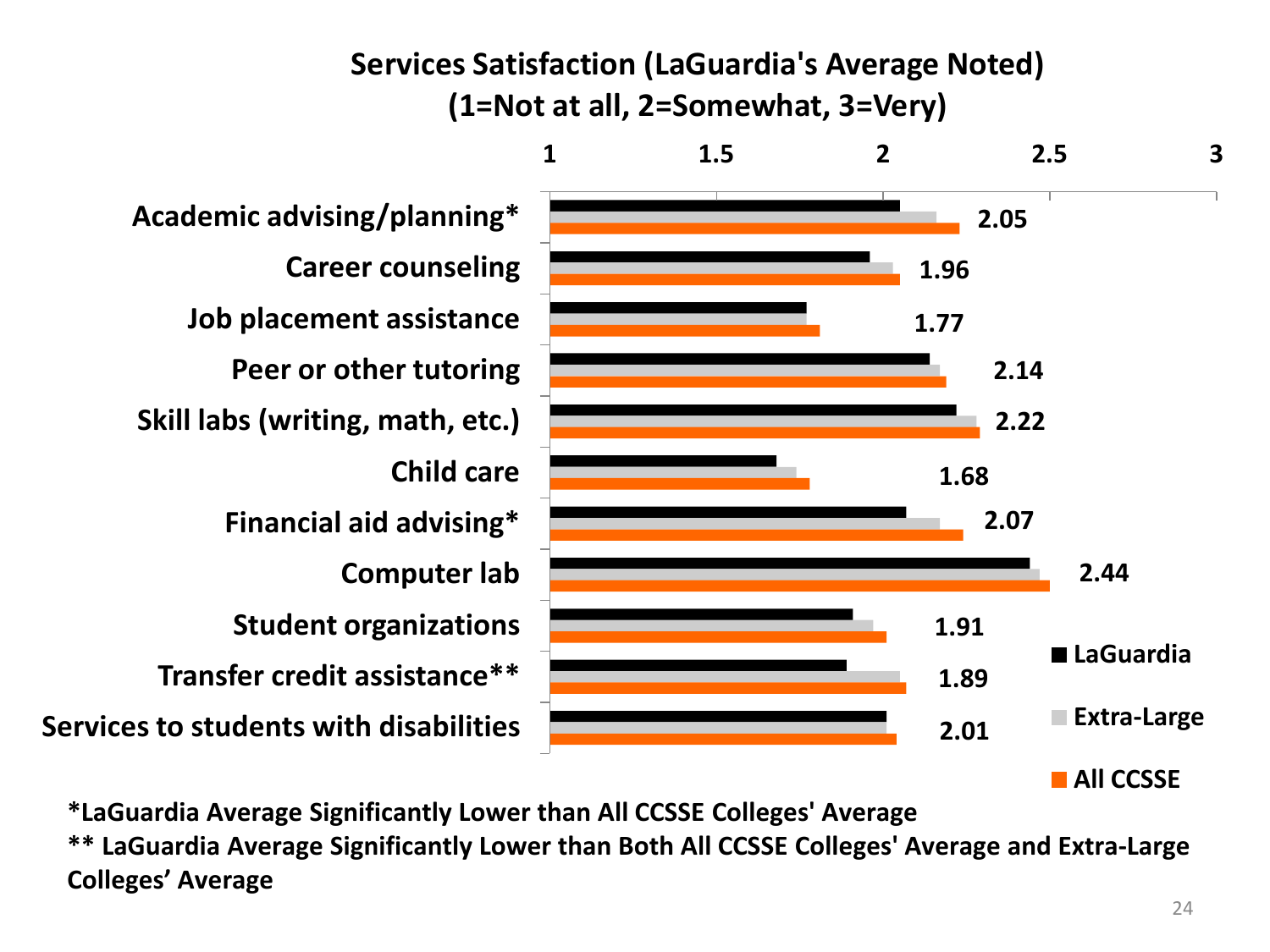## Retention: Why our students need support…

For the majority of students, dropping out to transfer or because of lack of money are likely, if not very likely, options.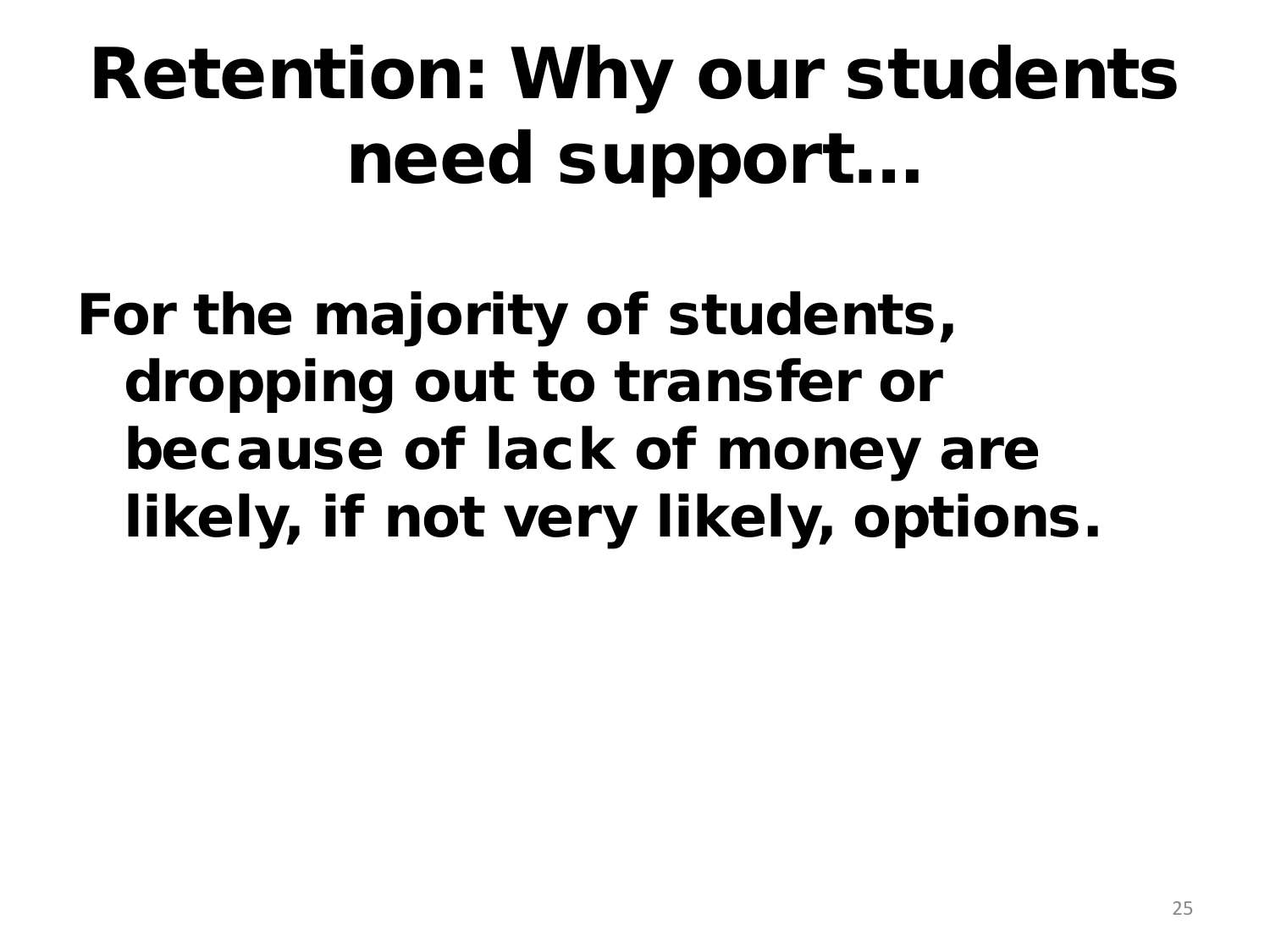How likely is it that the following issues would cause you to withdraw from class or from this college? (% likely and very likely)



<sup>26</sup>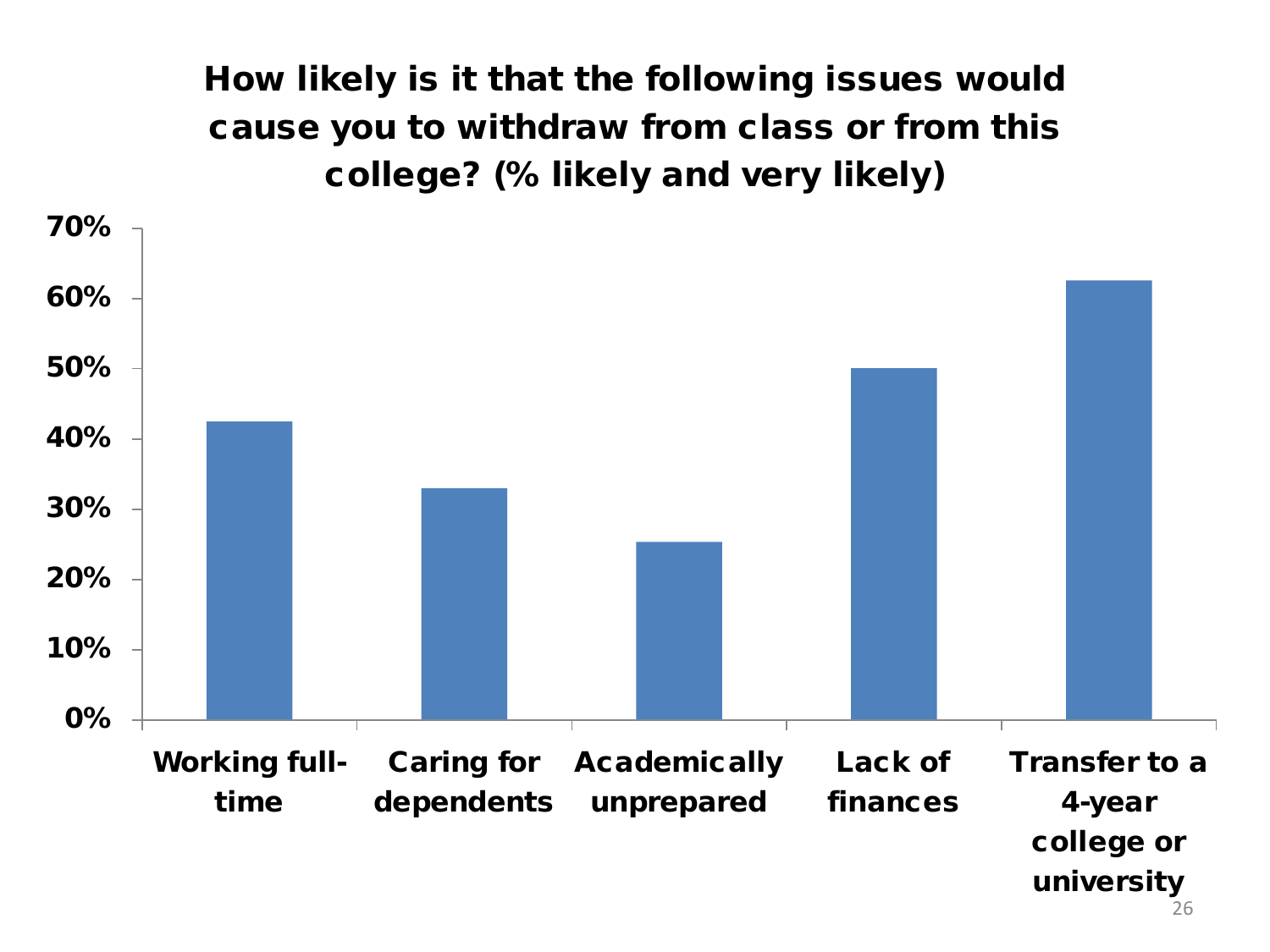# The Impact of a Job!

### Students drop to part-time primarily because of their jobs.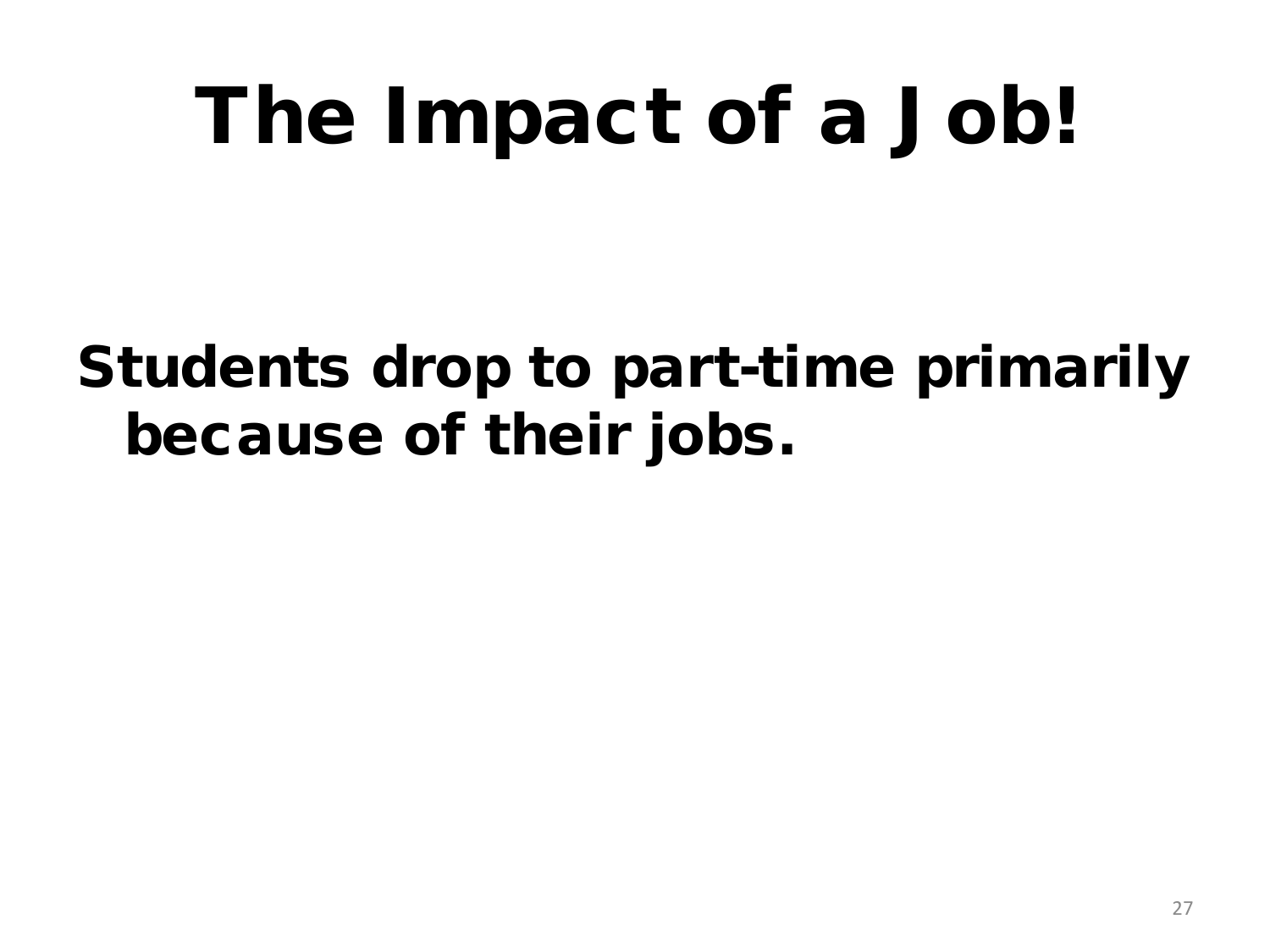#### If you have ever gone part-time for a semester or more at this college, please indicate the best and/or most common reason why:



 $-10\%$  0% 10% 20% 30% 40% 50% $^2$ 60%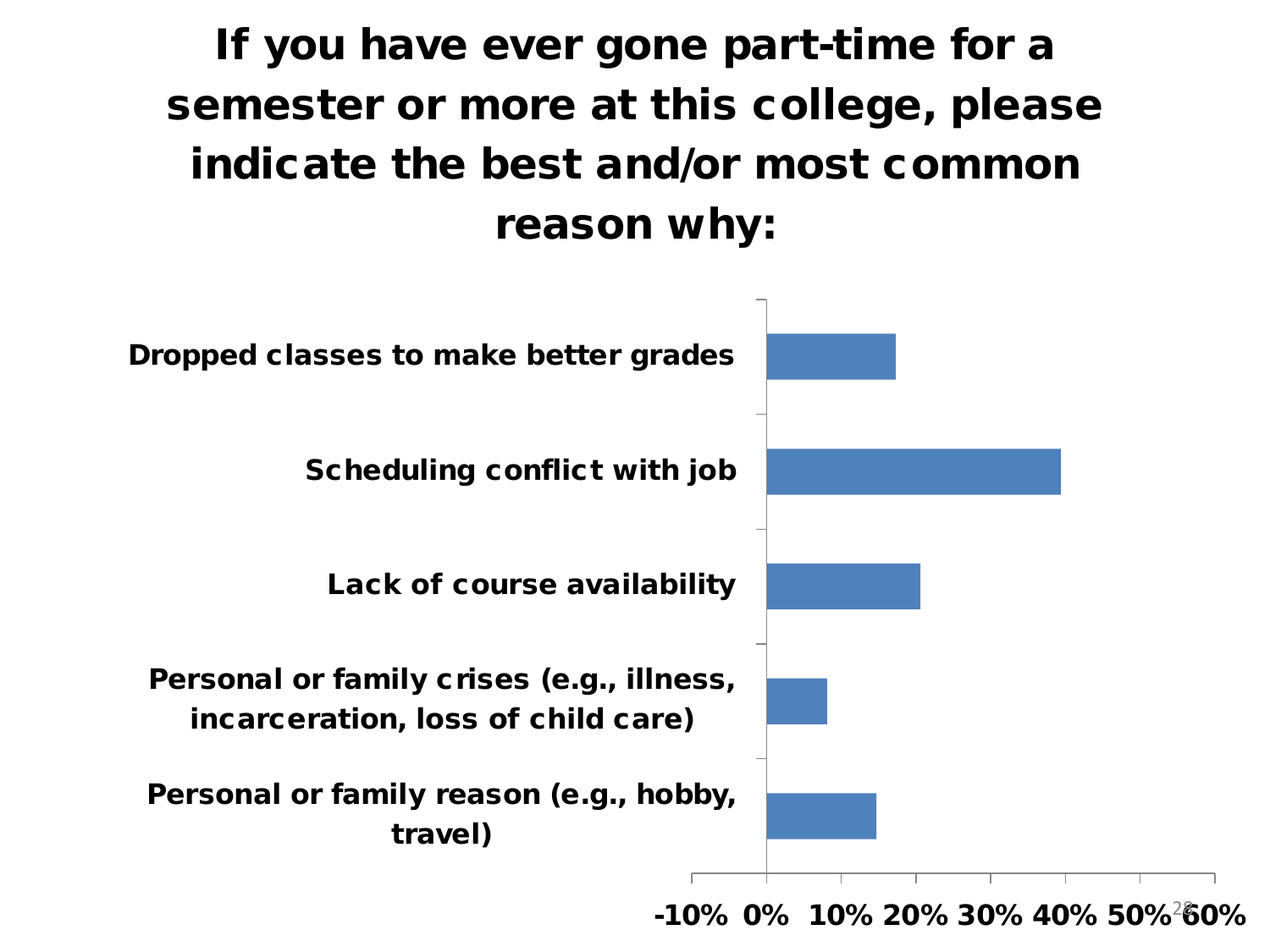# Stopping Out & \$'s!

### "Can't afford to attend" edges out "Scheduling conflict with job" as the reason for stopping out.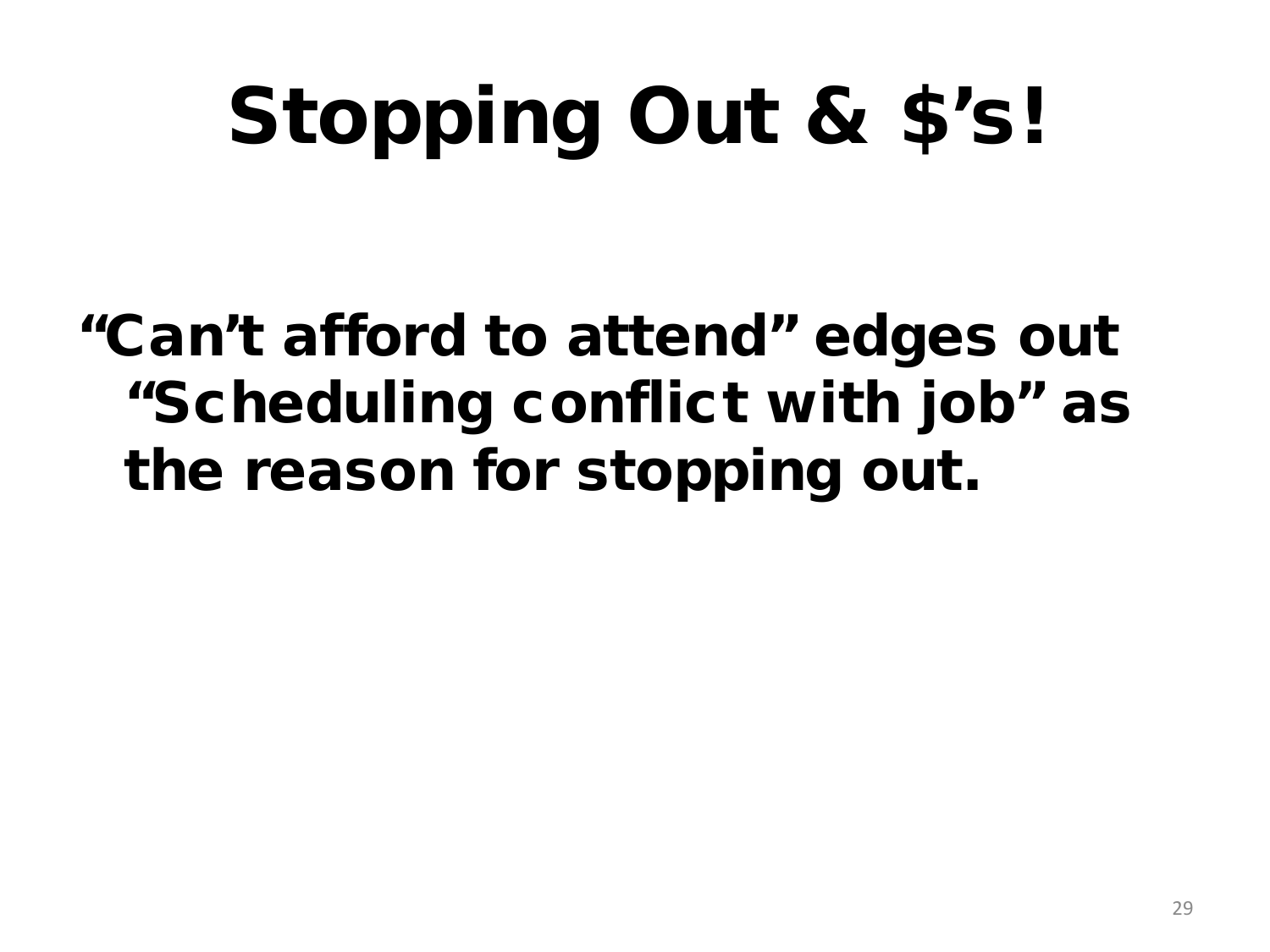If you have ever stopped-out for a semester or more at this college, please indicate the best and/or most common reason why:

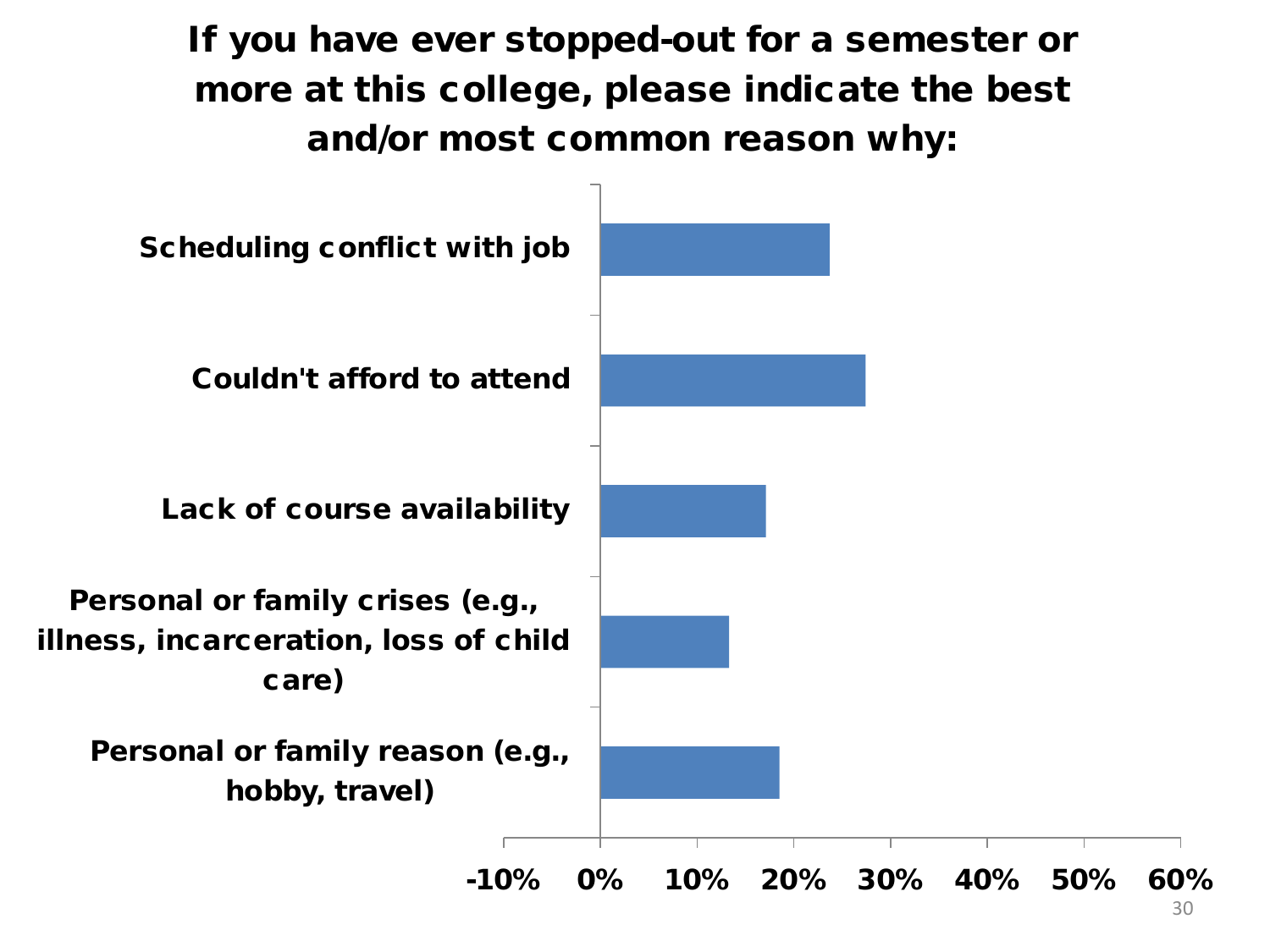# …but why work?

### Apparently, our students have no other choice…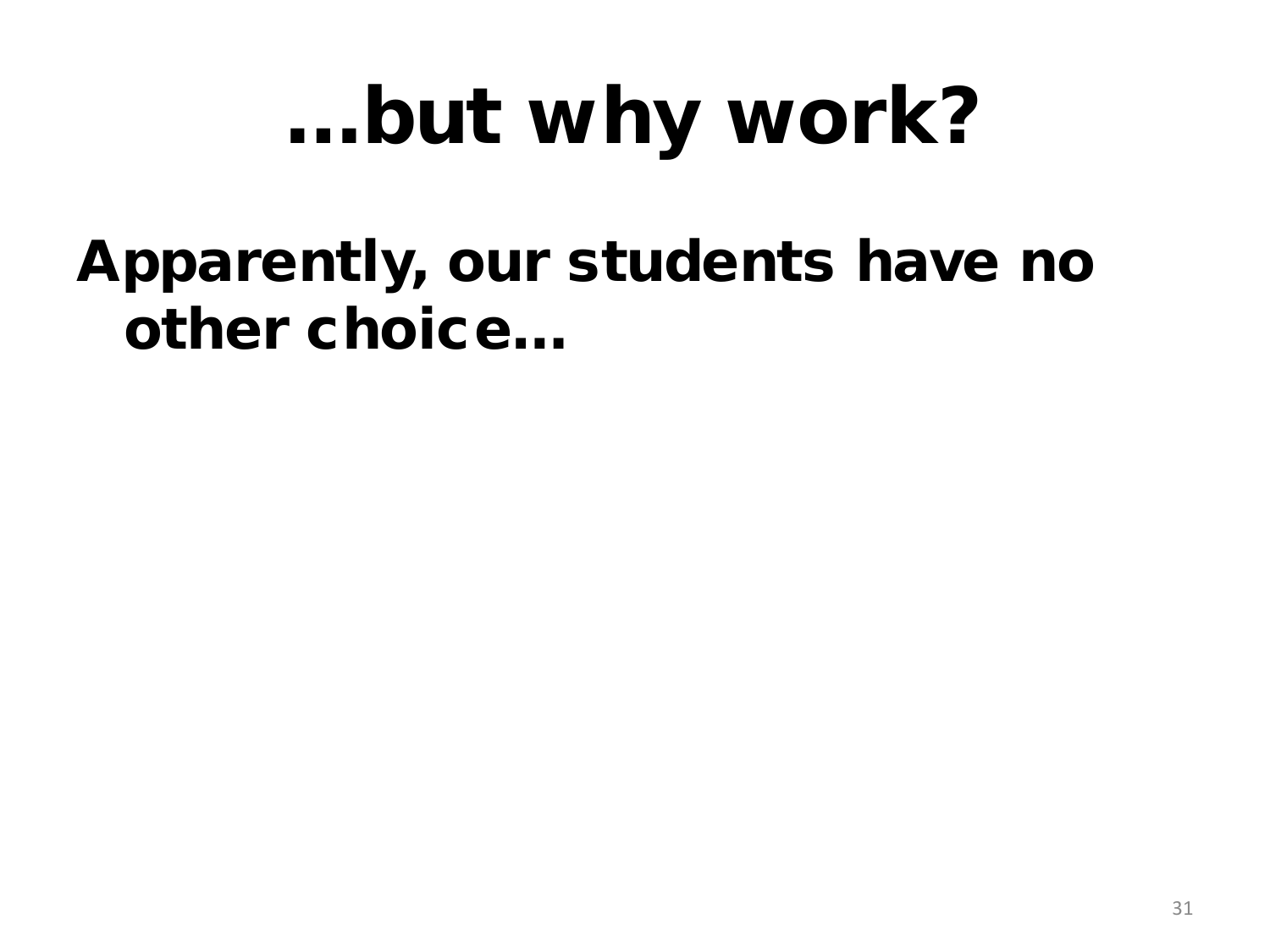

32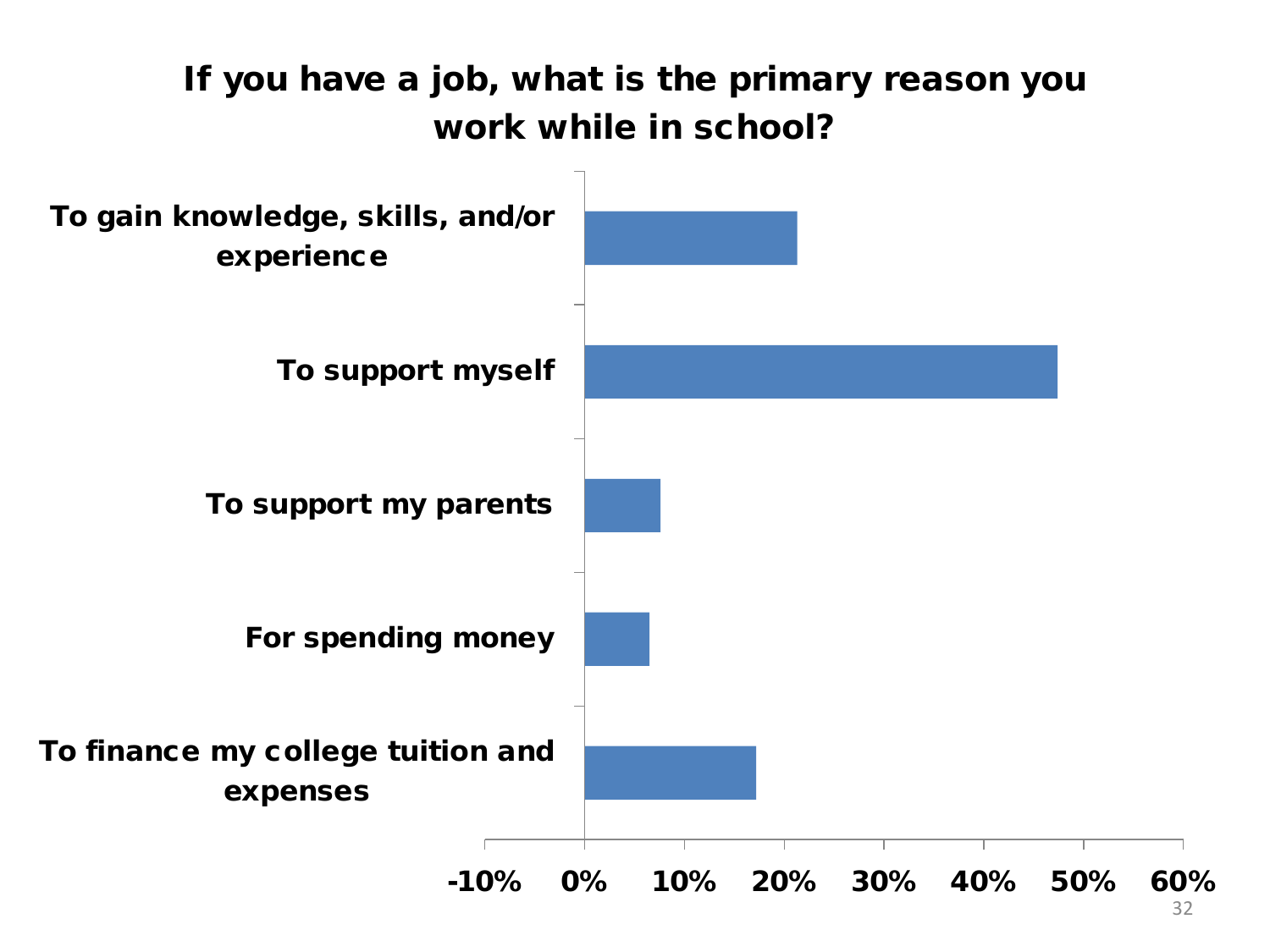# Work!

- 70% of our students work.
- More than 60% of those work more than 20 hours per week.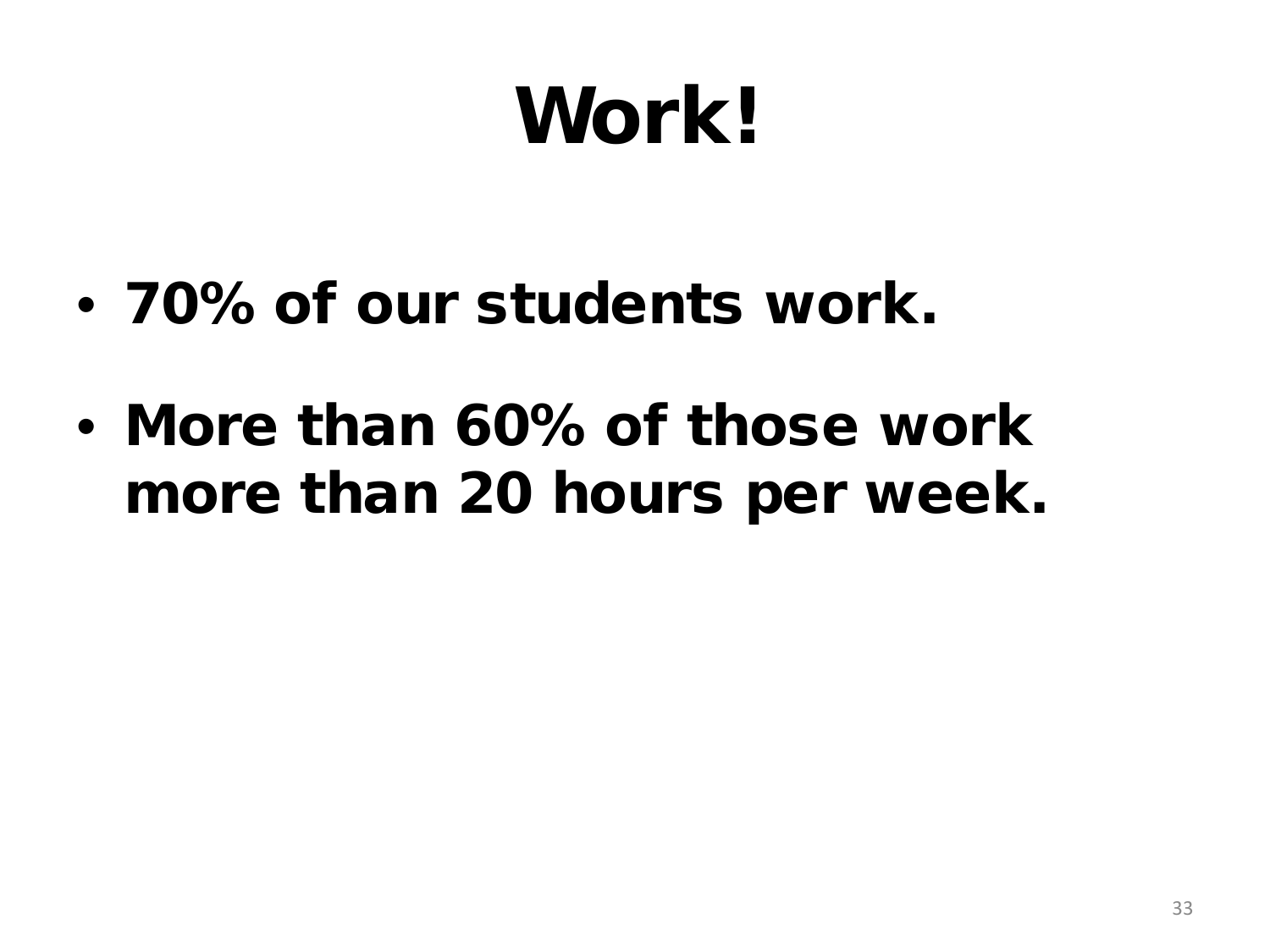#### How much do you work on average per week?



34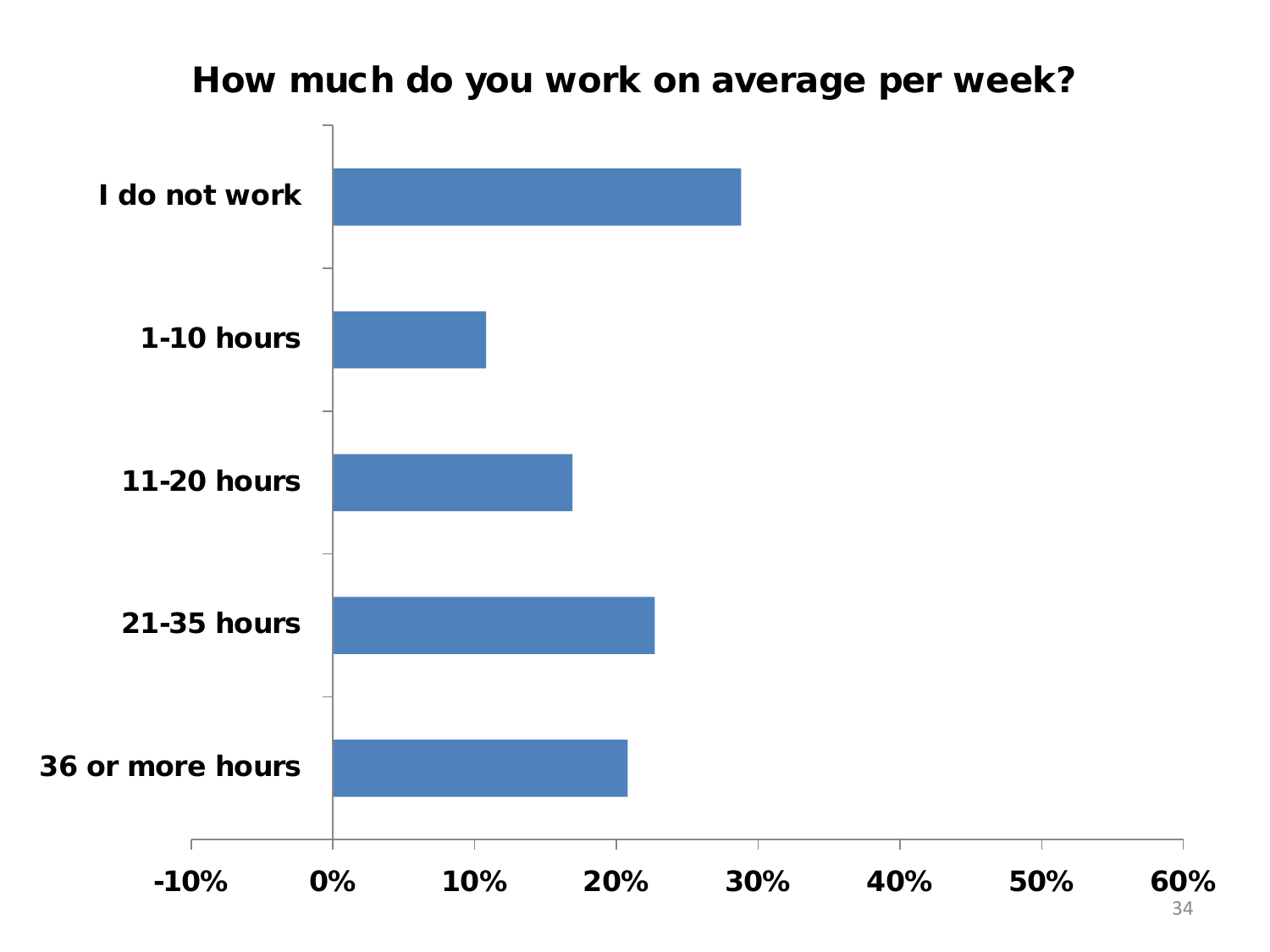# What are these jobs?

Mostly service and retail…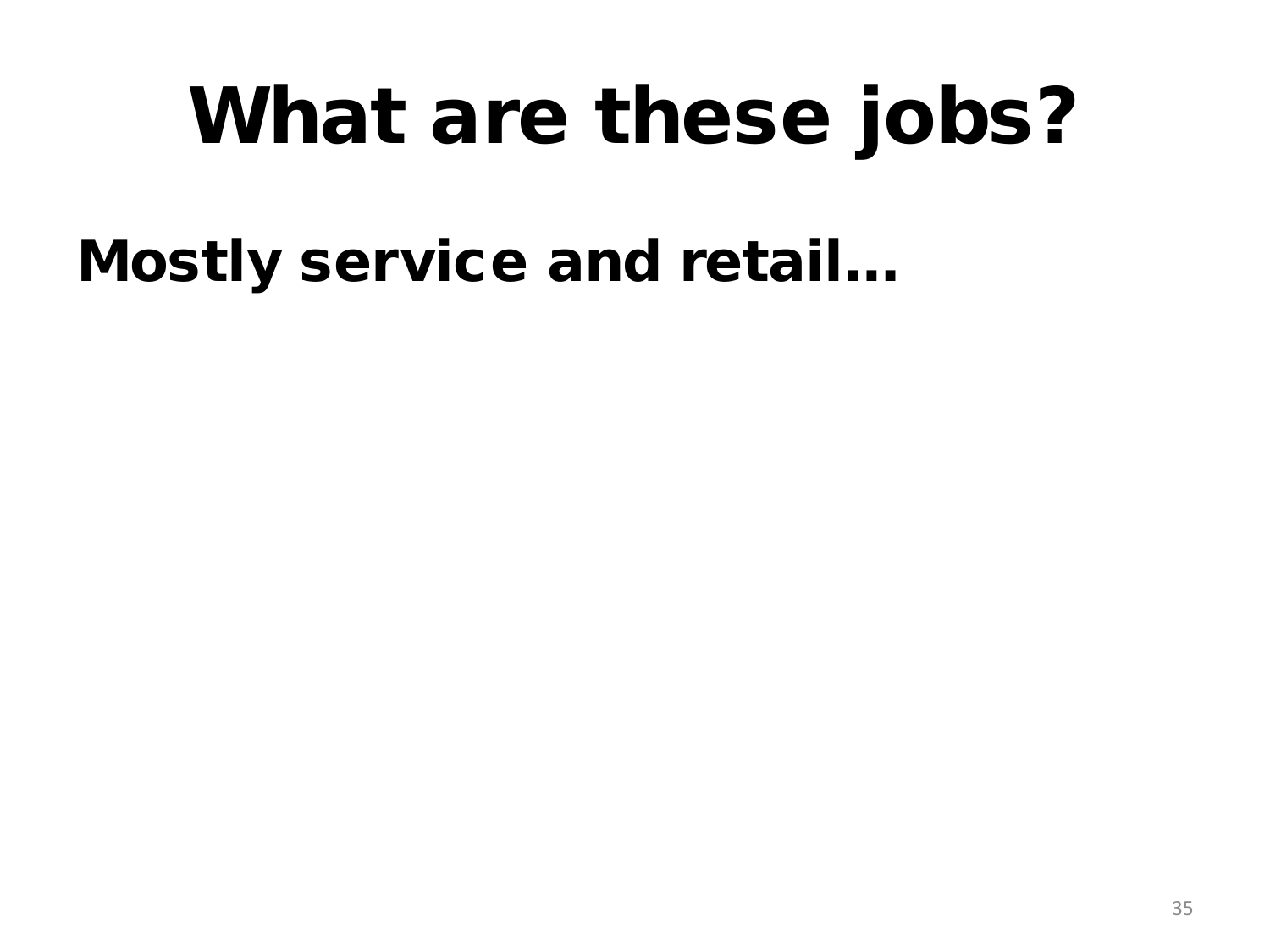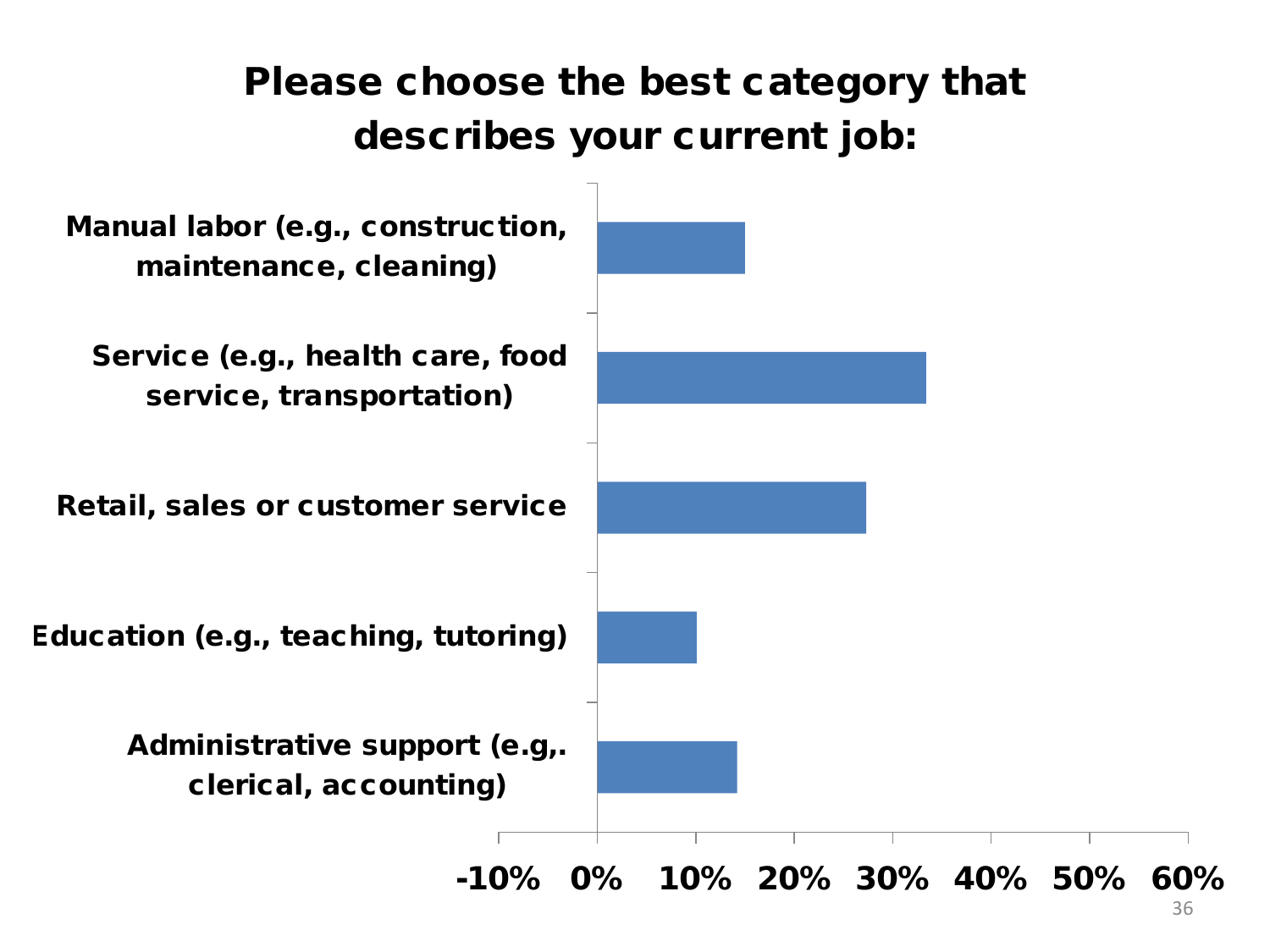# And Finally,

• It's the 7-train!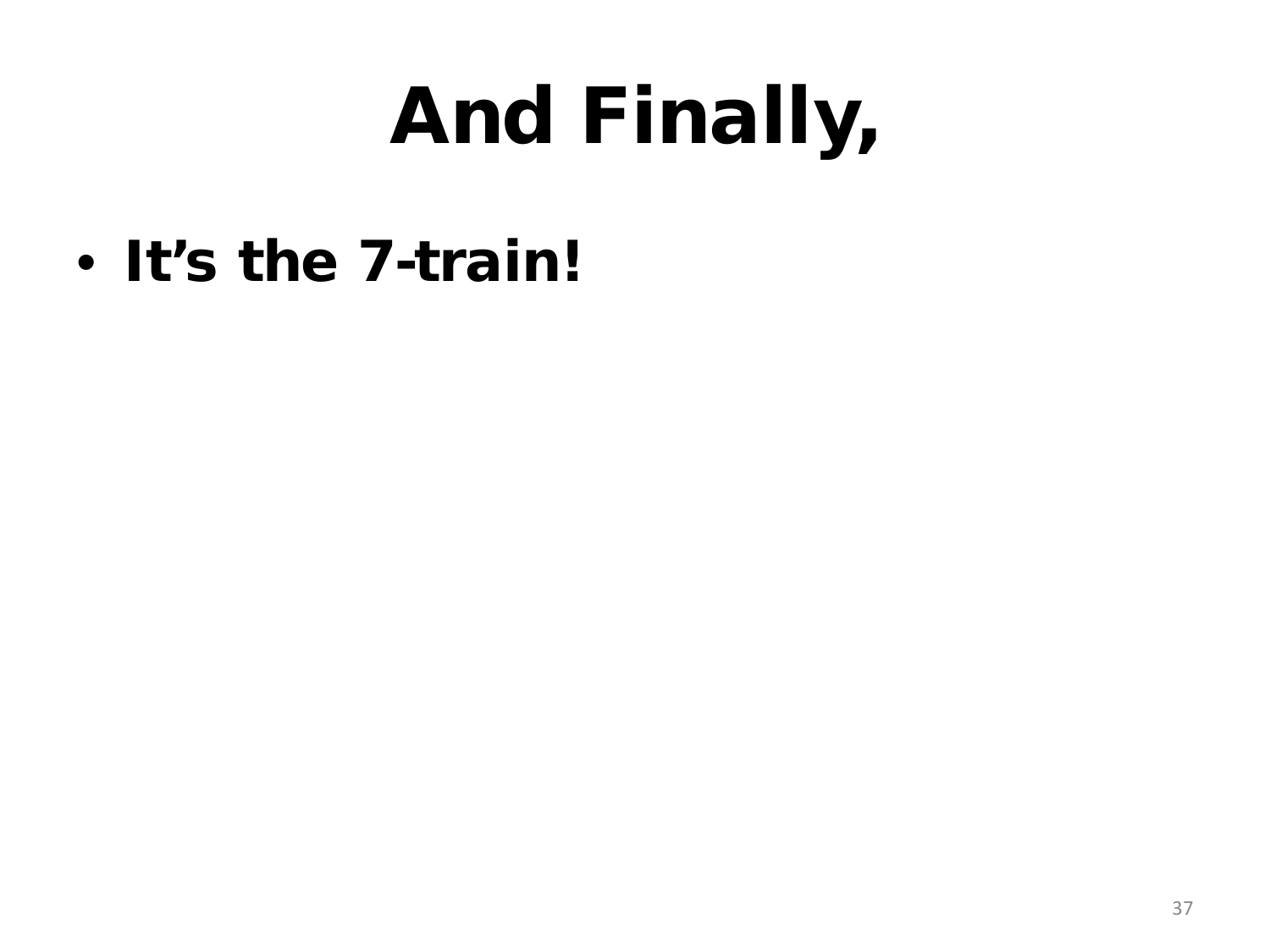## Our Students Spend More Time Commuting!

- Our students answered closer to "6 to 10 hours per week" time spent commuting.
- Students at other schools answered more like "1 to 5 hours per week."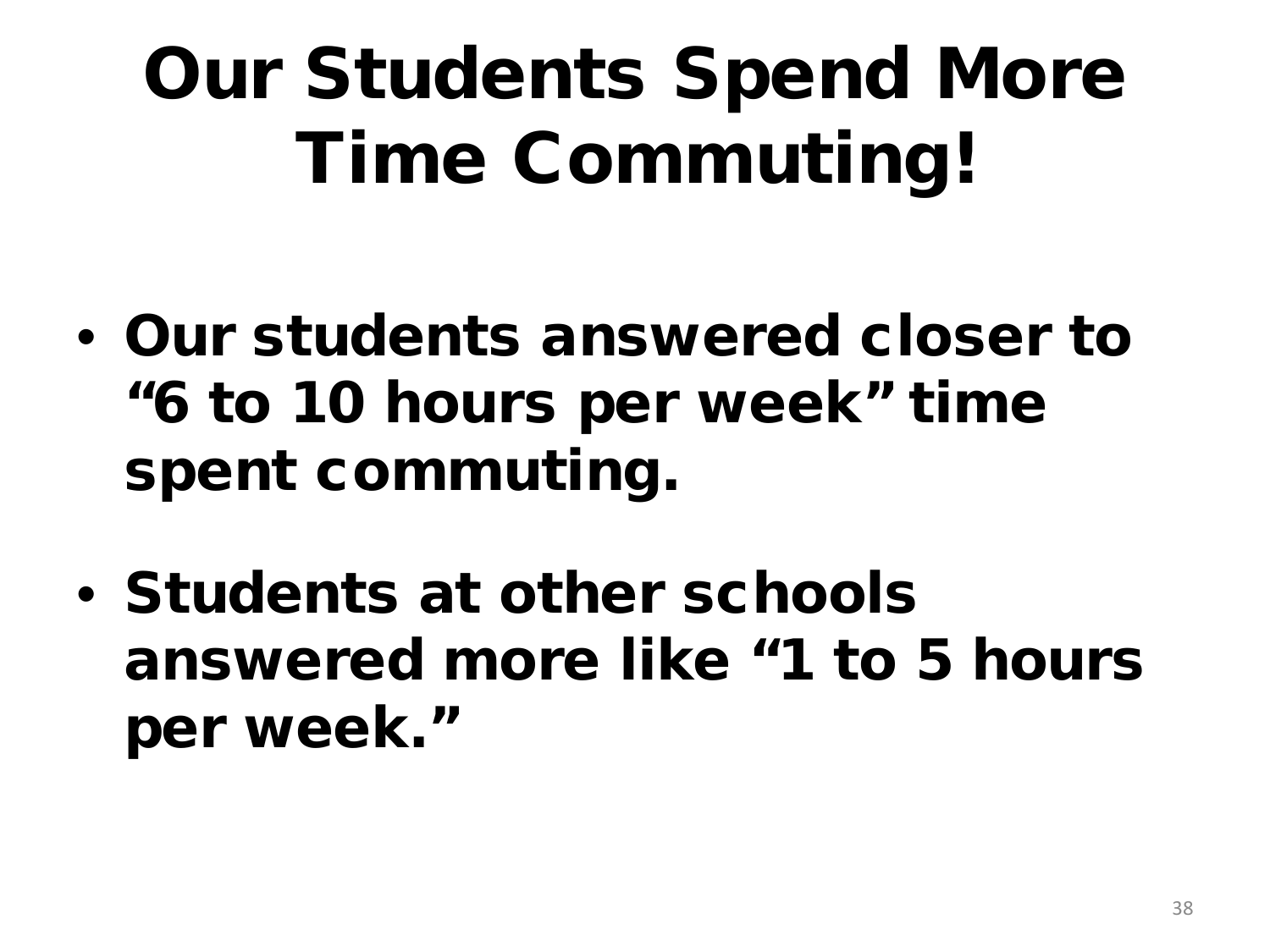### In case you were interested…

### The extra-large colleges are: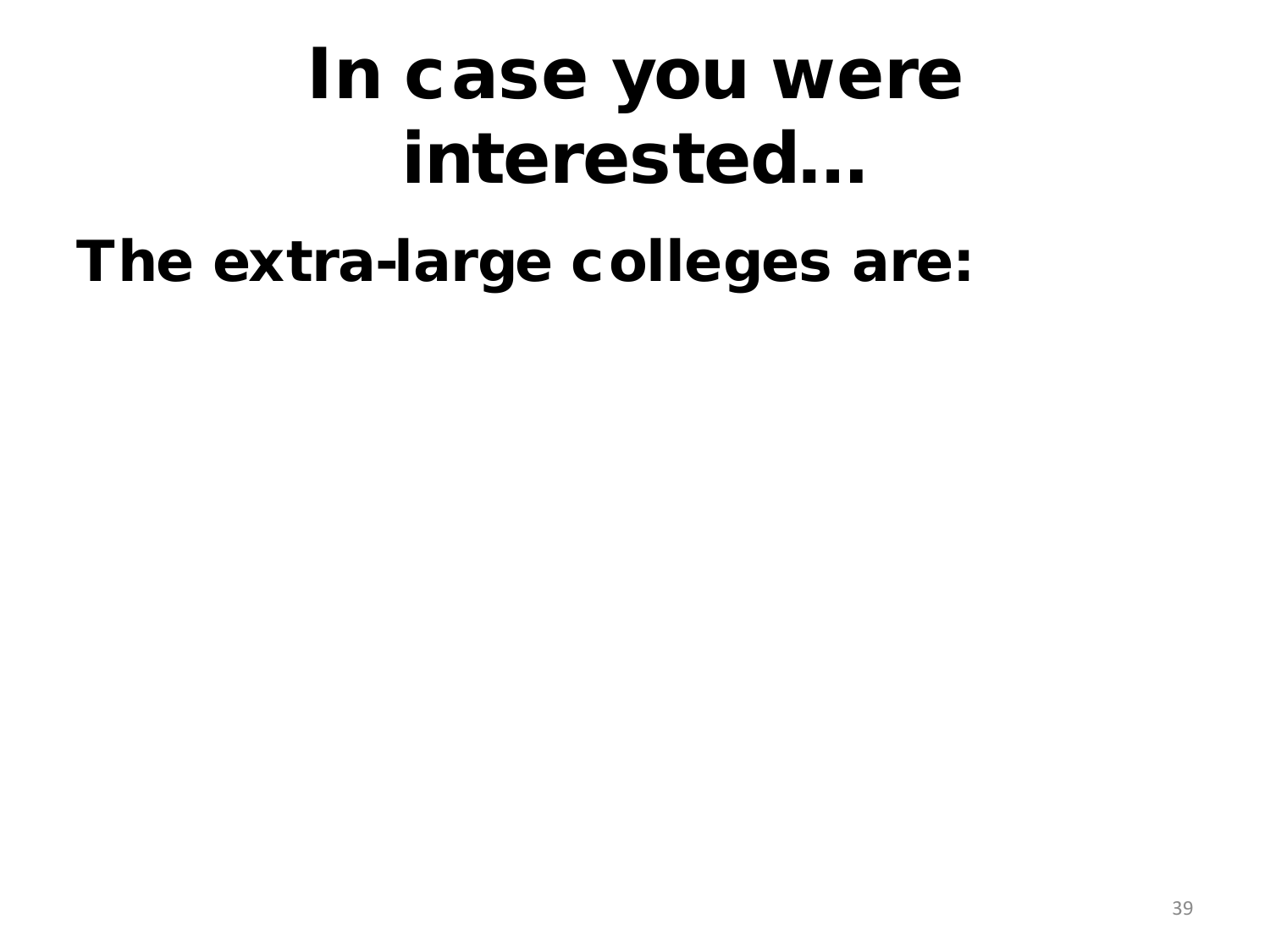|       | <b>Anne Arundel Community College</b>     | <b>MD</b> |
|-------|-------------------------------------------|-----------|
|       | <b>Bergen Community College</b>           | <b>NJ</b> |
|       | <b>Blinn College</b>                      | <b>TX</b> |
|       | College of DuPage                         | IL.       |
| large | College of Lake County                    | IL.       |
| ges   | Cuyahoga Community College - District     | OH        |
|       | De Anza College                           | CA        |
|       | Des Moines Area Community College         | IA        |
|       | <b>El Paso Community College</b>          | <b>TX</b> |
|       | Florida State College at Jacksonville     | FL.       |
|       | <b>Foothill College</b>                   | CA        |
|       | <b>Front Range Community College</b>      | CO        |
|       | <b>Grossmont College</b>                  | CA        |
|       | Harper College                            | IL.       |
|       | <b>Houston Community College</b>          | <b>TX</b> |
|       | <b>Johnson County Community College</b>   | <b>KS</b> |
|       | Miami Dade College                        | FL.       |
|       | Milwaukee Area Technical College          | WI        |
|       | <b>Monroe Community College</b>           | <b>NY</b> |
|       | <b>Montgomery College</b>                 | <b>MD</b> |
|       | <b>Oakland Community College</b>          | MI        |
|       | <b>Owens Community College</b>            | <b>OH</b> |
|       | Pasadena City College                     | CA        |
|       | <b>Richland College</b>                   | <b>TX</b> |
|       | <b>Sacramento City College</b>            | CA        |
|       | <b>Salt Lake Community College</b>        | UT        |
|       | Santa Monica College                      | CA        |
|       | <b>Sinclair Community College</b>         | OH        |
|       | St. Petersburg College                    | FL.       |
|       | <b>Tarrant County College District</b>    | TX        |
|       | The Community College of Baltimore County | <b>MD</b> |

**Extra -large Colleg**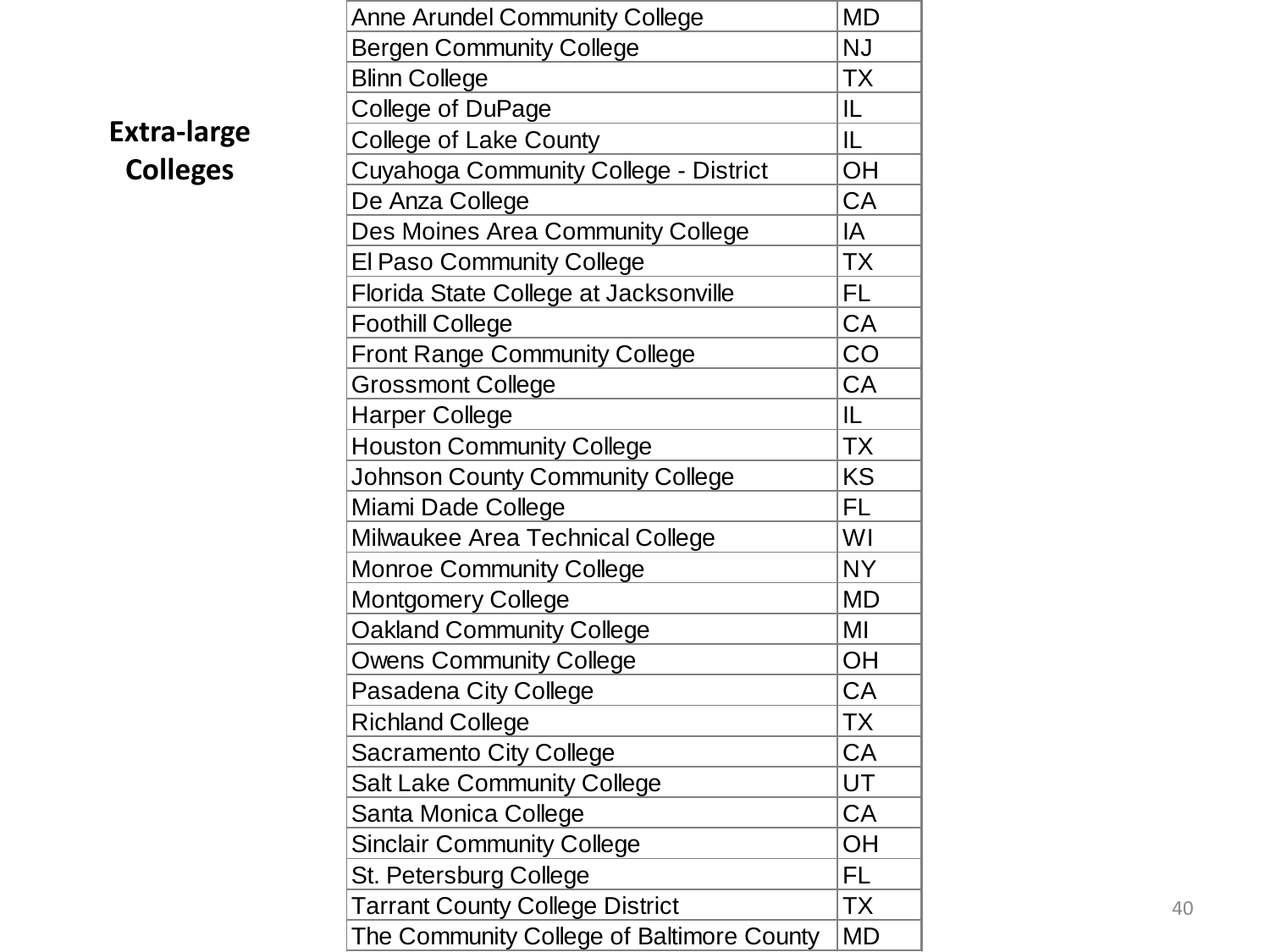# Appendix: Some Data

The following slide gives the means and differences on those benchmark questions where LaGuardia differed significantly from all colleges in the survey and/or from all extra-large colleges in the survey.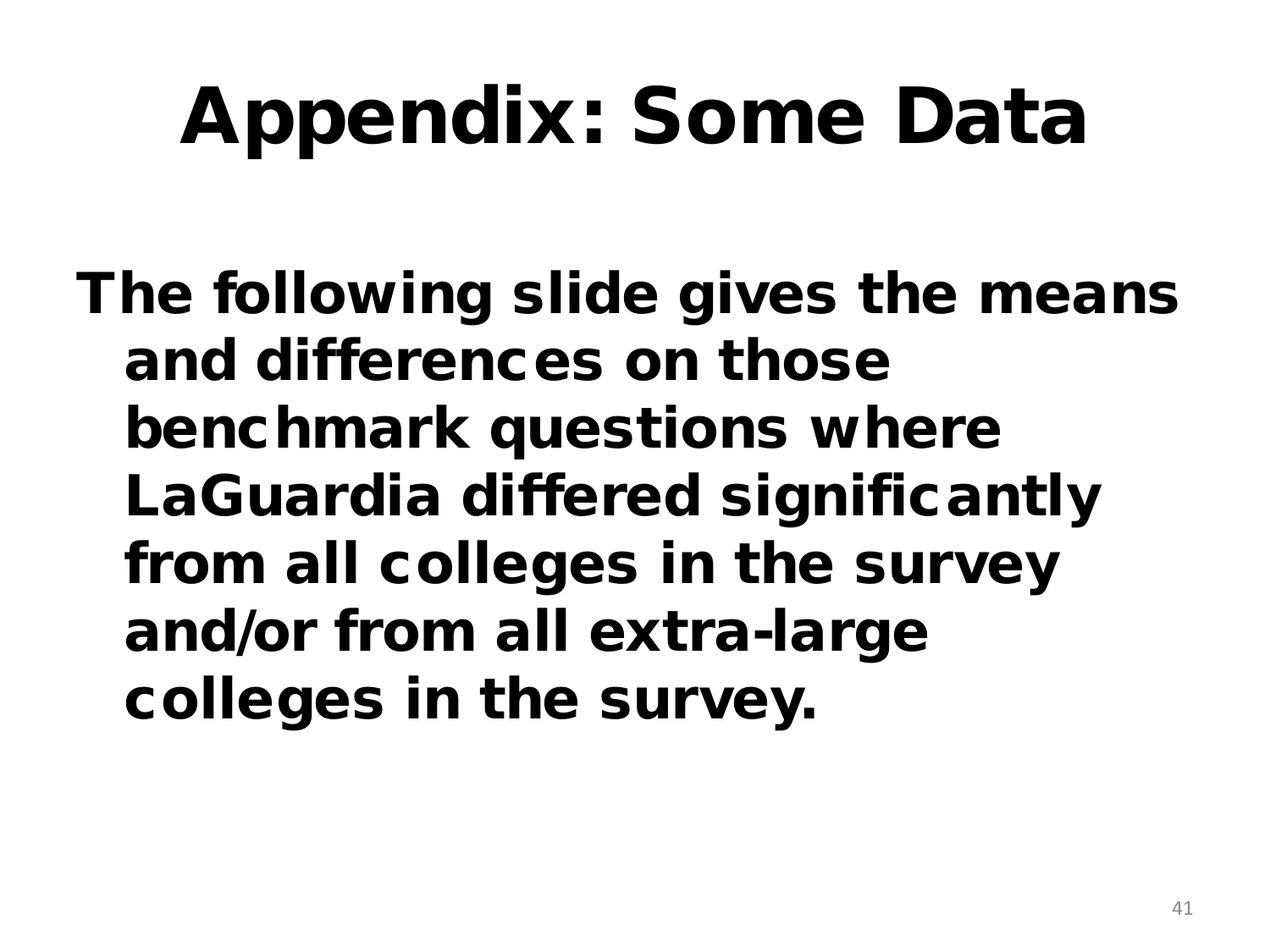| <b>LaGCC</b>                                                                                                                         |             | <b>Ex-Large</b><br><b>Colleges</b> |                         | 2012 Cohort |                         |
|--------------------------------------------------------------------------------------------------------------------------------------|-------------|------------------------------------|-------------------------|-------------|-------------------------|
| <b>Item</b>                                                                                                                          | <b>Mean</b> | <b>Mean</b>                        | <b>Effect</b><br>Size** | <b>Mean</b> | <b>Effect</b><br>Size** |
| <b>Active and Collaborative Learning</b>                                                                                             |             |                                    |                         |             |                         |
| Item 4: In your experiences at this college during the current school year, about how often have you done each<br>of the following?  |             |                                    |                         |             |                         |
| $1 =$ Never, $2 =$ Sometimes, $3 =$ Often, $4 =$ Very often                                                                          |             |                                    |                         |             |                         |
| 4b. Made a class presentation                                                                                                        | 2.31        | 2.15                               |                         |             | $2.11$ 0.21**           |
| <b>Student Effort</b>                                                                                                                |             |                                    |                         |             |                         |
| Item 4: In your experiences at this college during the current school year, about how often have you done each<br>of the following?  |             |                                    |                         |             |                         |
| $1 =$ Never, $2 =$ Sometimes, $3 =$ Often, $4 =$ Very often                                                                          |             |                                    |                         |             |                         |
| 4c. Prepared two or more drafts of a paper or assignment before turning it in                                                        | 2.78        |                                    | 2.53 0.25** 2.52 0.26** |             |                         |
| Item 13.1: How often do you use the following services at this college?                                                              |             |                                    |                         |             |                         |
| 1 = Rarely/Never, 2 = Sometimes, 3 = Often (Don't know/N.A. category not included in means calculations)                             |             |                                    |                         |             |                         |
| 13.1d. Peer or other tutoring                                                                                                        | 1.64        | 1.5                                | $ 0.20***$              | 1.49        | $0.21***$               |
| 13.1e. Skill labs (writing, math, etc.)                                                                                              |             | 1.71                               | $ 0.27*** $             |             | $1.74$ 0.23**           |
| 13.1h. Computer lab                                                                                                                  | 2.27        |                                    | $2.03$ 0.31**           |             | $2.08$ 0.24**           |
| <b>Academic Challenge</b>                                                                                                            |             |                                    |                         |             |                         |
| Item 5: During the current school year, how much has your coursework at this college emphasized the followin<br>g mental activities? |             |                                    |                         |             |                         |
| $1 = \text{Very little}, 2 = \text{Some}, 3 = \text{Quite}$ a bit, $4 = \text{Very much}$                                            |             |                                    |                         |             |                         |
| 5b. Analyzing the basic elements of an idea, experience, or theory                                                                   | 3.08        | 2.94                               |                         | 2.9         | $0.22**$                |
| 5d. Making judgments about the value or soundness of information, arguments, or<br>methods                                           | 2.8         | 2.63                               |                         |             | $2.61$ 0.21**           |
|                                                                                                                                      |             |                                    |                         |             |                         |
| <b>Student-Faculty Interaction</b>                                                                                                   |             |                                    |                         |             |                         |
| (No questions were significantly different from 2012 Cohort)                                                                         |             |                                    |                         |             |                         |
| <b>Support for Learners</b>                                                                                                          |             |                                    |                         |             |                         |
| Item 9: How much does this college emphasize each of the following?                                                                  |             |                                    |                         |             |                         |
| $1 = \text{Very little}, 2 = \text{Some}, 3 = \text{Quite}$ a bit, $4 = \text{Very much}$                                            |             |                                    |                         |             |                         |
| <u>9c. Encouraging contact among students from different economic, social, and racial or</u><br>ethnic backgrounds                   | 2.84        |                                    | $2.59$ 0.25**           | 42          | $2.55$ 0.28**           |
|                                                                                                                                      |             |                                    |                         |             |                         |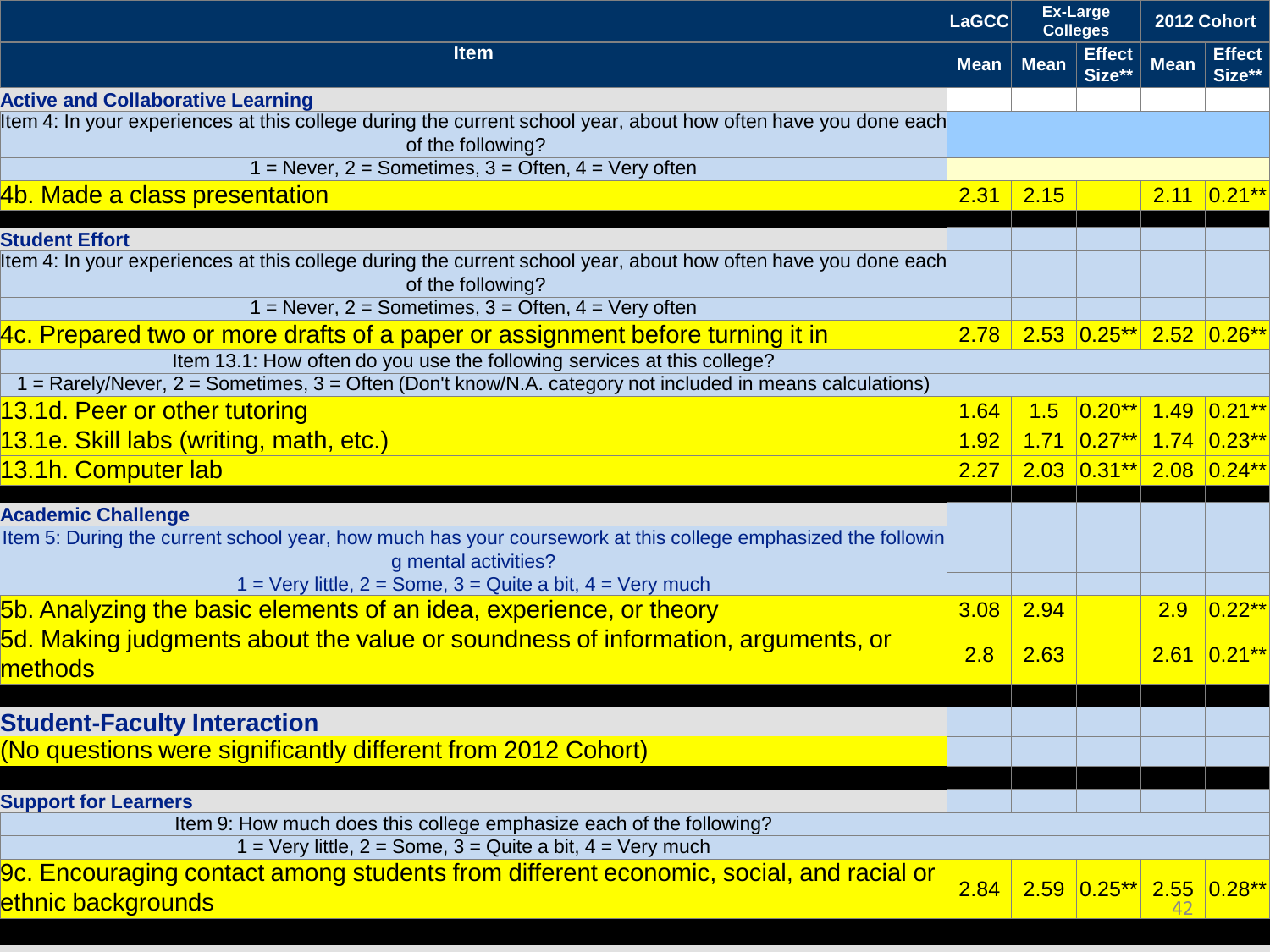# Thanks!

Professor Jeffrey Weintraub works incredibly hard during CCSSE survey season, assisting CCSSE in its random choice of classes from an appropriate set, getting the surveys out, button-holing faculty and conveying the seriousness of the survey. He is assisted by other IR&A staff: Veron Sundar, Erez Lenchner, Qi-Jian Gau and Jenny Zhu. Thanks to Liz Ruiz in the president's office for her help as well.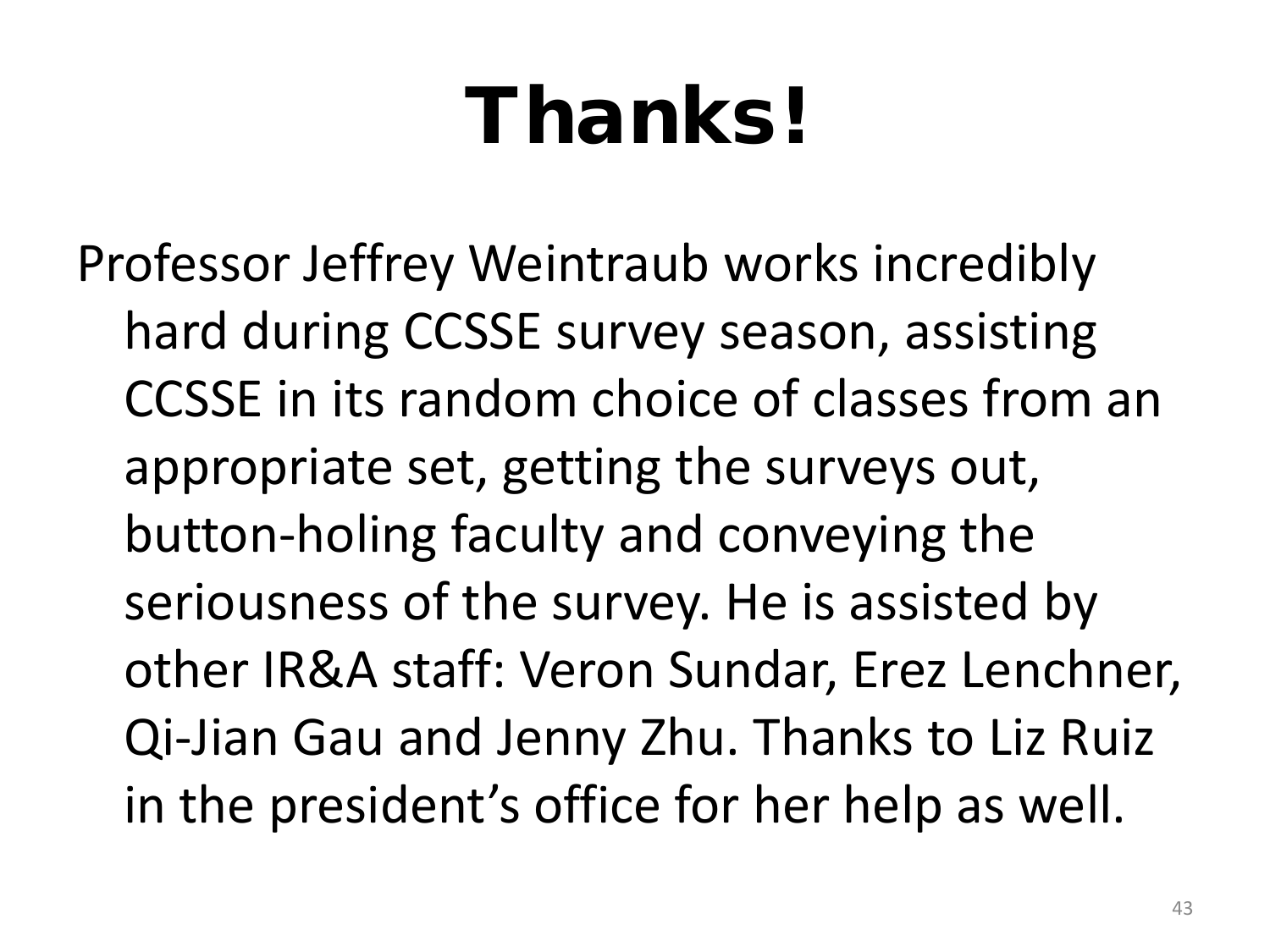### CCSSE 2012 Supplement A: Orientation & Learning Communities

Nathan Dickmeyer Institutional Research & Assessment LaGuardia Community College August 24, 2012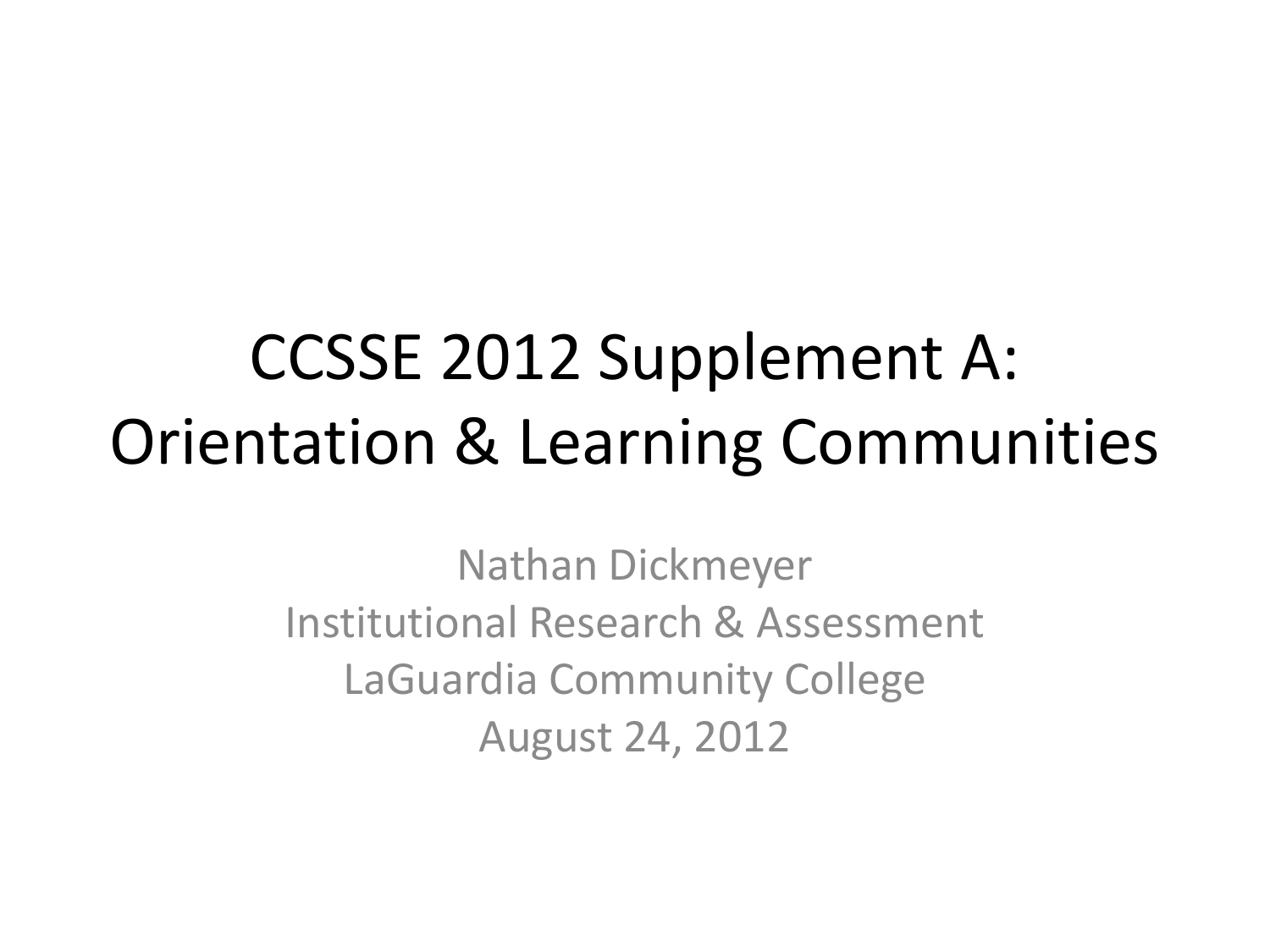## Charts for Supplemental Questions A

### Who answered these questions?

- LaGCC sample = 690 students in randomly chosen classes;
- Compared with:
	- 30,000 students in community colleges >15,000 enrollment (extra-large)
	- 155,000 students in "promising practices" community colleges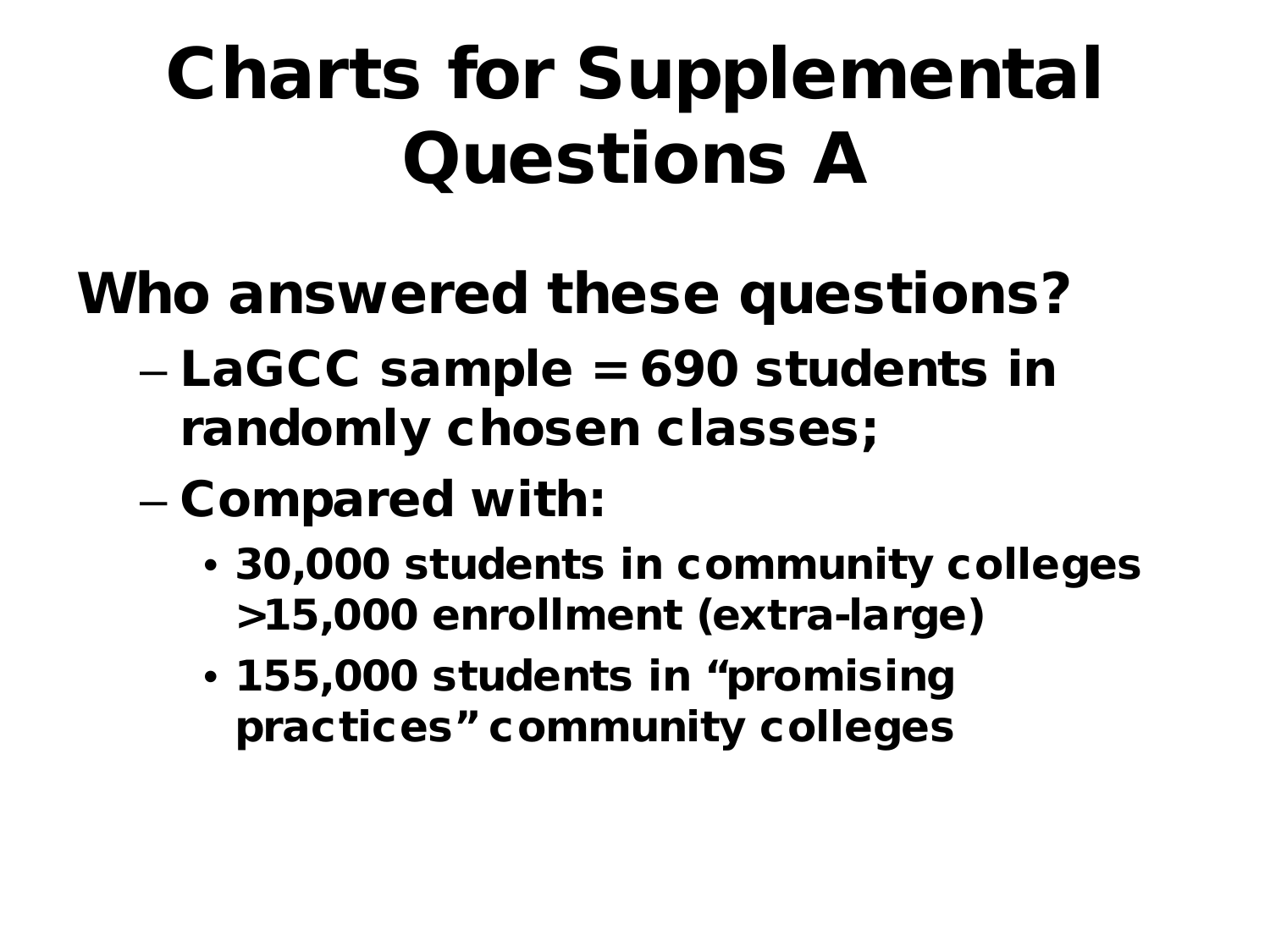## Findings: LaGCC Students Are…

- Slightly less likely to Register on time
- More likely to attend Orientation
- Much more likely to attend Firstyear Seminar
- More likely to enroll in a Learning Community (but not many do nation-wide)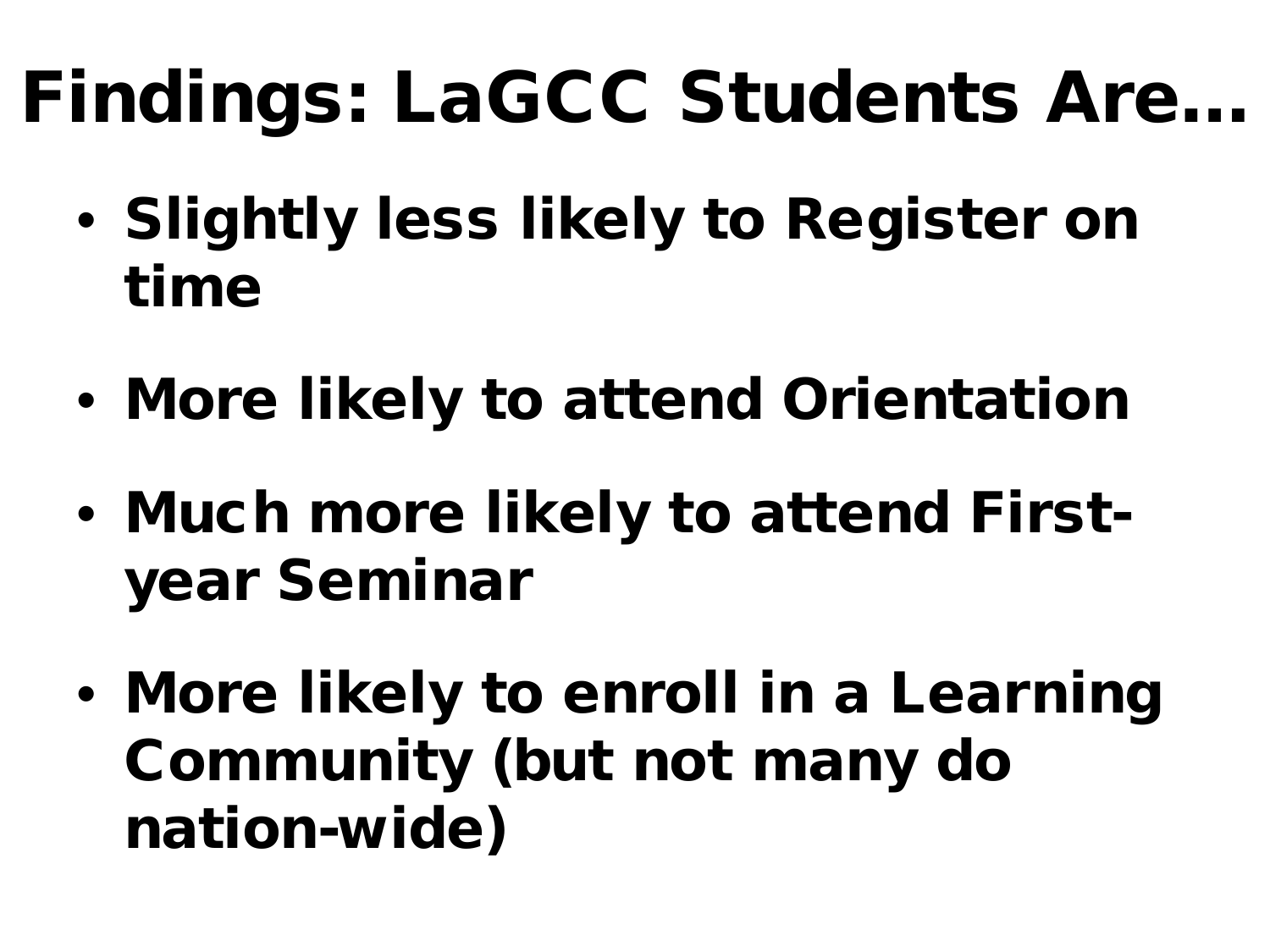![](_page_46_Figure_0.jpeg)

Yes; I was registered for ALL of my courses before the first class session(s)

Mostly; I was registered for MOST of my courses before the first class session(s)

Partly; I was registered for SOME of my courses before the first class session(s)

No; I was NOT registered for ANY of my courses before the first class session(s)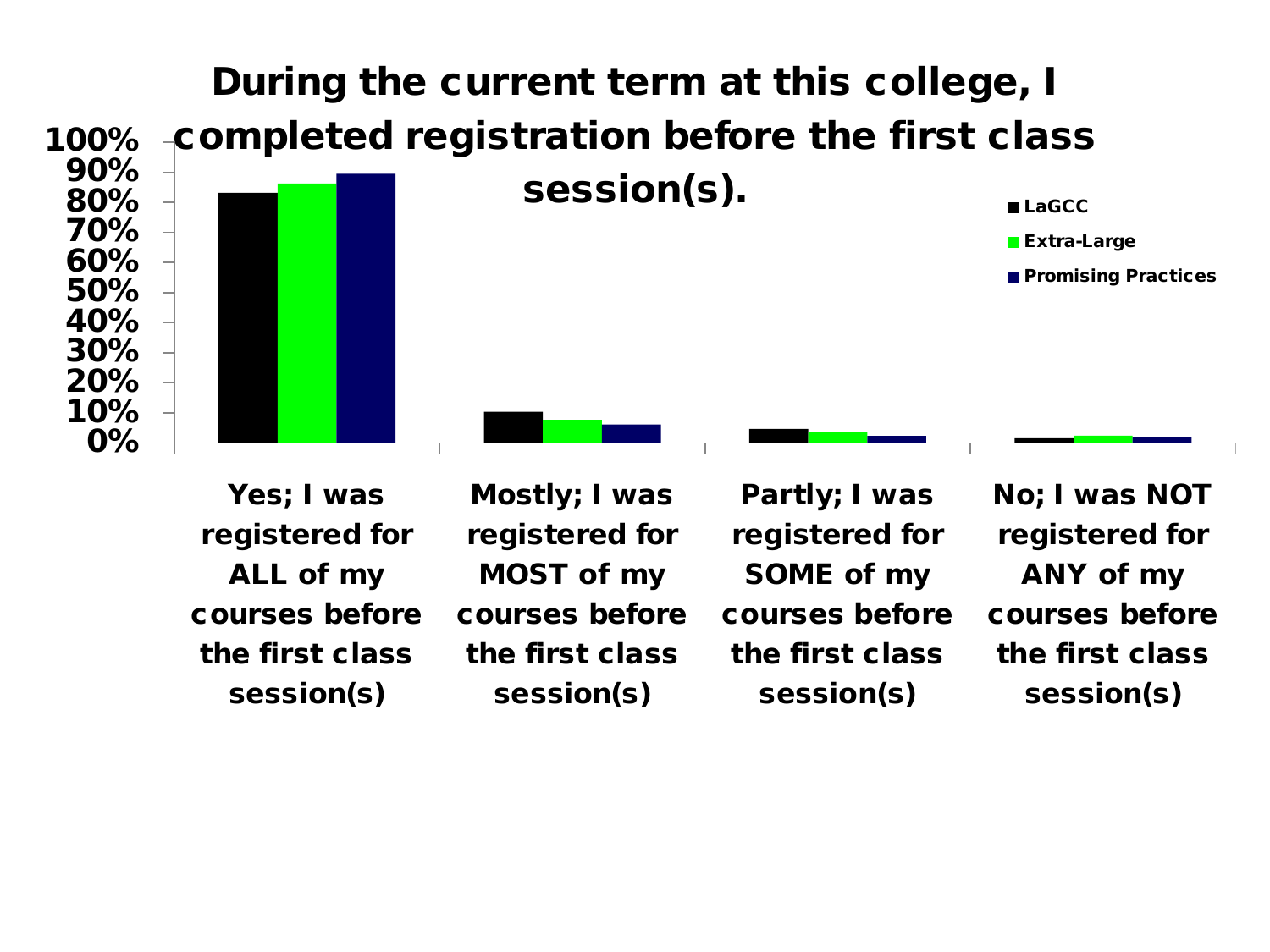![](_page_47_Figure_0.jpeg)

I took part in an online orientation prior to the beginning of classes

I attended an on-campus orientation prior to the beginning of classes

I enrolled in an orientation course as part of my course schedule during my first term at this college

I was not aware of a college orientation I was unable to participate in orientation due to scheduling or other issues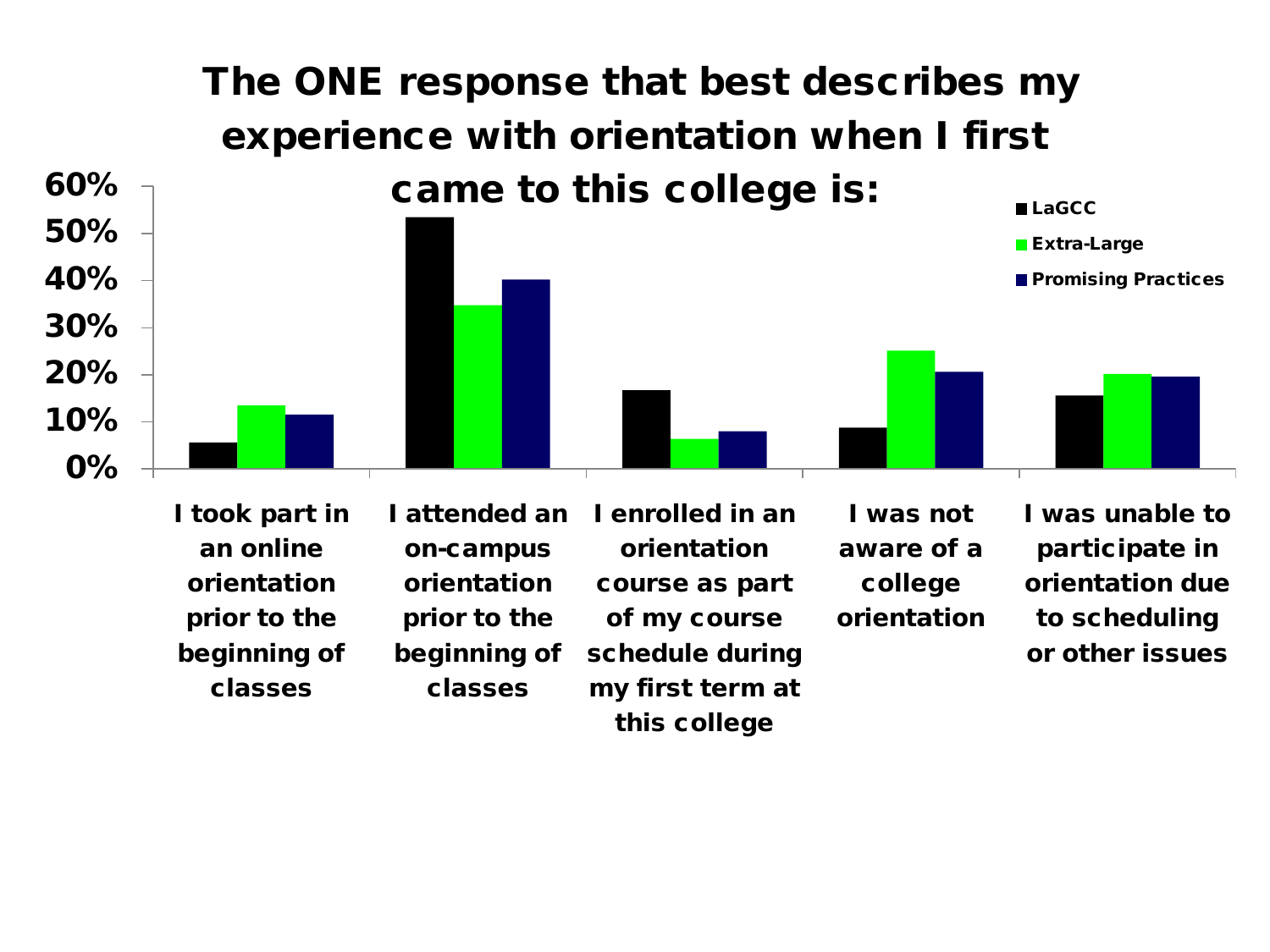During my first term at this college, I participated in a structured experience for new students (sometimes called a "freshman seminar" or "first-year experience").

![](_page_48_Figure_1.jpeg)

this college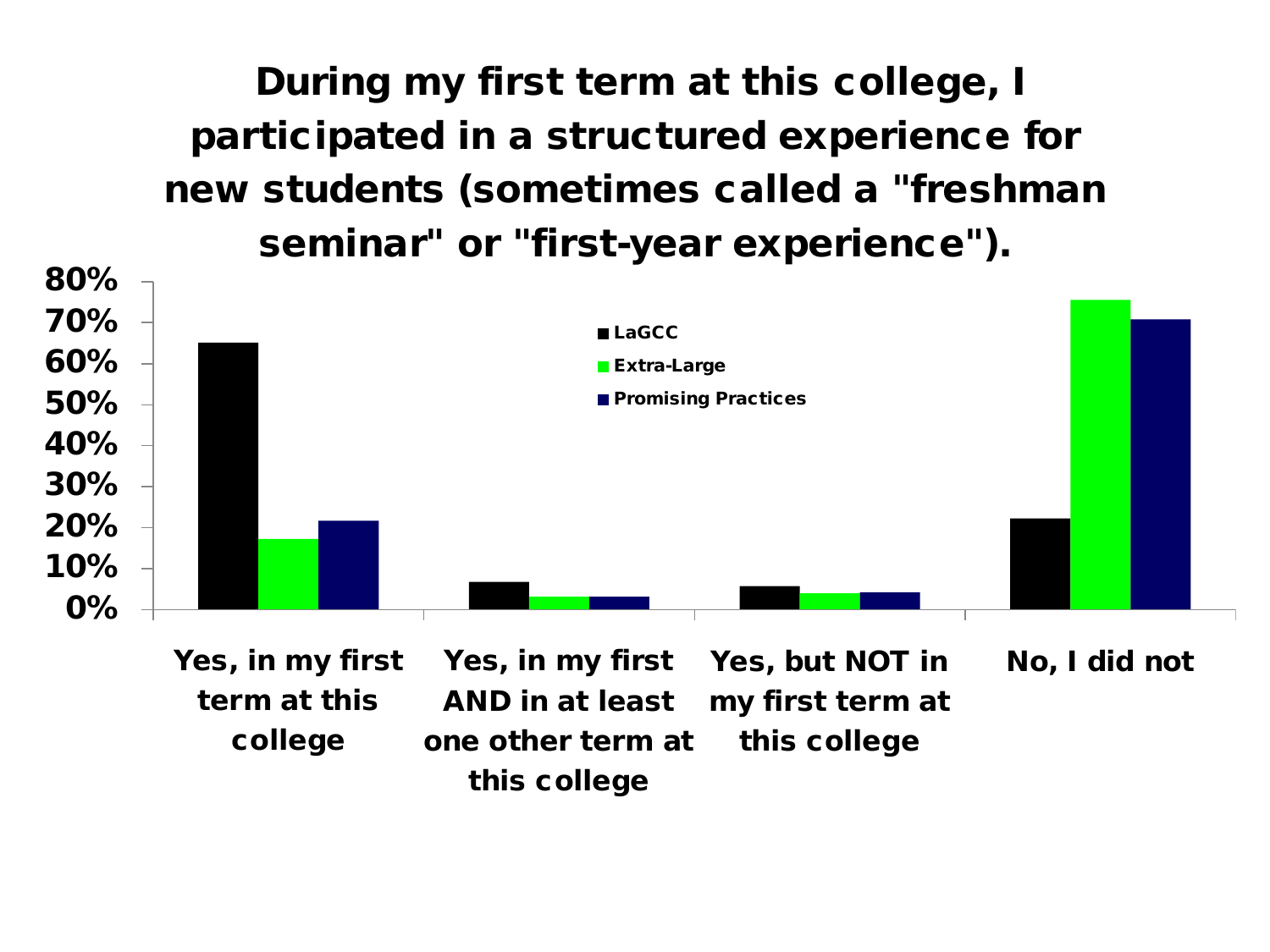#### During my first term at this college, I enrolled in an organized "learning community" (two or more courses that a group of students take together).

![](_page_49_Figure_1.jpeg)

term at this college

AND in at least one other term at this college my first term at this college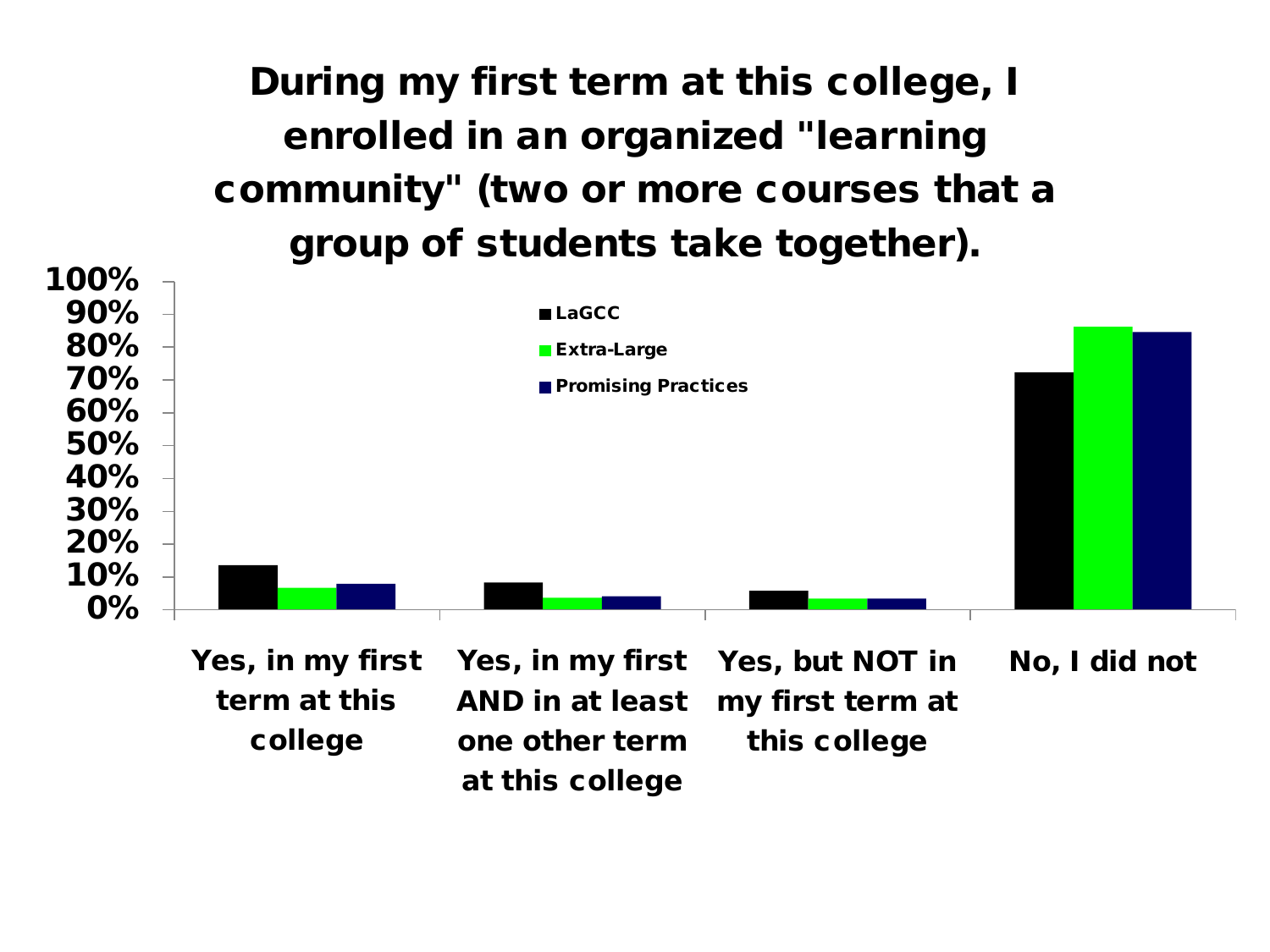![](_page_50_Figure_0.jpeg)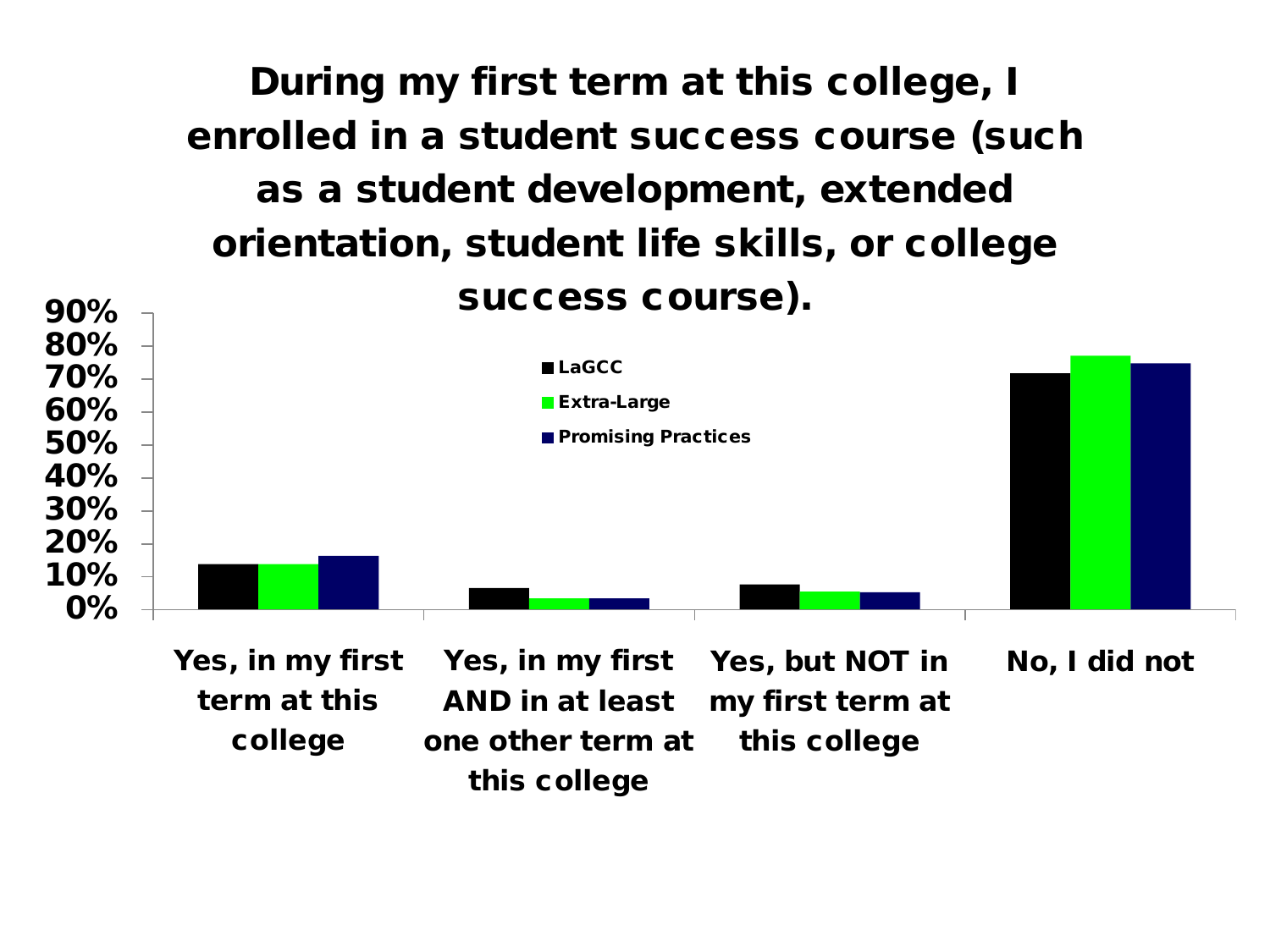## CCSSE 2012 Supplement B: Learning & Background

Nathan Dickmeyer Institutional Research & Assessment LaGuardia Community College August 24, 2012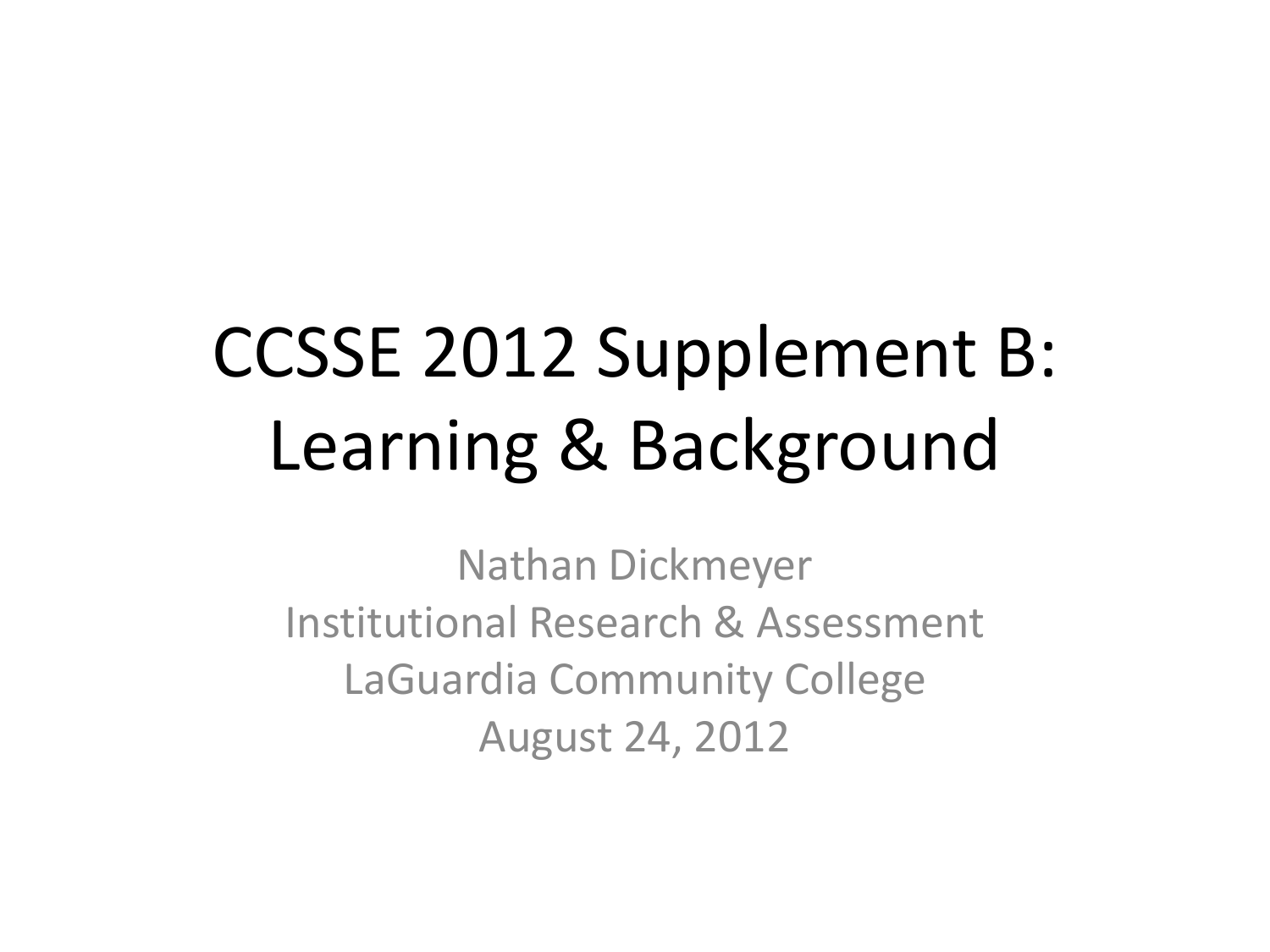### Charts for Supplemental Questions B

### Who answered these questions?

- LaGCC sample = 650 students in randomly chosen classes;
- Only LaGCC students answered these questions;
- Not included are data used in the primary CCSSE presentation.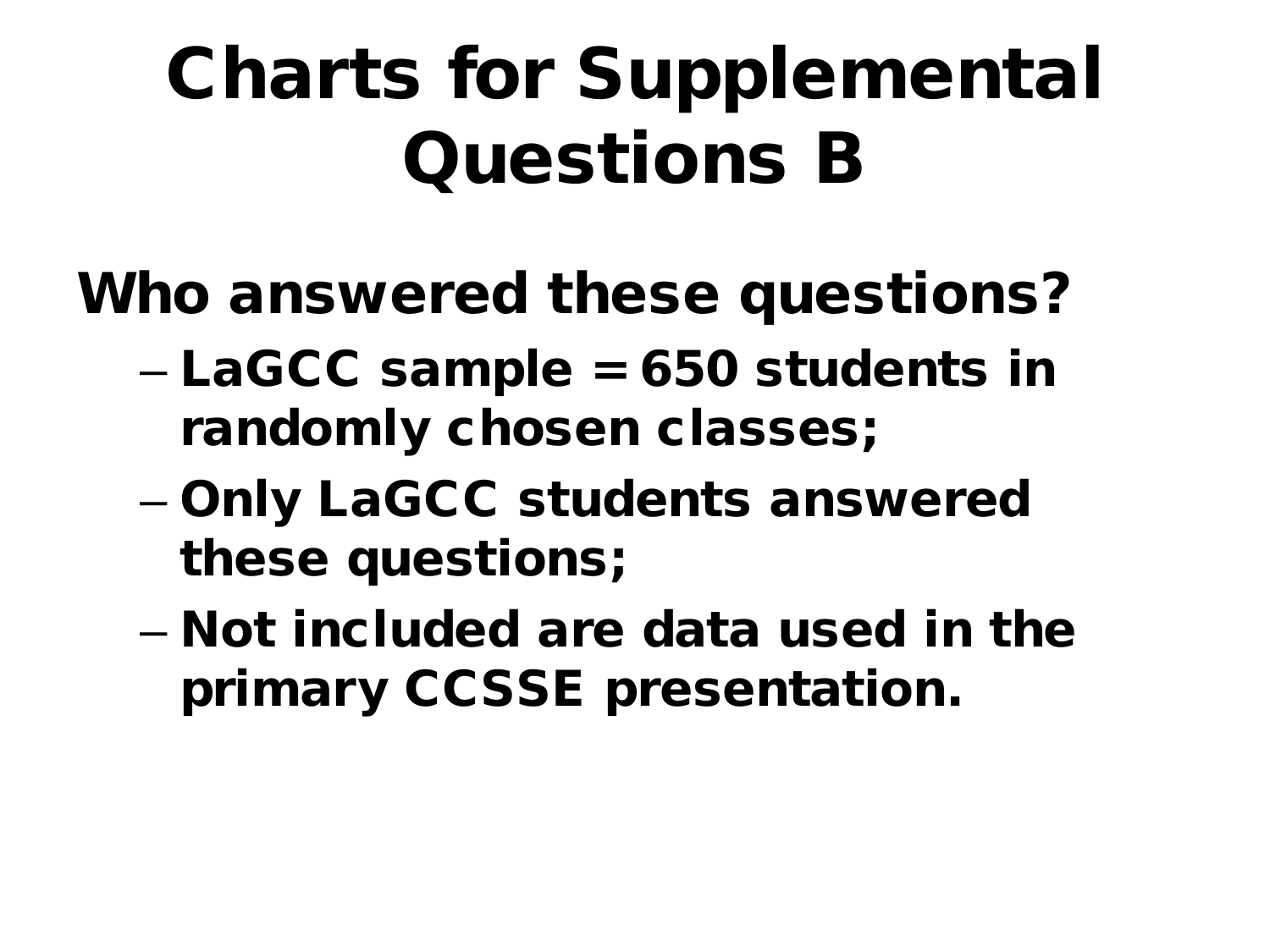To what extent has your college experience contributed to learning how to explore and solve complex, real world problems such as those you might face in your life, including your career?

![](_page_53_Figure_1.jpeg)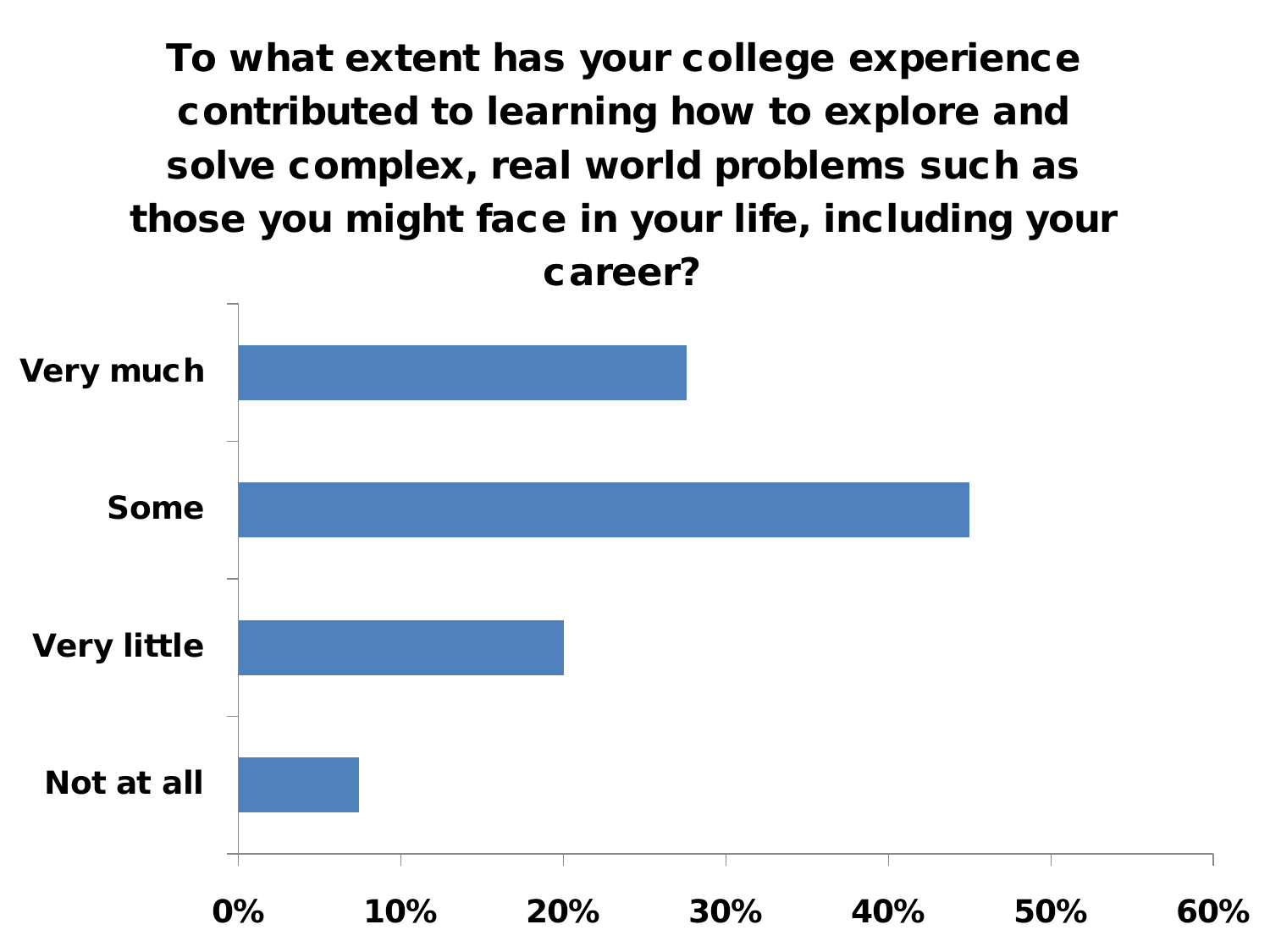To what extent has your college experience contributed to learning how to use mathematics to address real world problems, including those you might face in your career?

![](_page_54_Figure_1.jpeg)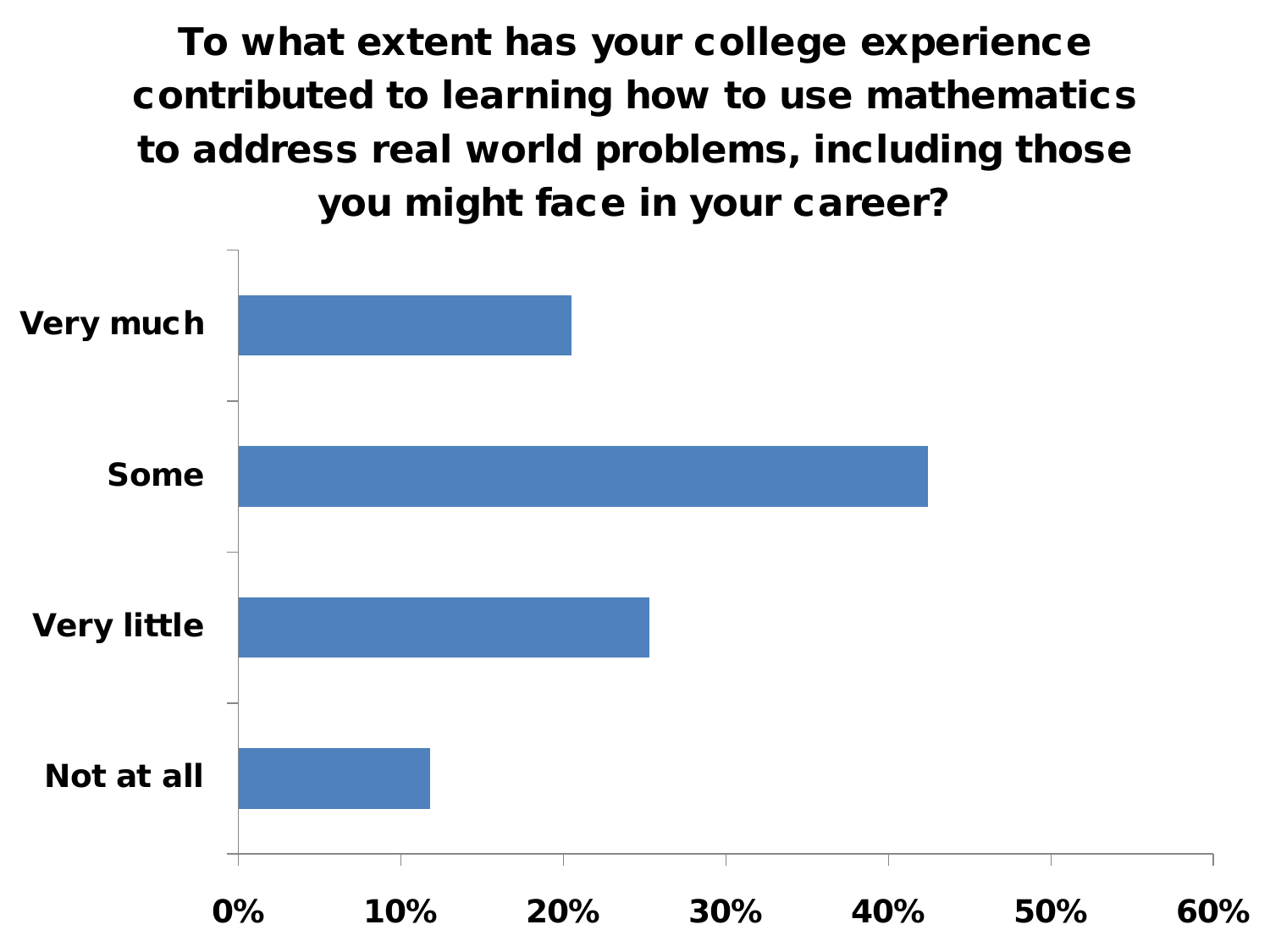In your experience at this institution during the current school year, about how often have you applied information or experience from other areas of your life (work, friends, family, community) in class discussions or assignments?

![](_page_55_Figure_1.jpeg)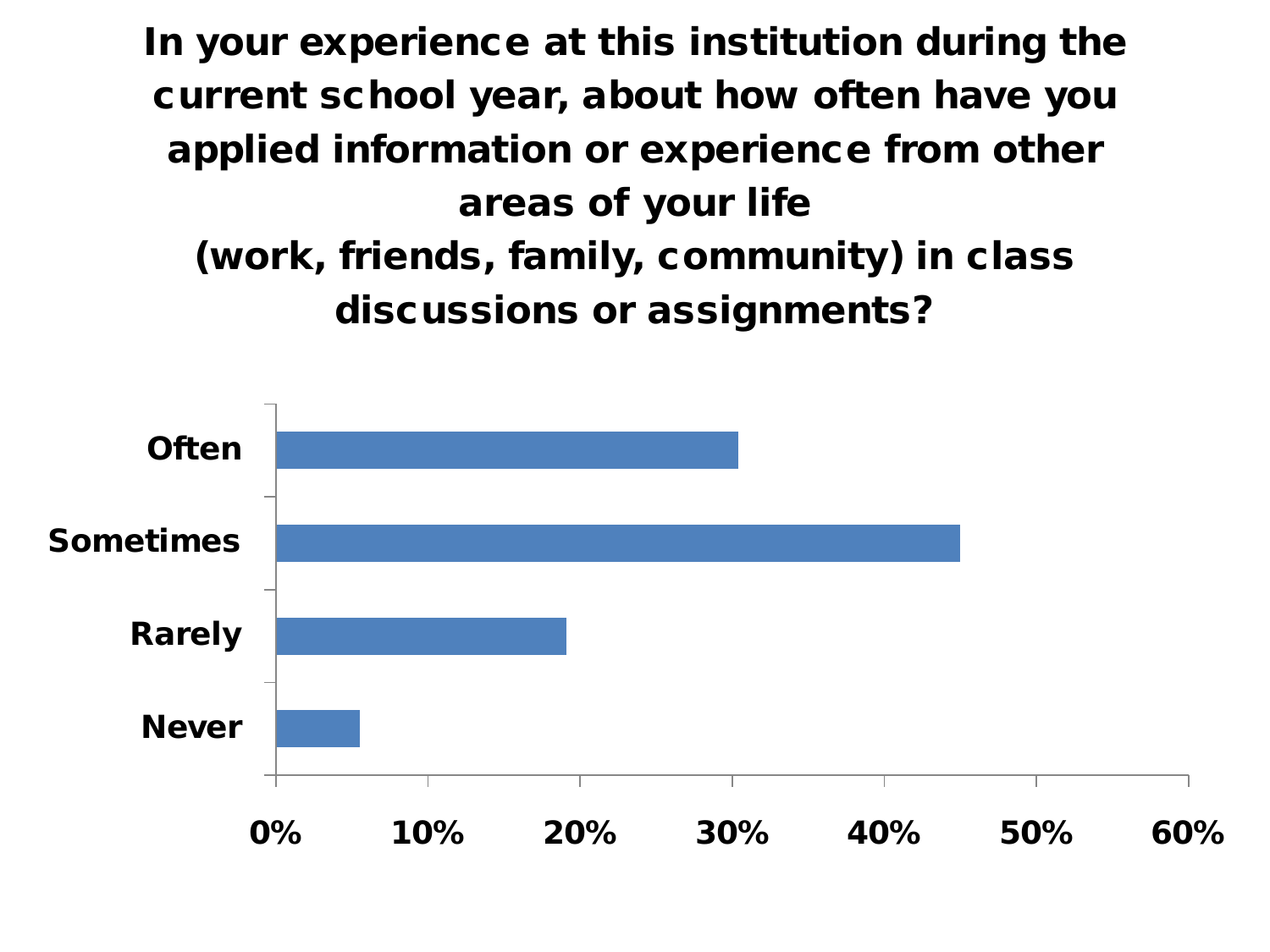#### If you were born in another country, what is your current status?

![](_page_56_Figure_1.jpeg)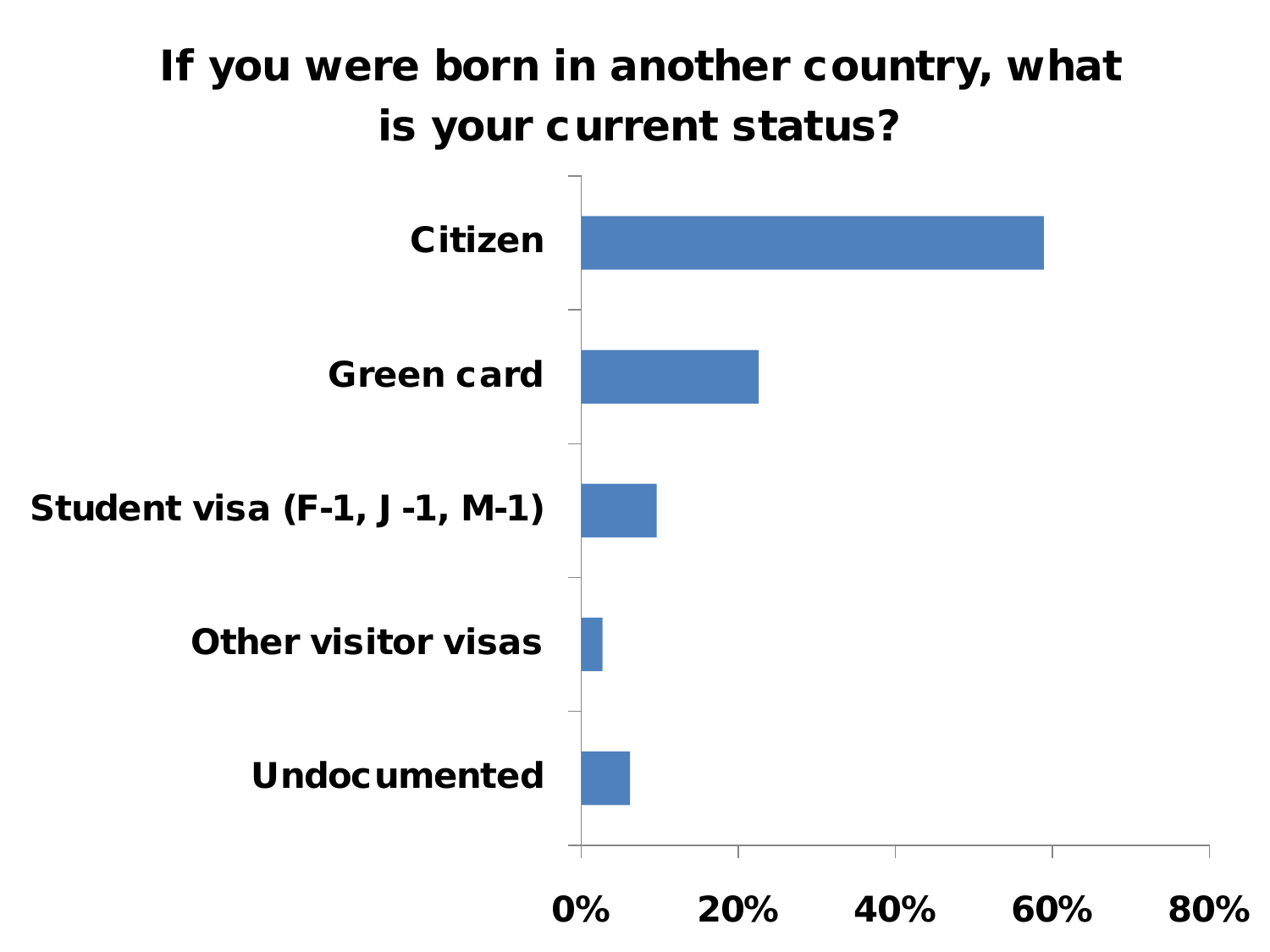![](_page_57_Figure_0.jpeg)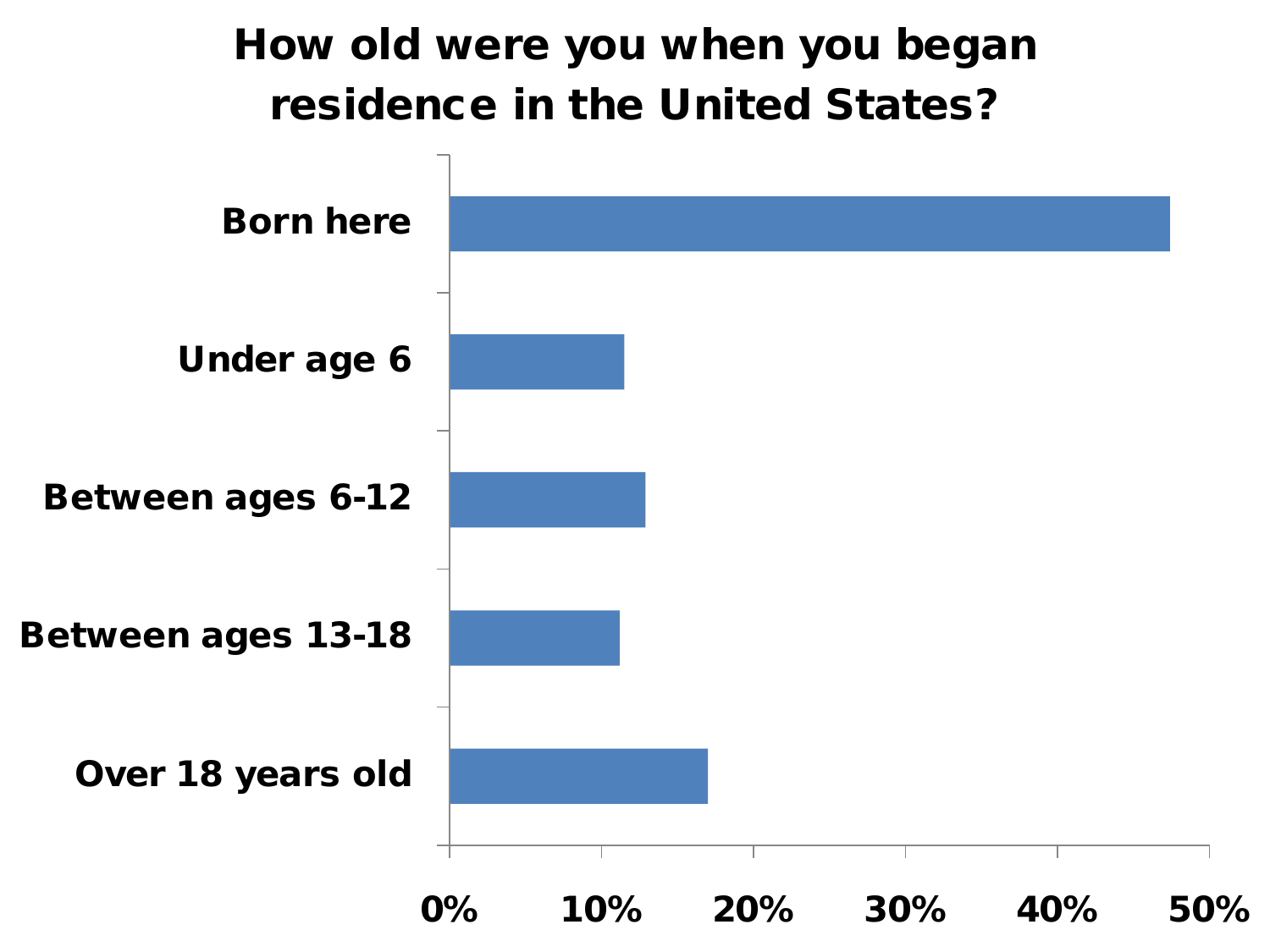#### For high school diploma recipients, where did you earn your high school diploma?

A New York City public high school

A New York City private or parochial high school

A New York State public high school

> An out-of-state public or private high school

> A high school in another country

![](_page_58_Picture_6.jpeg)

0% 20% 40% 60% 80%